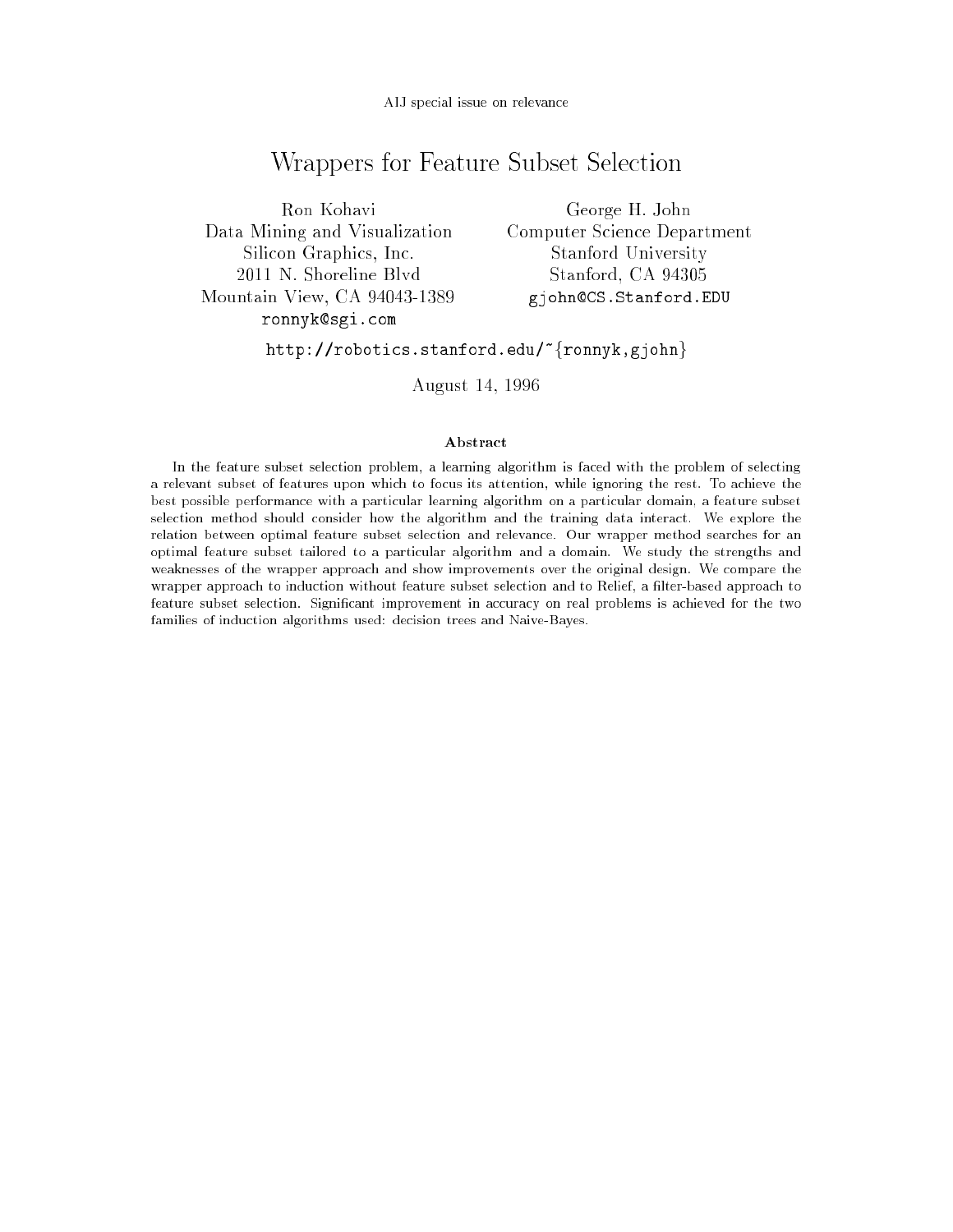### Introduction  $\mathbf 1$

A universal problem that all intelligent agents must face is where to focus their attention. A problem-solving agent must decide which aspects of a problem are relevant, an expert-system designer must decide which features to use in rules, and so forth. Any learning agent must learn from experience, and discriminating between the relevant and irrelevant parts of its experience is a ubiquitous problem.

In supervised machine learning, an induction algorithm is typically presented with a set of training instances where each instance is described by a vector of feature (or attribute) values, and a class label. For example, in medical diagnosis problems the features might include the age, weight, and blood pressure of a patient, and the class label might indicate whether or not a physician determined that the patient was suffering from heart disease. The task of the induction algorithm, or the *inducer*, is to induce a *classifier* that will be useful in classifying future cases. The classier is a mapping from the space of feature values to the set of class values.

In the feature subset selection problem, a learning algorithm is faced with the problem of selecting some subset of features upon which to focus its attention, while ignoring the rest. In the wrapper approach proposed by John, Kohavi & P
eger (1994), the feature subset selection algorithm exists as a wrapper around the induction algorithm. The feature subset selection algorithm conducts a search for a good subset using the induction algorithm itself as part of the function evaluating feature subsets. The idea behind the wrapper approach, shown in Figure 1, is simple: the induction algorithm is considered as a black box. The induction algorithm is run on the dataset, usually partitioned into internal training and holdout sets, with different sets of features removed from the data. The feature subset with the highest estimated value is chosen as the final set on which to run the induction algorithm. The resulting classifier is then evaluated on an independent test set that was not used during the search.

Since the typical goal of supervised learning algorithms is to maximize classification accuracy on an unseen test set, we have adopted this as our goal in guiding the feature subset selection. Instead of trying to maximize accuracy, we might instead have tried to identify which feature were relevant, and use only those features during learning. One might think that these two goals were equivalent, but we show several examples of problems where they differ.

This paper is organized as follows. In Section 2, we review the feature subset selection problem, investigate the notion of relevance, define the task of finding optimal features, and describe the filter and wrapper approaches. In Section 3, we investigate the search engine used to search for feature subsets and show that greedy search (hill-climbing) is inferior to best-first search. In Section 4, we modify the organization of the search space to improve the running time. Section 5 contains a global comparison of the best methods found. In Section 6, we discuss one potential problem in the approach, overfitting, and suggest a theoretical model that generalizes the problem in Section 7. Related work is given in Section 8, future work is discussed in Section 9, and we conclude with a summary in Section 10.

#### $\overline{2}$  Feature Subset Selection  $\sim$

If variable elimination has not been sorted out after two decades of work assisted by high-speed computing, then perhaps the time has come to move on to other problems.  $-R. L. Plackett,$  discussion in Miller (1984)

In this section, we look at the problem of finding a good feature subset and its relation to the set of relevant features. We show problems with existing definitions of relevance, and show how partitioning relevant features into two families, weak and strong, helps us understand the issue better. We examine two general approaches to feature subset selection: the filter approach and the wrapper approach, and we then investigate each in detail.

## 2.1 The Problem

Practical machine learning algorithms, including top-down induction of decision tree algorithms such as ID3 (Quinlan 1986), C4.5 (Quinlan 1993), and CART (Breiman, Friedman, Olshen & Stone 1984), and instance-based algorithms, such as IBL (Dasarathy 1990, Aha, Kibler & Albert 1991), are known to degrade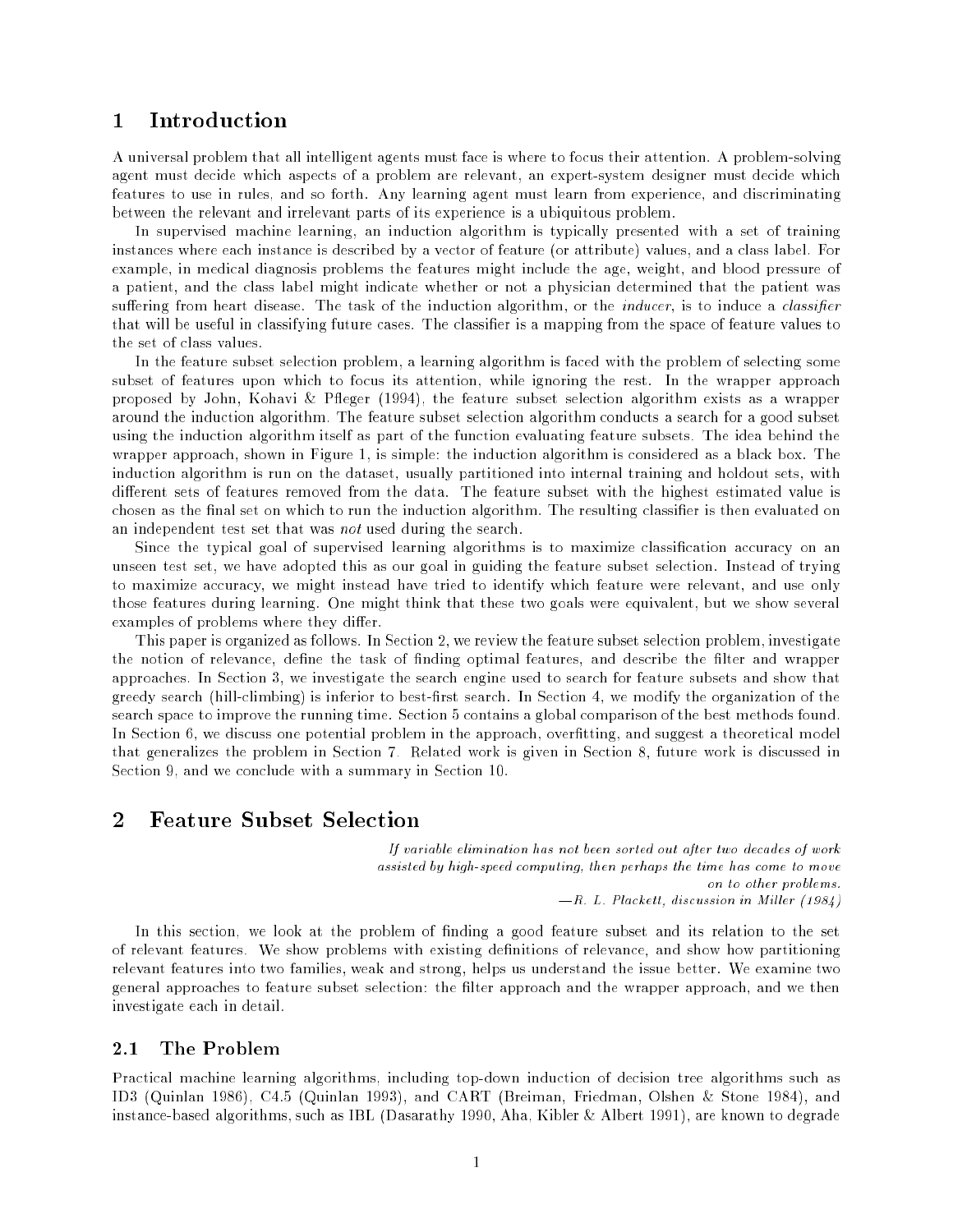

Figure 1: The wrapper approach to feature subset selection. The induction algorithm is used as a "black box" by the subset selection algorithm.

in performance (prediction accuracy) when faced with many features that are not necessary for predicting the desired output. Algorithms such as Naive-Bayes (Langley, Iba & Thompson 1992, Duda & Hart 1973, Good 1965) are robust with respect to irrelevant features (*i.e.*, their performance degrades very slowly as more irrelevant features are added) but their performance may degrade fast if correlated (even if relevant) features are added.

For example, running C4.5 in default mode on the Monk1 problem (Thrun et al. 1991), which has three irrelevant features, generates a tree with 15 interior nodes, five of which test irrelevant features. The generated tree has an error rate of 24.3%, which is reduced to 11.1% if only the three relevant features are given. Aha (1992) noted that "IB3's storage requirement increases exponentially with the number of irrelevant attributes" (IB3 is a nearest-neighbor algorithm that attempts to save only important prototypes). Performance likewise degrades rapidly with irrelevant features.

The problem of feature subset selection is that of finding a subset of the original features of a dataset, such that an induction algorithm that is run on data containing only these features generates a classifier with the highest possible accuracy. Note that feature subset selection chooses a set of features from existing features, and does not construct new ones; there is no feature extraction or construction (Kittler 1986, Rendell & Seshu 1990).

From a purely classication-theoretical standpoint, the question of which features to use is not of much interest. A Bayes rule, or a Bayes classifier, is a rule that predicts the most probable class for a given instance, based on the full distribution  $D$  (assumed to be known). The accuracy of the Bayes rule is the highest possible accuracy, and it is mostly of theoretical interest. The optimal Bayes rule is monotonic, *i.e.*, adding features cannot decrease accuracy, and hence restricting a Bayes rule to a subset of features is never advised.

In learning scenarios, however, we are face with two problems: the learning algorithms are not given access to the underlying distribution, and most practical algorithms attempt to find a hypothesis by approximating NP-hard optimization problems. The first problem is closely related to the bias-variance tradeoff (Geman, Bienenstock & Doursat 1992, Kohavi 1995b): one must tradeoff estimation of more parameters (bias reduction) with accurately estimating these parameters (variance reduction). This problem is independent of the computational power available to the learner. The second problem, that of finding a "best" hypothesis, is usually intractable and thus poses an added computational burden. For example, decision tree induction algorithms usually attempt to find a small tree that fits the data well, yet finding the optimal binary decision tree is NP-hard (Hyafil & Rivest 1976, Hancock 1989). For neural-networks, the problem is even harder; the problem of loading a three-node neural network with a training set is NP-hard if the nodes compute linear threshold functions (Judd 1988, Blum & Rivest 1992).

Because of the above problems, we define an optimal feature subset with respect to a particular induction algorithm, taking into account its heuristics, biases, and tradeoffs. The problem of feature subset selection is then reduced to the problem of nding an optimal subset.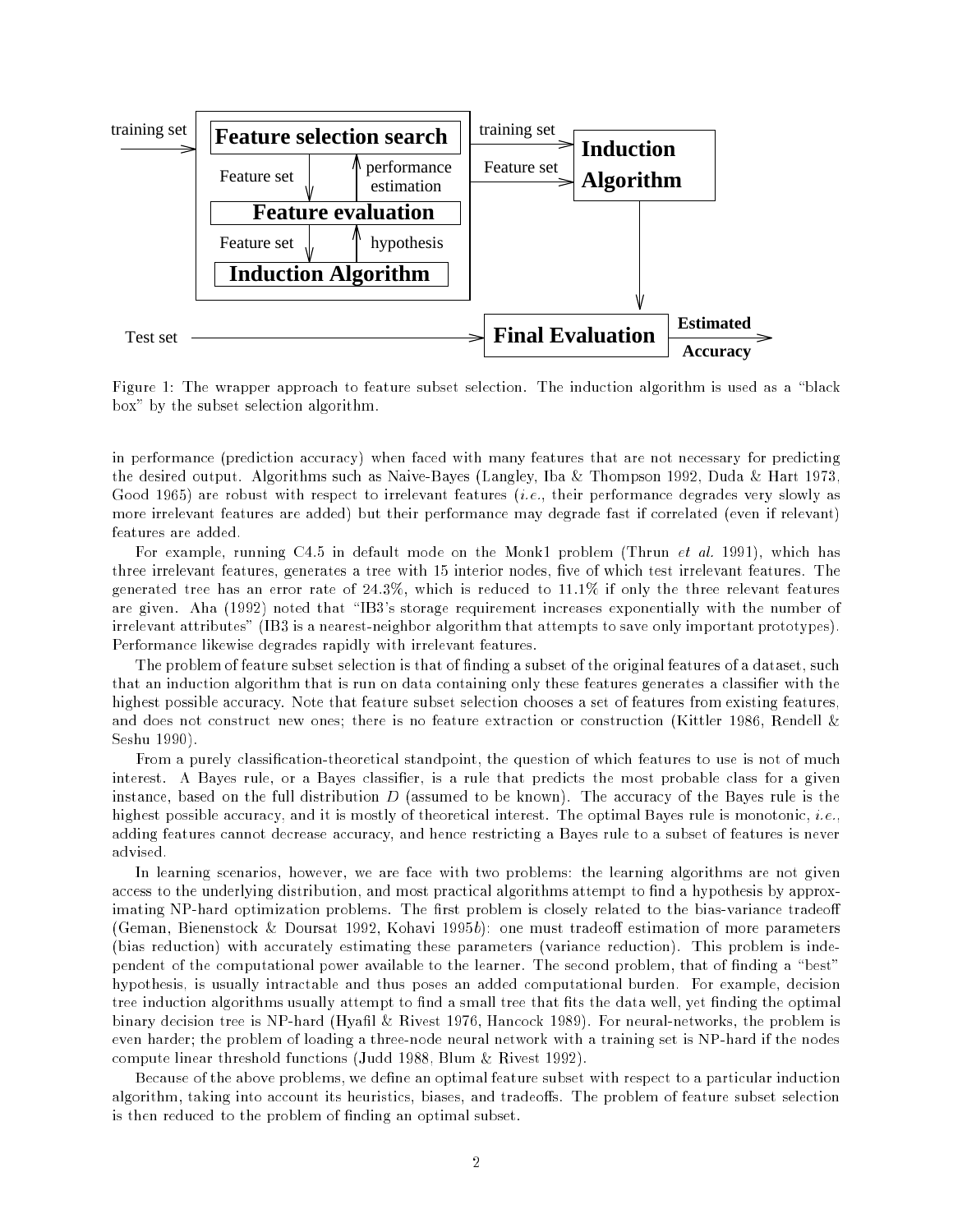## Definition 1

Given an inducer  $\mathcal{I}$ , and a dataset  $\mathcal{D}$  with features  $X_1, X_2, \ldots, X_n$ , from a distribution  $D$  over the labeled instance space, an  ${\rm optimal\, feature\, subset},\, \vec{X}_{{\bf opt}},\,$  is a subset of the features such that the accuracy of the induced classifier  $\mathcal{C} = \mathcal{I}(\mathcal{D})$  is maximal.

An optimal feature subset need not be unique because it may be possible to achieve the same accuracy using different sets of features (e.g., when two features are perfectly correlated, one can be replaced by the other).

By definition, to get the highest possible accuracy, the best subset that a feature subset selection algorithm can select is an optimal feature subset. The main problem with using this definition in learning algorithms is that the algorithm does not have access to the underlying distribution and must estimate the classifier's accuracy from the data.

## 2.2 Relevance of Features

One important question is the relation between optimal features and relevance. In this section, we present definitions of relevance that have been suggested in the literature. We then show a single example where the definitions give unexpected answers, and we suggest that two degrees of relevance are needed: weak and strong.

## **Existing Definitions**

Almuallim & Dietterich (1991, p. 548) define relevance under the assumptions that all features and the label are Boolean and that there is no noise.

## Definition 2

A feature  $X_i$  is said to be relevant to a concept C if  $X_i$  appears in every Boolean formula that represents C and irrelevant otherwise.

Gennari, Langley & Fisher (1989, Section 5.5) allow noise and multi-valued features and define relevance  $as<sup>1</sup>$ 

## Definition 3

 $X_i$  is relevant iff there exists some  $x_i$  and y for which  $p(X_i = x_i) > 0$  such that

$$
p(Y = y \mid X_i = x_i) \neq p(Y = y) .
$$

Under this definition,  $X_i$  is relevant if knowing its value can change the estimates for the class label Y, or in other words, if Y is conditionally dependent on  $X_i$ . Note that this definition fails to capture the relevance of features in the parity concept where all unlabeled instances are equiprobable, and it may therefore be changed as follows.

Let  $S_i = \{X_1, \ldots, X_{i-1}, X_{i+1}, \ldots, X_m\}$ , the set of all features except  $X_i$ . Denote by  $s_i$  a value-assignment to all features in  $S_i$ .

## Definition 4

 $X_i$  is relevant iff there exists some  $x_i$ , y, and  $s_i$  for which  $p(X_i = x_i) > 0$  such that

$$
p(Y = y, S_i = s_i | X_i = x_i) \neq p(Y = y, S_i = s_i)
$$
.

Under the following definition,  $X_i$  is relevant if the probability of the label (given all features) can change when we eliminate knowledge about the value of  $X_i$ .

## Definition 5

 $X_i$  is relevant iff there exists some  $x_i$ , y, and  $s_i$  for which  $p(X_i = x_i, S_i = s_i) > 0$  such that

$$
p(Y = y \mid X_i = x_i, S_i = s_i) \neq p(Y = y \mid S_i = s_i) .
$$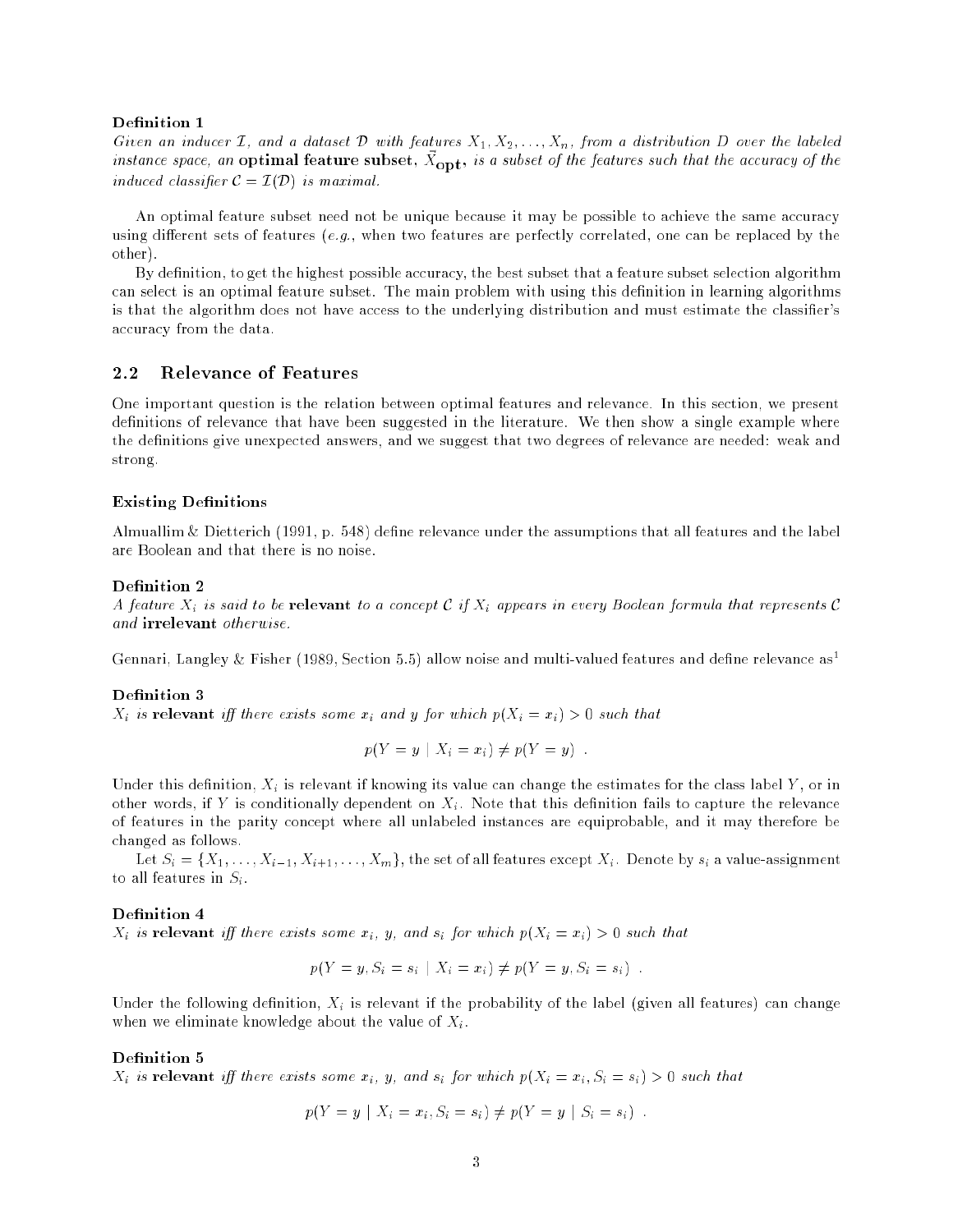| Definition                       | Relevant | l Irrelevant         |
|----------------------------------|----------|----------------------|
| Definition 2                     | $X_1$    | $X_2, X_3, X_4, X_5$ |
| $\overline{\text{Definition 3}}$ | l None   | All                  |
| Definition 4                     | -A II    | None                 |
| Definition 5                     | $X_1$    | $X_2, X_3, X_4, X_5$ |

Table 1: Feature relevance for the Correlated XOR problem under the four definitions.

The following example shows that all the definitions above give unexpected results.

**Example 1 (Correlated XOR)** Let features  $X_1, \ldots, X_5$  be Boolean. The instance space is such that  $X_2$ and  $X_3$  are negatively correlated with  $X_4$  and  $X_5$ , respectively, i.e.,  $X_4 = \overline{X_2}$ ,  $X_5 = \overline{X_3}$ . There are only eight possible instances, and we assume they are equiprobable. The (deterministic) target concept is

$$
Y = X_1 \oplus X_2 \qquad (\oplus \text{ denotes XOR}) .
$$

Note that the target concept has an equivalent Boolean expression, namely,  $Y = X_1 \oplus \overline{X_4}$ . The features  $X_3$  and  $X_5$  are irrelevant in the strongest possible sense.  $X_1$  is indispensable, and either but not both of  $\{X_2, X_4\}$  can be disposed of. Table 1 shows for each definition, which features are relevant, and which are  $not$ 

According to Definition 2,  $X_3$  and  $X_5$  are clearly irrelevant; both  $X_2$  and  $X_4$  are irrelevant because each can be replaced by the negation of the other. By Definition 3, all features are irrelevant because for any output value  $y$  and feature value  $x$ , there are two instances that agree with the values. By Definition 4, every feature is relevant because knowing its value changes the probability of four of the eight possible instances from 1/8 to zero. By Definition 5,  $X_3$  and  $X_5$  are clearly irrelevant, and both  $X_2$  and  $X_4$  are irrelevant because they do not add any information to  $S_4$  and  $S_2$ , respectively.

Although such simple negative correlations are unlikely to occur, domain constraints create a similar effect. When a nominal feature such as color is encoded as input to a neural network, it is customary to use a local encoding, where each value is represented by an indicator feature. For example, the local encoding of a four-valued nominal  $\{a, b, c, d\}$  would be  $\{0001, 0010, 0100, 1000\}$ . Under such an encoding, any single indicator feature is redundant and can be determined by the rest. Thus most definitions of relevance will declare all indicator features to be irrelevant.

## Strong and Weak Relevance

We now claim that two degrees of relevance are required: weak and strong. Relevance should be defined in terms of a Bayes classifier—the optimal classifier for a given problem. A feature X is strongly relevant if removal of X alone will result in performance deterioration of an optimal Bayes classifier. A feature  $X$ is weakly relevant if it is not strongly relevant and there exists a subset of features, S, such that the performance of a Bayes classifier on S is worse than the performance on  $S\cup\{X\}$ . A feature is irrelevant if it is not strongly or weakly relevant.

Definition 5 repeated below defines strong relevance. Strong relevance implies that the feature is indispensable in the sense that it cannot be removed without loss of prediction accuracy. Weak relevance implies that the feature can sometimes contribute to prediction accuracy.

## Definition 5 (Strong relevance)

A feature  $X_i$  is strongly relevant iff there exists some  $x_i$ , y, and  $s_i$  for which  $p(X_i = x_i, S_i = s_i) > 0$  such that

$$
p(Y = y \mid X_i = x_i, S_i = s_i) \neq p(Y = y \mid S_i = s_i) .
$$

 $1$ The definition given is a formalization of their statement: "Features are relevant if their values vary systematically with category membership." In general, the definitions given here are only applicable to discrete features, but can be extended to continuous features by changing  $p(X = x)$  to  $p(X \leq x)$ .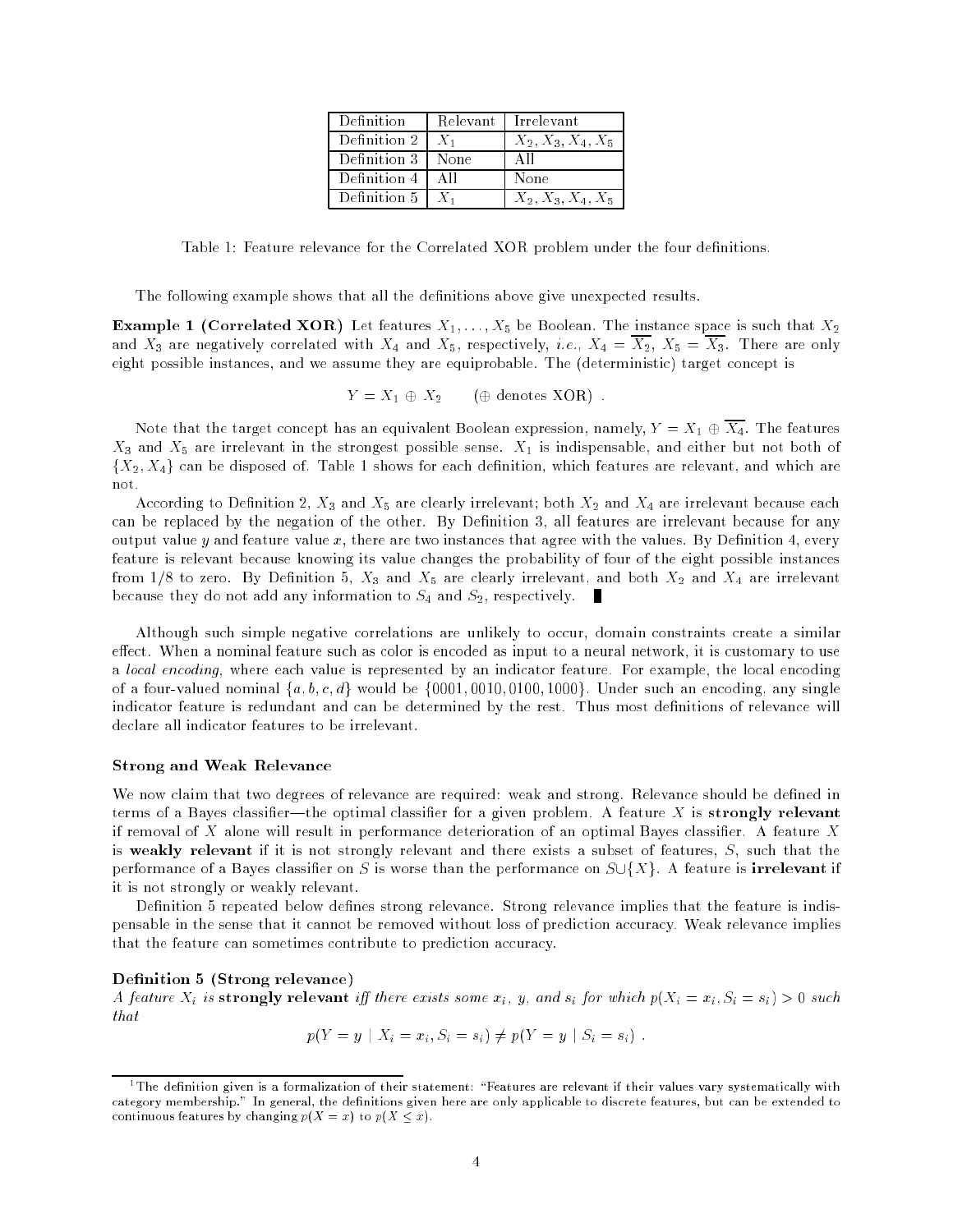### Definition 6 (Weak relevance)

A feature  $X_i$  is weakly relevant iff it is not strongly relevant, and there exists a subset of features  $S_i'$  of  $S_i$ for which there exists some  $x_i$ ,  $y$ , and  $s'_i$  with  $p(X_i = x_i, S'_i = s'_i) > 0$  such that

$$
p(Y = y \mid X_i = x_i, S'_i = s'_i) \neq p(Y = y \mid S'_i = s'_i).
$$

A feature is relevant if it is either weakly relevant or strongly relevant; otherwise, it is irrelevant.

In Example 1, feature  $X_1$  is strongly relevant; features  $X_2$  and  $X_4$  are weakly relevant; and  $X_3$  and  $X_5$ are irrelevant.

## 2.3 Relevance and Optimality of Features

A Bayes classier must use all strongly relevant features (the core), and possibly some weakly relevant features. Classiers induced from data, however, are likely to be suboptimal, as they have no access to the underlying distribution; furthermore, they may be using restricted hypothesis spaces that cannot utilize all features (see example below). Practical induction algorithms that generate classifiers may benefit from the omission of features, including strongly relevant features. Relevance of a feature does not imply that it is in the optimal feature subset and, somewhat surprisingly, irrelevance does not imply that it should not be in the optimal feature subset (Example 3).

**Example 2 (Relevance does not imply optimality)** Let the universe of possible instances be  $\{0,1\}^{\tau},$ that is, three Boolean features, say  $X_1, X_2, X_3$ . Let the distribution over the universe be uniform, and assume the target concept is  $f(X_1, X_2, X_3) = (X_1 \wedge X_2) \vee X_3$ . Under any reasonable definition of relevance, all features are relevant to this target function.

If the hypothesis space is the space of monomials, i.e., conjunctions of literals, the only optimal feature subset is  $\{X_3\}$ . The accuracy of the monomial  $X_3$  is 87.5%, the highest accuracy achievable within this hypothesis space. Adding another feature will decrease the accuracy.

The example above shows that relevance (even strong relevance) does not imply that a feature is in an optimal feature subset. Another example is given in Section 3.2, where hiding features from ID3 improves performance even when we know they are strongly relevant for an artificial target concept (Monk3). Another question is whether an irrelevant feature can ever be in an optimal feature subset. The following example shows that this may be true.

Example 3 (Optimality does not imply relevance) Assume there exists a feature that always takes the value one. Under all the definitions of relevance described above, this feature is irrelevant. Now consider a limited Perceptron classier (Rosenblatt 1958, Minsky & Papert 1988) that has an associated weight with each feature and then classies instances based upon whether the linear combination is greater than zero (the threshold is fixed at zero). (Contrast this with a regular Perceptron that classifies instances depending on whether the linear combination is greater than some threshold, not necessarily zero.) Given this extra feature that is always set to one, the limited Perceptron is equivalent in representation power to the regular Perceptron. However, removal of irrelevant features would remove that crucial feature.

In Section 4, we show an interesting problem with using any lter approach with Naive-Bayes. One of the artificial datasets  $(m-6f-n-3-7-10)$  represents a symmetric target function, implying that all features should be ranked equally by any filtering method. However, Naive-Bayes improves if a single feature (any one of them) is removed.

We believe that cases such as those depicted in Example 3 are rare in practice and that irrelevant features should generally be removed. However, it is important to realize that relevance according to these definitions does not imply membership in the optimal feature subset, and that irrelevance does not imply that a feature cannot be in the optimal feature subset.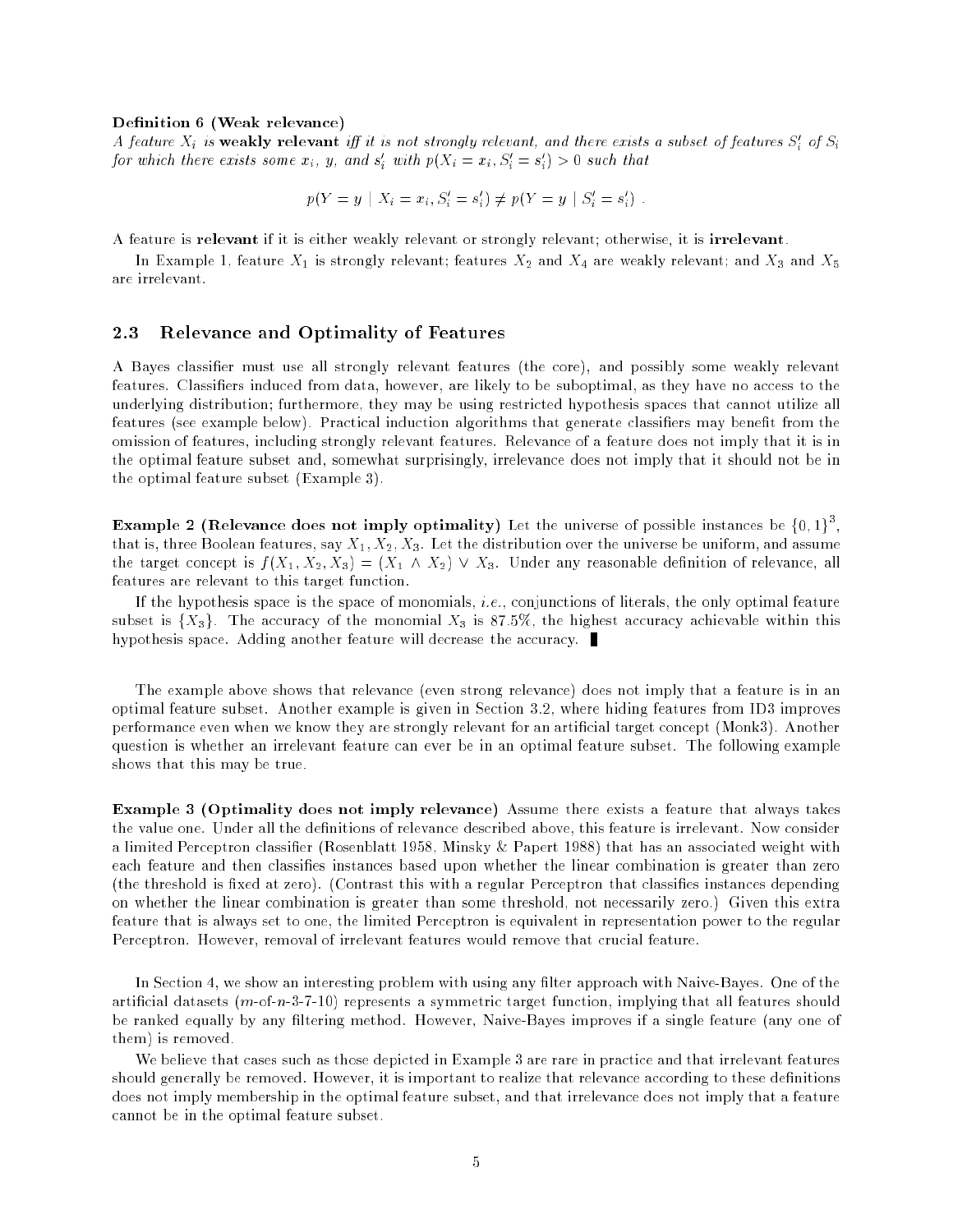

Figure 2: The feature filter approach, in which the features are filtered independently of the induction algorithm.

### The Filter Approach  $2.4$

There are a number of different approaches to subset selection. In this section, we review existing approaches in machine learning. We refer the reader to Section 8 for related work in Statistics and pattern recognition. The reviewed methods for feature subset selection follow the *filter approach* and attempt to assess the merits of features from the data, ignoring the induction algorithm.

The filter approach, shown in Figure 2, selects features using a preprocessing step. The main disadvantage of the filter approach is that it totally ignores the effects of the selected feature subset on the performance of the induction algorithm. We now review some existing algorithms that fall into the filter approach.

## The FOCUS Algorithm

The FOCUS algorithm (Almuallim & Dietterich 1991, Almuallim & Dietterich 1994), originally defined for noise-free Boolean domains, exhaustively examines all subsets of features, selecting the minimal subset of features that is sufficient to determine the label value for all instances in the training set. This preference for a small set of features is referred to as the MIN-FEATURES bias.

This bias has severe implications when applied blindly without regard for the resulting induced concept. For example, in a medical diagnosis task, a set of features describing a patient might include the patient's social security number (SSN). (We assume that features other than SSN are sufficient to determine the correct diagnosis.) When FOCUS searches for the minimum set of features, it will pick the SSN as the only feature needed to uniquely determine the label<sup>2</sup> . Given only the SSN, any induction algorithm is expected to generalize very poorly.

## The Relief Algorithm

The Relief algorithm (Kira & Rendell 1992a, Kira & Rendell 1992b, Kononenko 1994) assigns a \relevance" weight to each feature, which is meant to denote the relevance of the feature to the target concept. Relief is a randomized algorithm. It samples instances randomly from the training set and updates the relevance values based on the difference between the selected instance and the two nearest instances of the same and opposite class (the "near-hit" and "near-miss"). The Relief algorithm attempts to find all weakly relevant features:

Relief does not help with redundant features. If most of the given features are relevant to the concept, it would select most of them even though only a fraction are necessary for concept description (Kira & Rendell 1992a, page 133).

In real domains, many features have high correlations with the label, and thus many are (weakly) relevant, and will not be removed by Relief. In the simple parity example used in (Kira & Rendell 1992a, Kira & Rendell 1992b), there were only strongly relevant and irrelevant features, so Relief found the strongly relevant features most of the time. While nearest-neighbors are not hurt much by weakly relevant features, Naive-Bayes is affected (e.g., if a feature is replicated it will affect the posterior twice). The Relief algorithm was motivated by nearest-neighbors and it is good specically for similar types of induction algorithms.

In preliminary experiments, we found significant variance in the relevance rankings given by Relief. Since Relief randomly samples instances and their neighbors from the training set, the answers it gives are unreliable without a very high number of samples, on the order of two to three times the number of cases in

<sup>2</sup>This is true even if SSN is encoded in 30 binary features as long as more than 30 other binary features are required to determine the diagnosis. Specifically, two real-valued attributes, each one with 16 bits of precision, will be inferior under this scheme.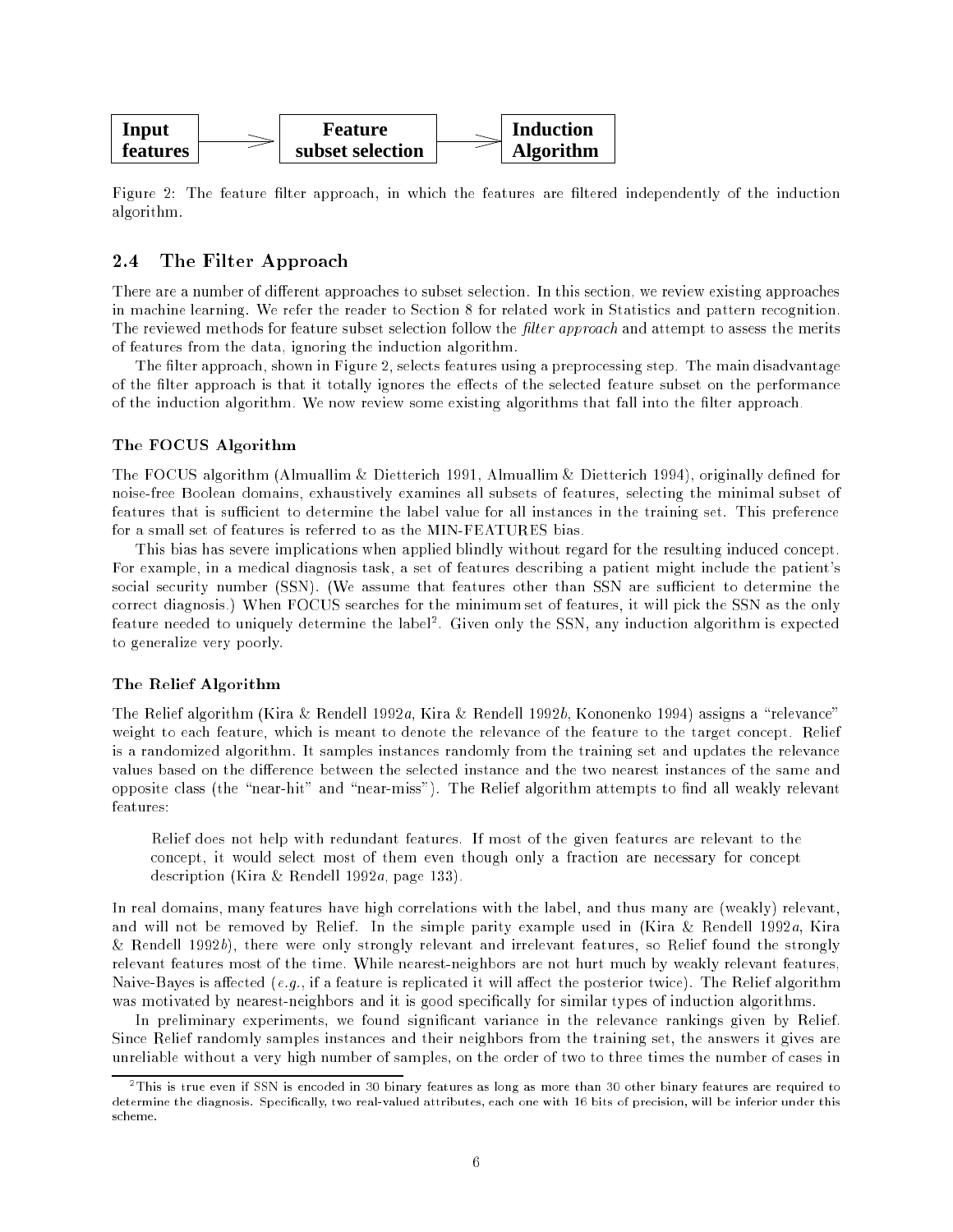

Figure 3: A view of feature set relevance.

the training set. We were worried by this variance, and implemented a deterministic version of Relief that uses all instances and all nearest-hits and nearest-misses of each instance. (For example, if there are two nearest instances equally close to the reference instance, we average both of their contributions instead of picking one.) This gives the results one would expect from Relief if run for an infinite amount of time, but requires only as much time as the standard Relief algorithm with the number of samples equal to the size of the training set. Since we are no longer worried by high variance, we call this deterministic variant Relieved. We handle unknown values by setting the difference between two unknown values to 0 and the difference between an unknown and any other known value to one.

Relief as originally described can only run on binary classication problems, so we used the Relief-F method described by Kononenko (1994), which generalizes Relief to multiple classes. We combined Relief-F with our deterministic enhancement to yield the final algorithm Relieved-F. In our experiments, features with relevance rankings below 0 were removed.

## Feature Filtering Using Decision Trees

Cardie (1993) used a decision tree algorithm to select a subset of features for a nearest-neighbor algorithm. Since a decision tree typically contains only a subset of the features, those that appeared in the final tree were selected for the nearest-neighbor. The decision tree thus serves as the filter for the nearest-neighbor algorithm.

Although the approach worked well for some datasets, it has some major shortcomings. Features that are good for decision trees are not necessarily useful for nearest-neighbor. As with Relief, one expects that the totally irrelevant features will be weeded, and this is probably the major effect that led to some improvements in the datasets studied. However, while a nearest-neighbor algorithm can take into account the effect of many relevant features, the current methods of building decision trees suffer from data fragmentation and only a few splits can be made before the number of instances is exhausted. If the tree is approximately balanced and the number of training instances that trickles down to each subtree is approximately the same, then a decision tree cannot test more than  $O(\lg m)$  features in a path.

## Summary of Filter Approaches

Figure 3 shows the set of features that FOCUS and Relief search for. While FOCUS is searching for a minimal set of features, Relief searches for all the relevant features (both weak and strong).

Filter approaches to feature subset selection do not take into account the biases of the induction algorithms and select feature subsets that are independent of the induction algorithms. In some cases, measures can be devised that are algorithm specific, and these may be computed efficiently. For example, in linear regression, measures such as Mallow's  $C_p$  (Mallows 1973) and PRESS (Prediction sum of squares) (Neter, Wasserman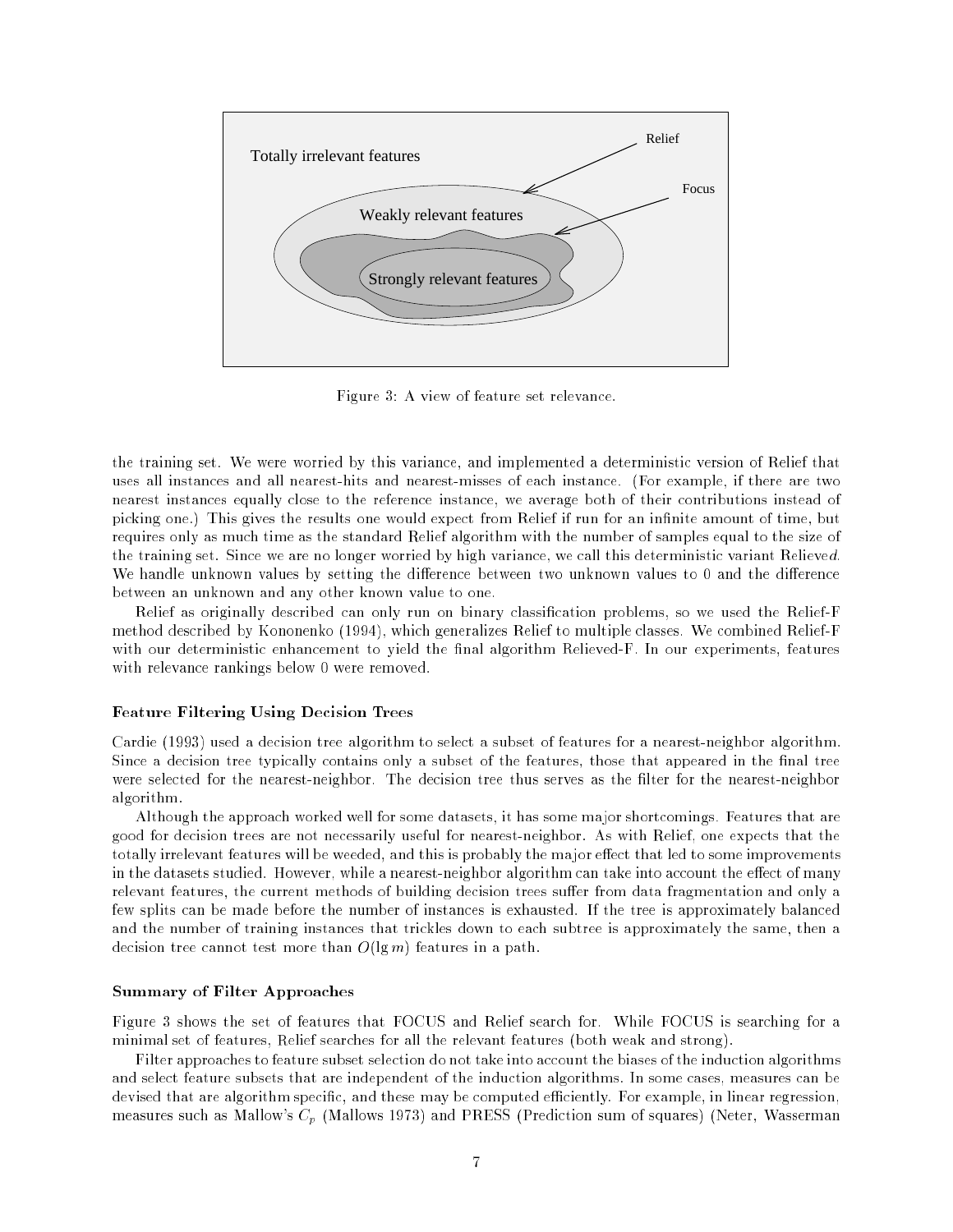

Figure 4: The "Corral" dataset fools top-down decision-tree algorithms into picking the "correlated" feature for the root, causing fragmentation, which in turns causes the irrelevant feature to be chosen.

& Kutner 1990) have been devised so that they do not require running the regression many times, and thus avoid the cross-validation step used in the default wrapper setup. These measures and the relevance measure assigned by Relief would not be appropriate as feature subset selectors for Naive-Bayes because in many cases the performance of Naive-Bayes improves with the removal of relevant features.

The corral dataset, which is an articial dataset from (John et al. 1994) gives a possible scenario where filter-approaches fail miserably. There are 32 instances in this Boolean domain. The target concept is

$$
(A0 \wedge A1) \vee (B0 \wedge B1) .
$$

The feature named "irrelevant" is uniformly random, and the feature "correlated" matches the class label 75% of the time (for specific instances). Greedy strategies for building decision trees pick the "correlated" feature as it seems best by all known selection criteria. After the wrong root split, the instances are fragmented and there are not enough instances at each subtree to describe the correct concept. Figure 4 shows the decision tree induced by C4.5. CART induces a similar decision tree with the "correlated" feature at the root. When this feature is removed, the correct tree is found. Because the "correlated" feature is highly correlated with the label, filter algorithms will generally select it. Wrapper approaches, on the other hand, may discover that the feature is hurting performance and will avoid selecting it.

These examples and the discussion of relevance versus optimality (Section 2.3) show that a feature selection scheme should take the induction algorithm into account, as is done in the wrapper approach.

## 2.5 The Wrapper Approach

In the wrapper approach, shown in Figure 1, the feature subset selection is done using the induction algorithm as a black box  $(i.e.,$  no knowledge of the algorithm is needed, just the interface). The feature subset selection algorithm conducts a search for a good subset using the induction algorithm itself as part of the evaluation function. The accuracy of the induced classifiers is estimated using accuracy estimation techniques as described in Kohavi  $(1995b)$ . The problem we are investigating is that of state space search, and different search engines will be investigated in the next sections.

The wrapper approach conducts a search in the space of possible parameters. A search requires a state space, an initial state, a termination condition, and a search engine (Ginsberg 1993, Russell & Norvig 1995). The next section focuses on comparing search engines, that is, the way we search the space of possible parameters.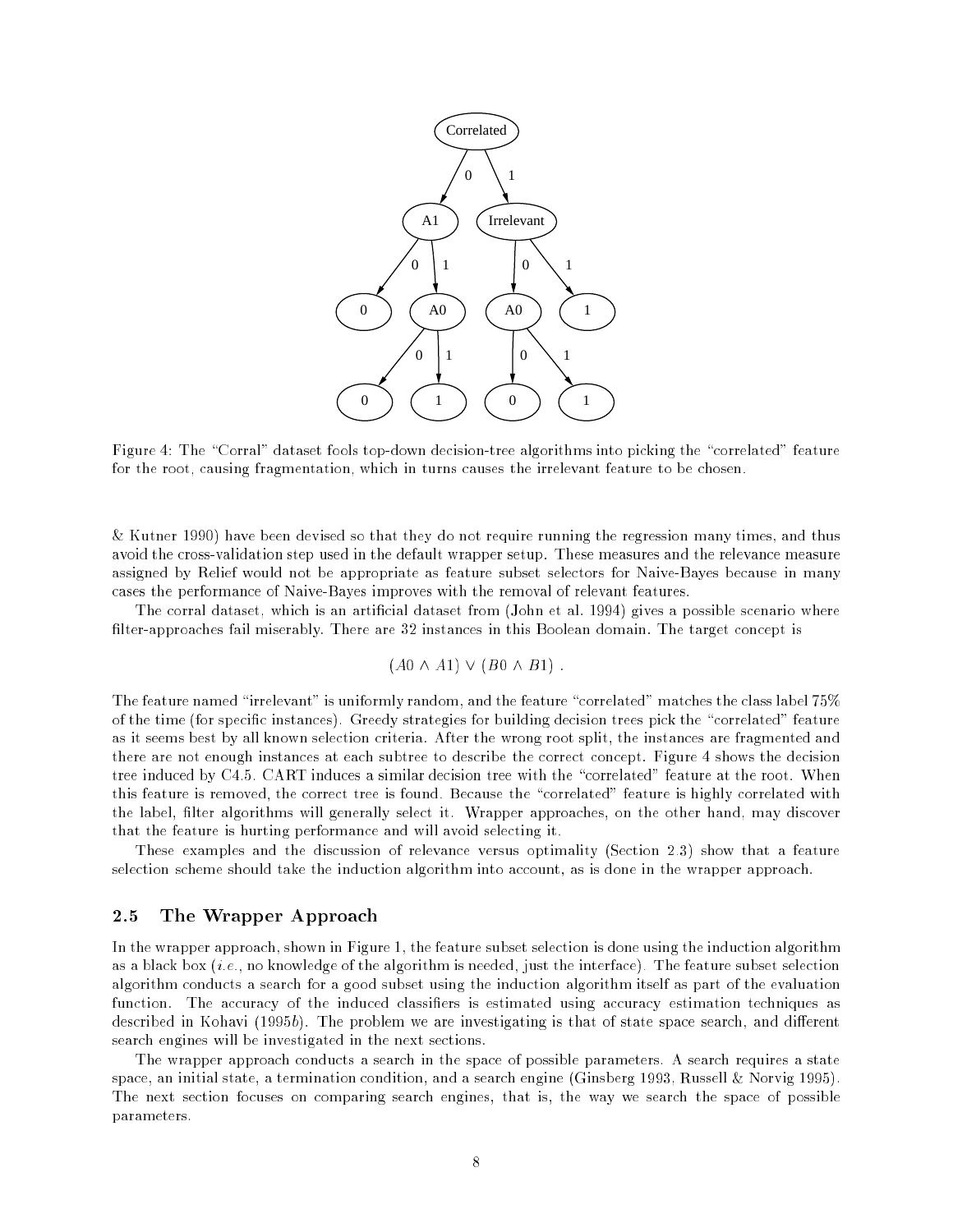

Figure 5: The cross-validation method for accuracy estimation. (3-fold cross-validation shown.)

The search space organization that we chose is such that each state represents a feature subset. For  $n$ features, there are *n* bits in each state, and each bit indicates whether a feature is present  $(1)$  or absent  $(0)$ . Operators determine the partial ordering between the states, and we have chosen to use operators that add or delete a single feature from a state, corresponding to the search space commonly used in the stepwise methods in statistics. Figure 6 shows such the state space and operators for a four-feature problem. The size of the search space for n features is  $O(2^n)$ , so it is impractical to search the whole space exhaustively, unless  $n$  is small. We will shortly describe the different search engines that we compared.

The goal of the search is to find the state with the highest evaluation, using a heuristic function to guide it. Since we do not know the actual accuracy of the induced classier, we use accuracy estimation as both the heuristic function and the evaluation function (See Section 7 for more details on the abstract problem). The evaluation function we use is five-fold cross-validation (Figure 5), repeated multiple times. The number of repetitions is determined on the fly by looking at the standard deviation of the accuracy estimate, assuming they are independent. If the standard deviation of the accuracy estimate is above 1% and five cross-validations have not been executed, we execute another cross-validation run. While this is only a heuristic, it seems to work well in practice and avoids multiple cross-validation runs for large datasets.

This heuristic has the nice property that it forces the accuracy estimation to run longer (*i.e.*, execute cross-validation many times) on small datasets than it takes to run on large datasets. Because small datasets require less time to learn, the overall accuracy estimation time, which is the product of the induction algorithm running time and the cross-validation time, does not grow too fast. We thus have a conservation of "hardness" using this heuristic: small datasets will be cross-validated many times to overcome the high variance resulting from small amounts of data. For much larger datasets, one could switch to a holdout heuristic to save even more time (a factor of five), but we have not found this necessary for the datasets we used.

The term forward selection refers to a search that begins at the empty set of features; the term backward elimination refers to a search that begins at the full set of features (Devijver & Kittler 1982, Miller 1990). The initial state we use in most of our experiments is the empty set of features, hence we are using a forward selection approach. The main reason for this choice is computational: building classiers when there are few features in the data is much faster. Although in theory, going backward from the full set of features may capture interacting features more easily, the method is extremely expensive with only the add feature and delete feature operators. In Section 4, we will introduce compound operators that will make the backward elimination approach practical. The following summary shows the instantiation of the search problem: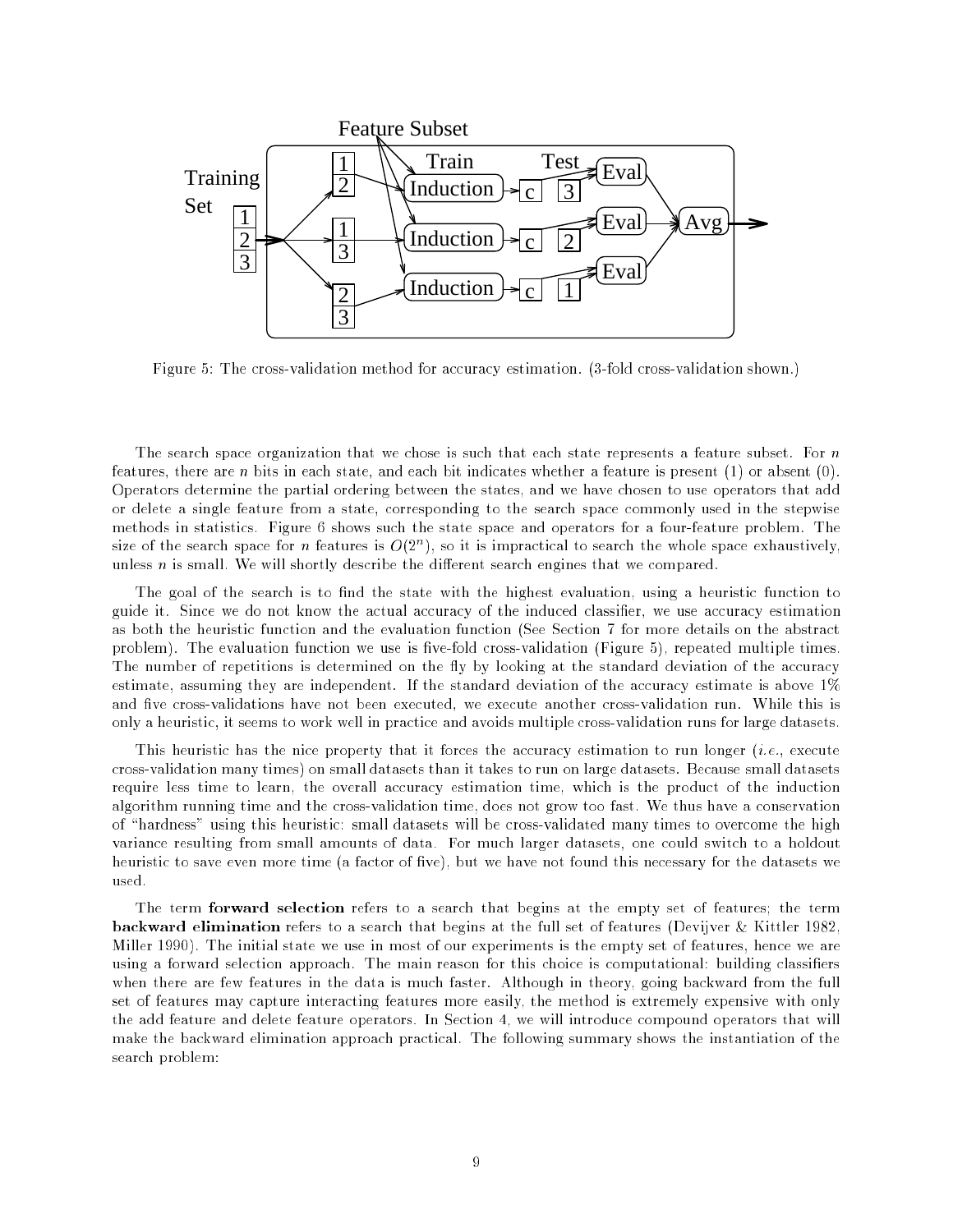

Figure 6: The state space search for feature subset selection. Each node is connected to nodes that have one feature deleted or added.

| State                 | A Boolean vector, one bit per feature                     |
|-----------------------|-----------------------------------------------------------|
| Initial state         | The empty set of features $(0,0,0,\ldots,0)$              |
| Heuristic/evaluation  | Five-fold cross-validation repeated multiple times with a |
|                       | small penalty $(0.1\%)$ for every feature.                |
| Search algorithm      | Hill-climbing or best-first search                        |
| Termination condition | Algorithm dependent (see below)                           |

A complexity penalty was added to the evaluation function, penalizing feature subsets with many features so as to break ties in favor of smaller subsets. The penalty was set to 0.1%, which is very small compared to the standard deviation of the accuracy estimation, which is aimed to be below 1%. No attempts were made to set this value optimally for the specic datasets. It was simply added to pick the smallest of two feature subsets that have the same estimated accuracy.

### 3The Search Engine

In this section we evaluate different search engines for the wrapper approach. We begin with a description of the experimental methodology used in the rest of the paper. We then describe the hill-climbing (greedy) search engine, and show that it terminates at local maxima too often. We then use a best-first search engine and show that it works much better.

## 3.1 Experimental Methodology

We now describe the datasets we chose, the algorithms used, and the experimental methodology.

## Datasets

Table 2 provides a summary of the characteristics of the datasets chosen. All datasets except for corral were obtained from the University of California at Irvine repository (Murphy & Aha 1996), from which full documentation for all datasets can be obtained. Corral was introduced in John et al. (1994) and was defined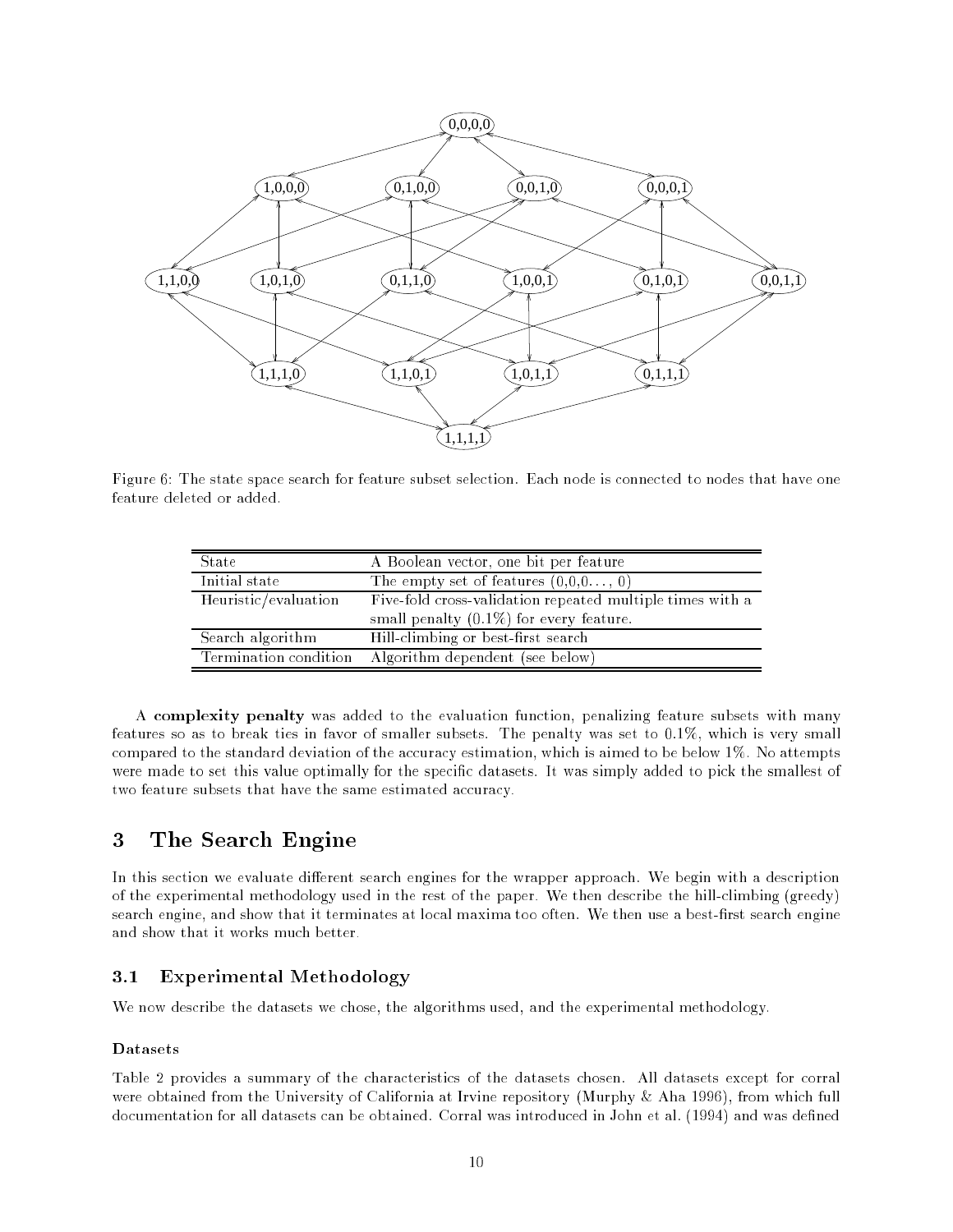| no. | Dataset          |     | Features |          | no.            | Train | Test | baseline |
|-----|------------------|-----|----------|----------|----------------|-------|------|----------|
|     |                  | all | nominal  | cont     | classes        | size  | size | accuracy |
|     | breast cancer    | 10  | 0        | 10       | $\overline{2}$ | 699   | CV   | 65.52    |
| 2   | cleve            | 13  | 7        | 6        | $\overline{2}$ | 303   | CV   | 54.46    |
| 3   | crx              | 15  | 9        | 6        | $\overline{2}$ | 690   | CV   | 55.51    |
| 4   | <b>DNA</b>       | 180 | 180      | 0        | 3              | 2000  | 1186 | 51.91    |
| 5   | horse-colic      | 22  | 15       | 7        | 2              | 368   | CV   | 63.04    |
| 6   | Pima             | 8   | $\theta$ | 8        | $\overline{2}$ | 768   | CV   | 65.10    |
|     | sick-euthyroid   | 25  | 18       |          | $\mathcal{D}$  | 2108  | 1055 | 90.74    |
| 8   | soybean-large    | 35  | 35       | $\theta$ | 19             | 683   | CV   | 13.47    |
| 9   | corral           | 6   | 6        | 0        | $\mathfrak{D}$ | 32    | 128  | 56.25    |
| 10  | $m$ -of-n-3-7-10 | 10  | 10       | $\theta$ | $\overline{2}$ | 300   | 1024 | 77.34    |
| 11  | Monk1            | 6   | 6        | $\theta$ | $\overline{2}$ | 124   | 432  | 50.00    |
| 12  | $Monk2-local$    | 17  | 17       | $\Omega$ | 2              | 169   | 432  | 67.13    |
| 13  | Monk2            | 6   | 6        | 0        | $\overline{2}$ | 169   | 432  | 67.13    |
| 14  | Monk3            | 6   | 6        | 0        | 2              | 122   | 432  | 52.78    |

Table 2: Summary of datasets. Datasets above the horizontal line are "real" and those below are artificial. CV indicates ten-fold cross-validation.

above. The primary criteria were size (real datasets must have more than 300 instances), difficulty (the accuracy should not be too high after seeing only a small number of instances), age (old datasets at the UC Irvine repository, such as Chess, hypothyroid, and vote, were not considered because of their possible in
uence on the development of algorithms). A detailed description of the datasets and these considerations is given in (Kohavi 1995c). Small datasets were tested using ten-fold cross-validation; articial datasets and large datasets were split into train and test sets (the artificial datasets have a well defined training set, as does the DNA dataset form StatLog). The baseline accuracy is the accuracy (on the whole dataset) when predicting the majority class.

## Algorithms

We use two induction algorithms as a basis for comparisons. These are the C4.5 induction algorithms and the Naive-Bayes induction algorithm. Both are well known in the machine learning community and represent two completely different approaches to learning, hence we hope that our results are of a general nature and will generalize to other induction algorithms. Decision trees have been well documented in Quinlan (1993), Breiman et al. (1984), Fayyad (1991), Buntine (1992), and Moret (1982); hence we will not describe them in detail. The Naive-Bayes algorithm is explained below. The specic details are not essential for the rest of the paper.

The C4.5 algorithm (Quinlan 1993) is a descendent of ID3 (Quinlan 1986), which builds decision trees topdown and prunes them. The tree is constructed by finding the best single-feature test to conduct at the root node of the tree. After the test is chosen, the instances are split according to the test, and the subproblems are solved recursively. C4.5 uses gain ratio, a variant of mutual information, as the feature selection measure; other measures have been proposed, such as the Gini index (Breiman et al. 1984), C-separators (Fayyad & Irani 1992), distance-based measures (De Mantaras 1991), and Relief (Kononenko 1995). C4.5 prunes by using the upper bound of a confidence interval on the resubstitution error as the error estimate; since nodes with fewer instances have a wider confidence interval, they are removed if the difference in error between them and their parents is not signicant.

We reserve the term ID3 to a run of C4.5 that does not execute the pruning step and builds the full tree (*i.e.*, nodes are split unless they are pure or it is impossible to further split the node due to conflicting instances). The ID3 induction algorithm we used is really C4.5 with the parameters -m1 -c100 that cause a full tree to be grown and only prune if there is absolutely no increase in the resubstitution error rate. A relatively unknown post processing step in C4.5 replaces a node by one of its children if the accuracy of the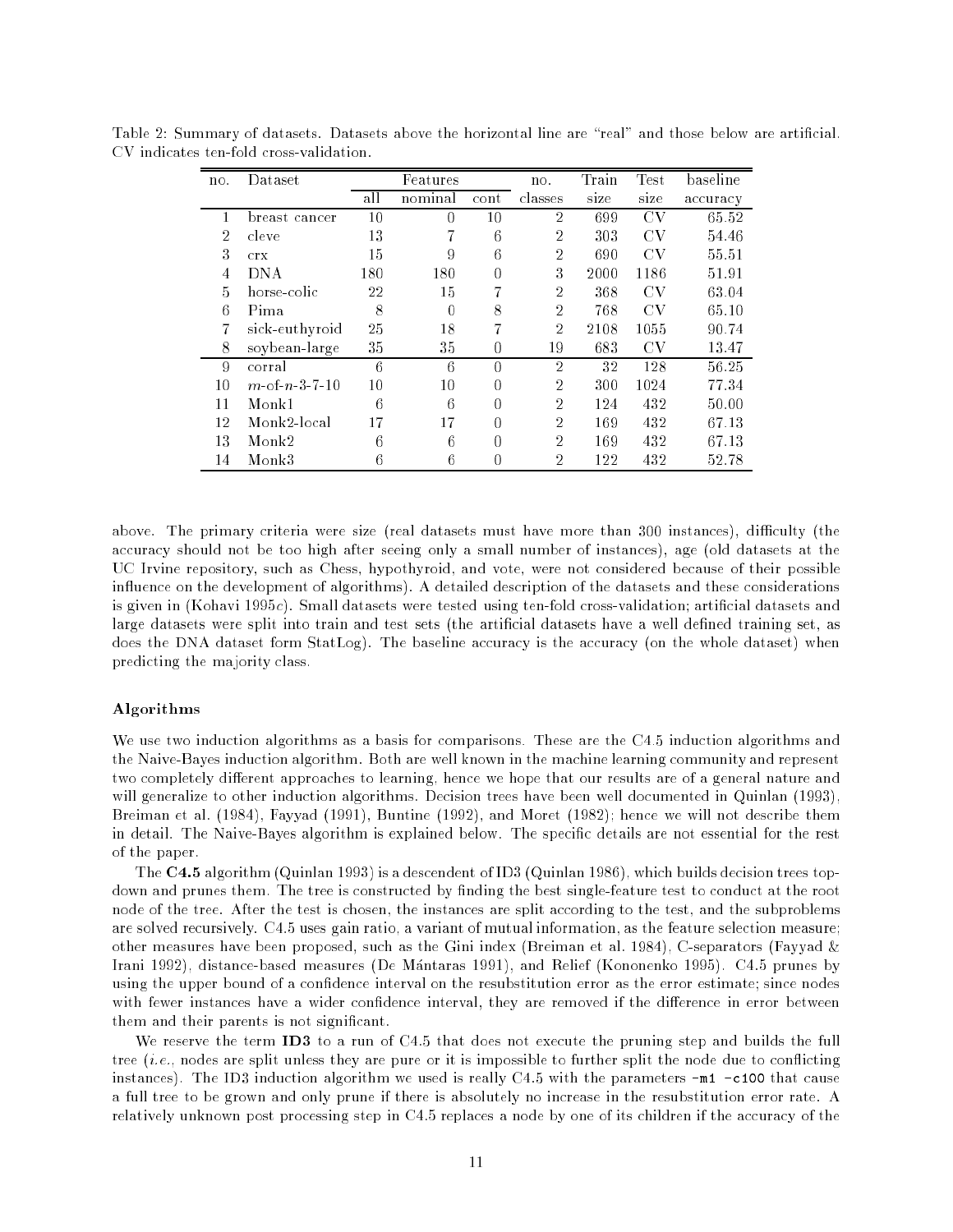child is considered better (Quinlan 1993, page 39). In one case (the corral database described below), this had a significant impact on the resulting tree: although the root split was incorrect, it was replaced by one of the children.

The Naive-Bayesian classifier (Langley et al. 1992, Duda & Hart 1973, Good 1965, Anderson & Matessa 1992, Taylor, Michie & Spiegalhalter 1994) uses Bayes rule to compute the probability of each class given the instance, assuming the features are conditionally independent given the label. Formally,

$$
p(Y = y | \vec{X} = \vec{x})
$$
by Bayes rule  
=  $p(\vec{X} = \vec{x} | Y = y) \cdot p(Y = y) / p(\vec{x})$  by Bayes rule  
 $p(\vec{x})$  is same for all label  
values.  
 $\propto p(X_1 = x_1, ..., X_n = x_n | Y = y) \cdot p(Y = y)$  by independence  
=  $\prod_{i=1}^{n} p(X_i = x_i | Y = y) \cdot p(Y = y)$ 

The version of Naive-Bayes we use in our experiments was implemented in  $MLC+$  (Kohavi, Sommerfield & Dougherty 1996). The probabilities for nominal features are estimated from data using maximum likelihood estimation. Continuous features are discretized using a minimum-description length procedure described in Dougherty, Kohavi & Sahami (1995), and were thereafter treated as multi-valued nominals. Unknown values in a test instance (an instance that needs to be labeled) are ignored, i.e., they do not participate in the product. In case of zero occurrences for a label value and a feature value, we use the  $.5/m$  as the probability, where  $m$  is the number of instances. Other approaches are possible, such as using Laplace's law of succession or using a beta prior (Good 1965, Cestnik 1990). In these approaches, the probability for  $n$  successes after N trials is estimated at  $(n + a)/(N + a + b)$ , where a and b are the parameters of the beta function. The most common choice is to set a and b to one, and estimating the probability as  $(n + 1)/(N + 2)$ , which is Laplace's law of succession.

## Results

When comparing a pair of algorithms, we will present accuracy results for each algorithm on each dataset. It is critical to understand that our accuracy results are based on a ten-fold cross-validation, but that this cross-validation is an independent outer loop of cross-validation, not the same as the inner, repeated vefold cross-validation that is a part of the feature subset selection algorithms. Previously, researchers have reported accuracy results from the inner cross-validation loop; such results are optimistically biased and are a subtle means of training on the test set.

Our reported accuracies are the mean of the ten accuracies from ten-fold cross-validation. We also show the standard deviation of the mean. To determine whether the difference between two algorithms is signicant or not, we report the p-values, which indicate the probability that one algorithm is better than the other, where the variance of the test is the average variance of the two algorithms and a normal distribution is assumed. A more powerful method would have been to conduct a paired t-test for each instance tested, or for each fold, but the overall picture would not change much.

Whenever we compare two or more algorithms,  $A_1$  and  $A_2$ , we give the table of accuracies, and show two bar graphs. One bar graph shows the absolute difference,  $A_2 - A_1$ , in accuracies and the second bar graph shows the mean accuracy difference divided by the standard deviation, *i.e.*,  $(A_2 - A_1)/$ std-dev. When the length of the bars on the standard-deviation chart are higher than two, the results are significant at the 95% confidence level. Comparisons will generally be made such that  $A_2$  is the algorithm proposed just prior to the comparison (the "new" algorithm) and  $A_1$  is either a standard algorithm, such as C4.5, or the previous proposed algorithm. When the bar is above zero  $A_2$ , the proposed algorithm, outperforms  $A_1$ , which we are comparing with.

When we report CPU time results, these are in units of CPU seconds (or minutes or hours) on a Sun Sparc 10 for a single train-test sequence.

## 3.2 A Hill-climbing Search Engine

 $\sim$ 

The simplest search technique is hill-climbing, also called greedy search or steepest ascent. Table 3 describes the algorithm, which expands the current node and moves to the child with the highest accuracy, terminating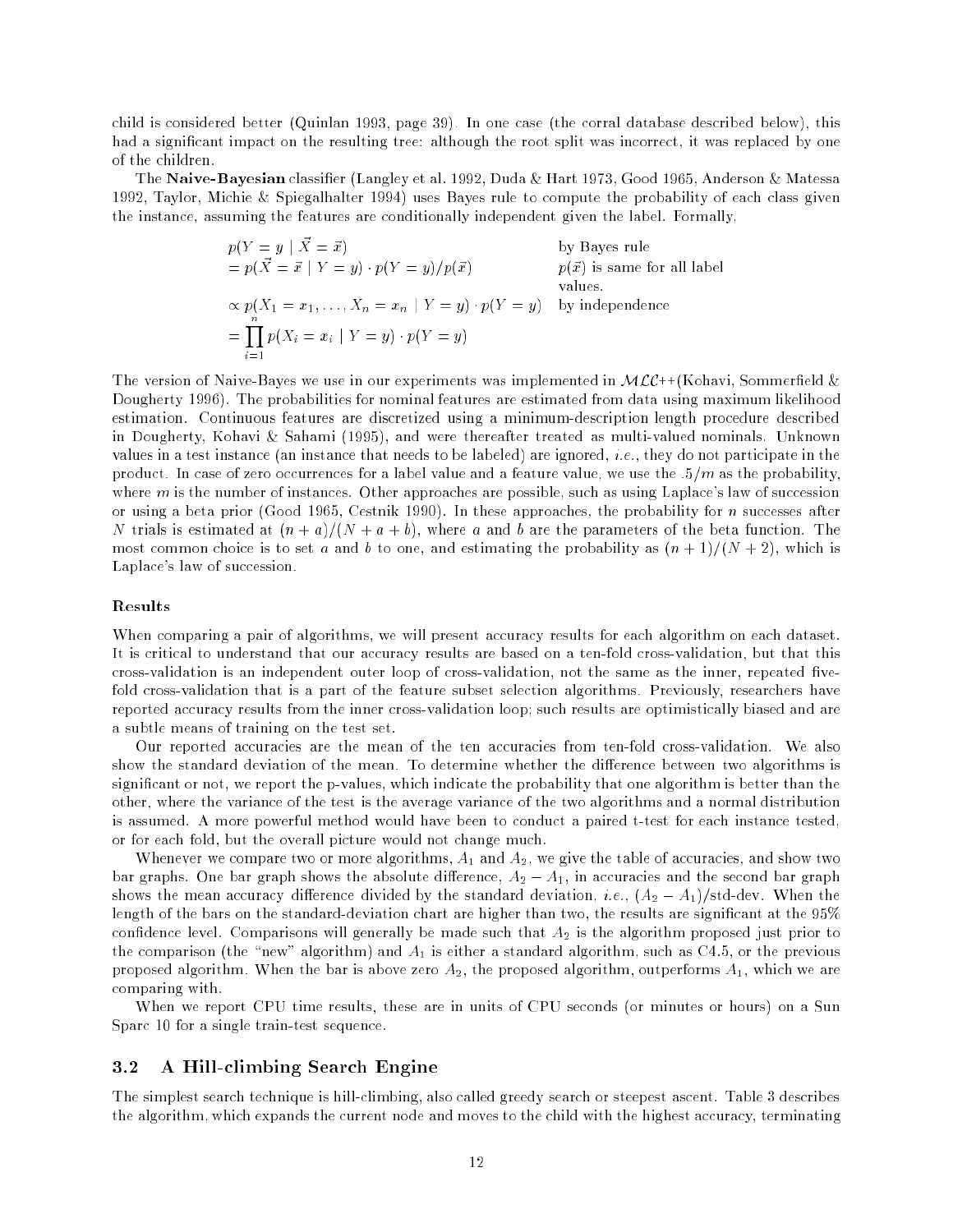- 1. Let  $v \leftarrow$  initial state.
- 2. Expand  $v:$  apply all operators to  $v$ , giving  $v$ 's children.
- 3. Apply the evaluation function  $f$  to each child  $w$  of  $v$ .
- 4. Let  $v' =$  the child w with highest evaluation  $f(w)$ .
- 5. If  $f(v') > f(v)$  then  $v \leftarrow v'$ ; goto 2.
- 6. Return v.

when no child improves over the current node.

Table 4 and Figures 7 and 8 show a comparison of ID3 and Naive-Bayes, both with and without feature subset selection. Table 5 and Figure 9 and 10 show the average number of features used for each algorithm (averaged over the ten folds when relevant). The following observations can be made:

- For the real datasets and ID3, this simple version of feature subset selection provides a regularization mechanism, which reduces the variance of the algorithm (Geman et al. 1992, Kohavi & Wolpert 1996). By hiding features from ID3, a smaller tree is grown. This type of regularization is different than pruning, which is another regularization method, because it is global: a feature is either present or absent, where as pruning is a local operation. As shown in Table 5 and Figures 9 and 10, the number of features selected is small compared to the original set and compared to those selected by ID3. For ID3, the average accuracy increases from 84.53% to 86.67%, which is a 13.8% relative reduction in the error rate. The accuracy uniformly improves for all real datasets.
- For the articial datasets and ID3, the story is dierent. All the articial datasets, except Monk3 involve high-order interactions. In the corral dataset, after the correlated feature is chosen, no single addition of a feature will lead to an improvement, so the hill-climbing process stops too early; similar scenarios happen with the other artificial datasets, where adding a single feature at a time does not help. In some cases, such as  $m$ -of-n-3-7-10, Monk2-local, and Monk2, zero features were chosen, causing the prediction to be the majority class independent of the attribute values.

The concept for Monk3 is

(jacket-color  $=$  green and holding  $=$  sword) or (jacket-color  $\neq$  blue and body-shape  $\neq$  octagon)

and the training set contains 5% mislabelled instances. The feature subset selection algorithm quickly finds body-shape and jacket-color, which together yield the second conjunction in the above expression, which has accuracy 97.2%. With more features, a larger tree is built which is inferior. This is another example of the optimal feature subset being different than the subset of relevant features.

- For the real datasets and Naive-Bayes, the average accuracy is about same, but very few features are used.
- For the articial datasets and Naive-Bayes, the average accuracy degrades because of corral and  $m$ -of-n-3-7-10 (the relative error increases by 6.7%). Both of these require a better search than hill climbing can provide. An interesting observation is the fact that the performance on the Monk2 and Monk2-local datasets improves simply by hiding all features, forcing Naive-Bayes to predict the majority class. The independence assumption is so inappropriate for this dataset that it is better to predict the majority class.
- For the DNA dataset, both algorithms selected only 11 features out of 180. While the selected set differed, nine features were the same, indicating that these nine are crucial for both types of inducers.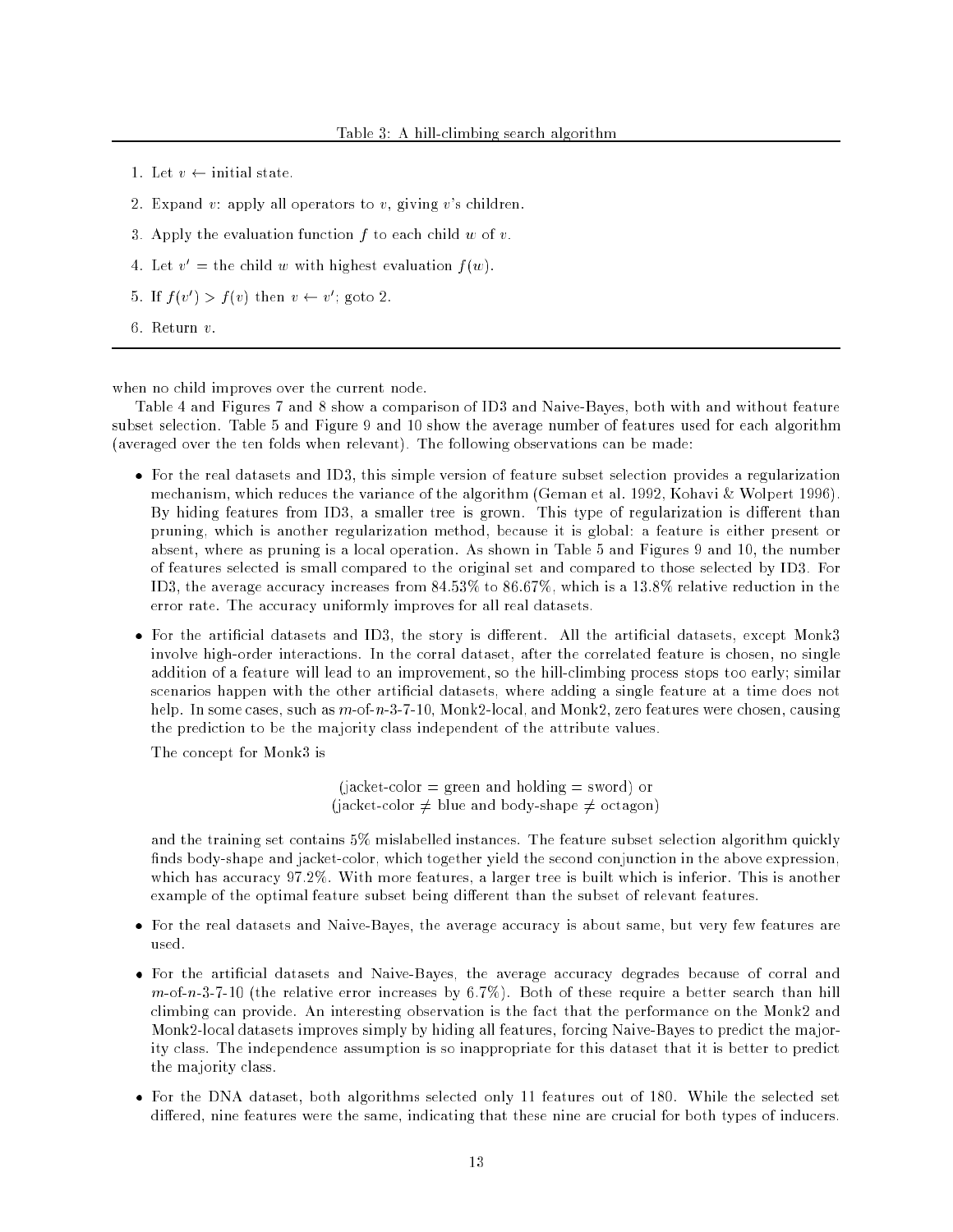Table 4: A comparison of ID3 and Naive-Bayes with a feature subset selection wrapper. The "-FSS" suffix indicates an algorithm is run with feature subset selection. The first p-val column indicates the probability that feature subset selection (FSS) improves ID3 and the second column indicates the probability that FSS improves Naive-Bayes.

|                | $\mathrm{D}$ ataset | ID3.             | $ID3-FSS$       | p-val | Naive-Bayes     | NB-FSS          | p-val |
|----------------|---------------------|------------------|-----------------|-------|-----------------|-----------------|-------|
| 1              | breast cancer       | $94.57 \pm 0.9$  | $94.71 \pm 0.5$ | 0.58  | $97.00 \pm 0.5$ | $96.57 \pm 0.6$ | 0.22  |
| $\overline{2}$ | cleve               | $72.35 \pm 2.3$  | $78.24 \pm 2.0$ | 1.00  | $82.88 \pm 2.3$ | $79.56 \pm 3.9$ | 0.15  |
| 3              | crx                 | $81.16 \pm 1.4$  | $85.65 \pm 1.6$ | 1.00  | $87.10 \pm 0.8$ | $85.36 \pm 1.6$ | 0.08  |
| 4              | DN A                | $90.64 \pm 0.9$  | $94.27 \pm 0.7$ | 1.00  | $93.34 \pm 0.7$ | $94.52 \pm 0.7$ | 0.96  |
| 5              | horse-colic         | $81.52 \pm 2.0$  | $83.15 \pm 1.1$ | 0.84  | $79.86 \pm 2.5$ | $83.15 \pm 2.0$ | 0.93  |
| 6              | Pima                | $68.73 \pm 2.5$  | $69.52 \pm 2.2$ | 0.63  | $75.90 \pm 1.8$ | $74.34 \pm 2.0$ | 0.21  |
|                | sick-euthyroid      | $96.68 \pm 0.6$  | $97.06 \pm 0.5$ | 0.76  | $95.64 \pm 0.6$ | $97.35 \pm 0.5$ | 1.00  |
| 8              | soybean-large       | $90.62 \pm 0.9$  | $90.77 \pm 1.1$ | 0.56  | $91.80 \pm 1.2$ | $92.38 \pm 1.1$ | 0.69  |
| 9              | corral              | $100.00 \pm 0.0$ | $75.00 \pm 3.8$ | 0.00  | $90.62 \pm 2.6$ | $75.00 \pm 3.8$ | 0.00  |
| 10             | $m$ -of-n-3-7-10    | $91.60 \pm 0.9$  | $77.34 \pm 1.3$ | 0.00  | $86.43 \pm 1.1$ | $77.34 \pm 1.3$ | 0.00  |
| 11             | Monk1               | $82.41 \pm 1.8$  | $75.00 \pm 2.1$ | 0.00  | $71.30 \pm 2.2$ | $75.00 \pm 2.1$ | 0.96  |
| 12             | Monk2-local         | $82.41 \pm 1.8$  | 67.13 $\pm$ 2.3 | 0.00  | $60.65 \pm 2.3$ | $67.13 \pm 2.3$ | 1.00  |
| 13             | Monk2               | $69.68 \pm 2.2$  | $67.13 \pm 2.3$ | 0.13  | $61.57 \pm 2.3$ | $67.13 \pm 2.3$ | 0.99  |
| 14             | Monk3               | $90.28 \pm 1.4$  | $97.22 \pm 0.8$ | 1.00  | $97.22 \pm 0.8$ | $97.22 \pm 0.8$ | 0.50  |
|                | Average real:       | 84.53            | 86.67           |       | 87.94           | 87.90           |       |
|                | Average artif.      | 86.06            | 76.47           |       | 77.96           | 76.47           |       |



Figure 7: ID3: Absolute difference (FSS minus ID3) in accuracy (left) and in std-devs (right).



Figure 8: Naive-Bayes: Absolute difference in accuracy (left) and in std-devs (right).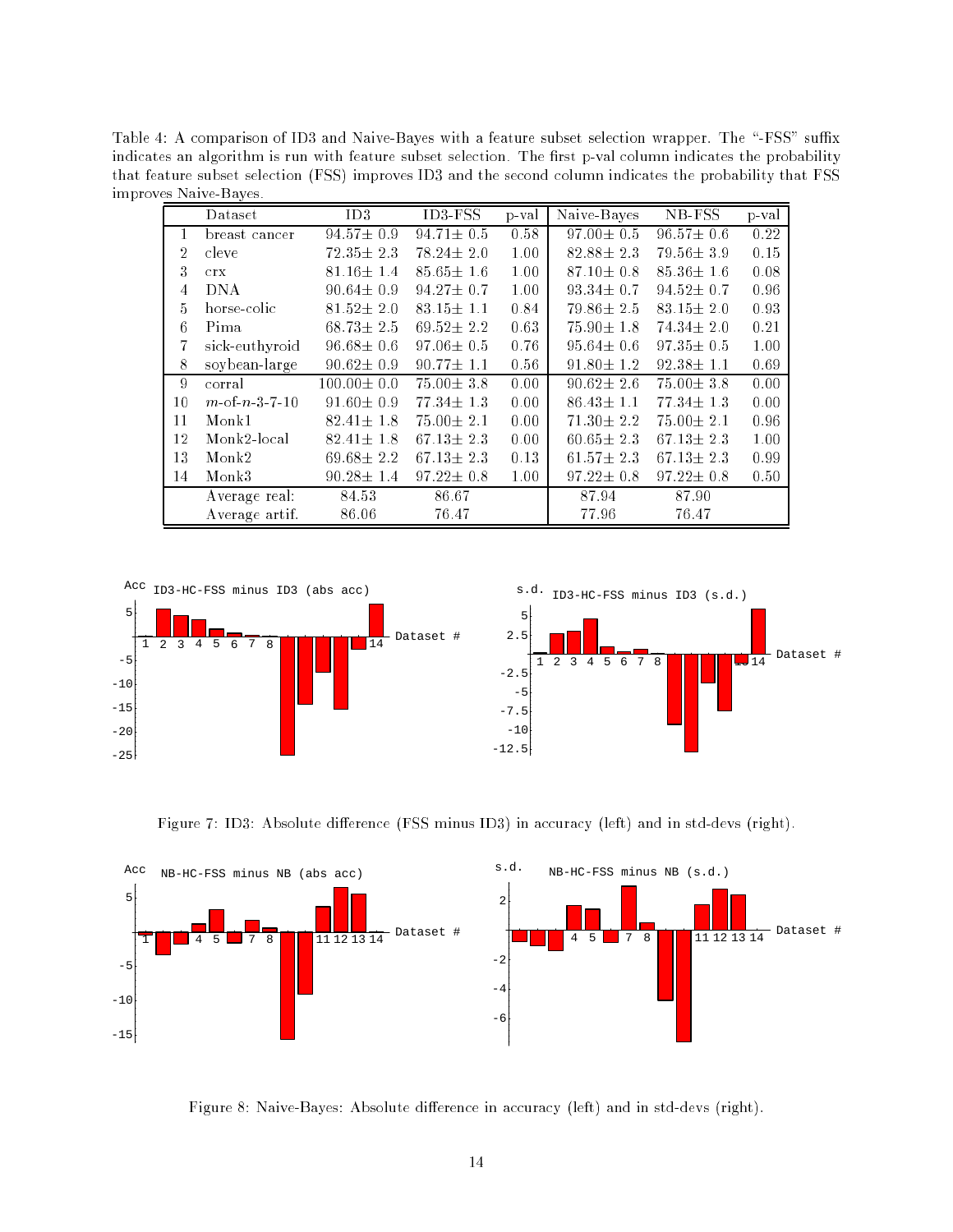

Figure 9: ID3: Number of features in original dataset (left), used by ID3 (middle), and selected by hillclimbing feature subset selection (right). The DNA has 180 features (not shown).



Figure 10: Naive-Bayes: Number of features in original dataset (left) and selected by hill-climbing feature subset selection (right).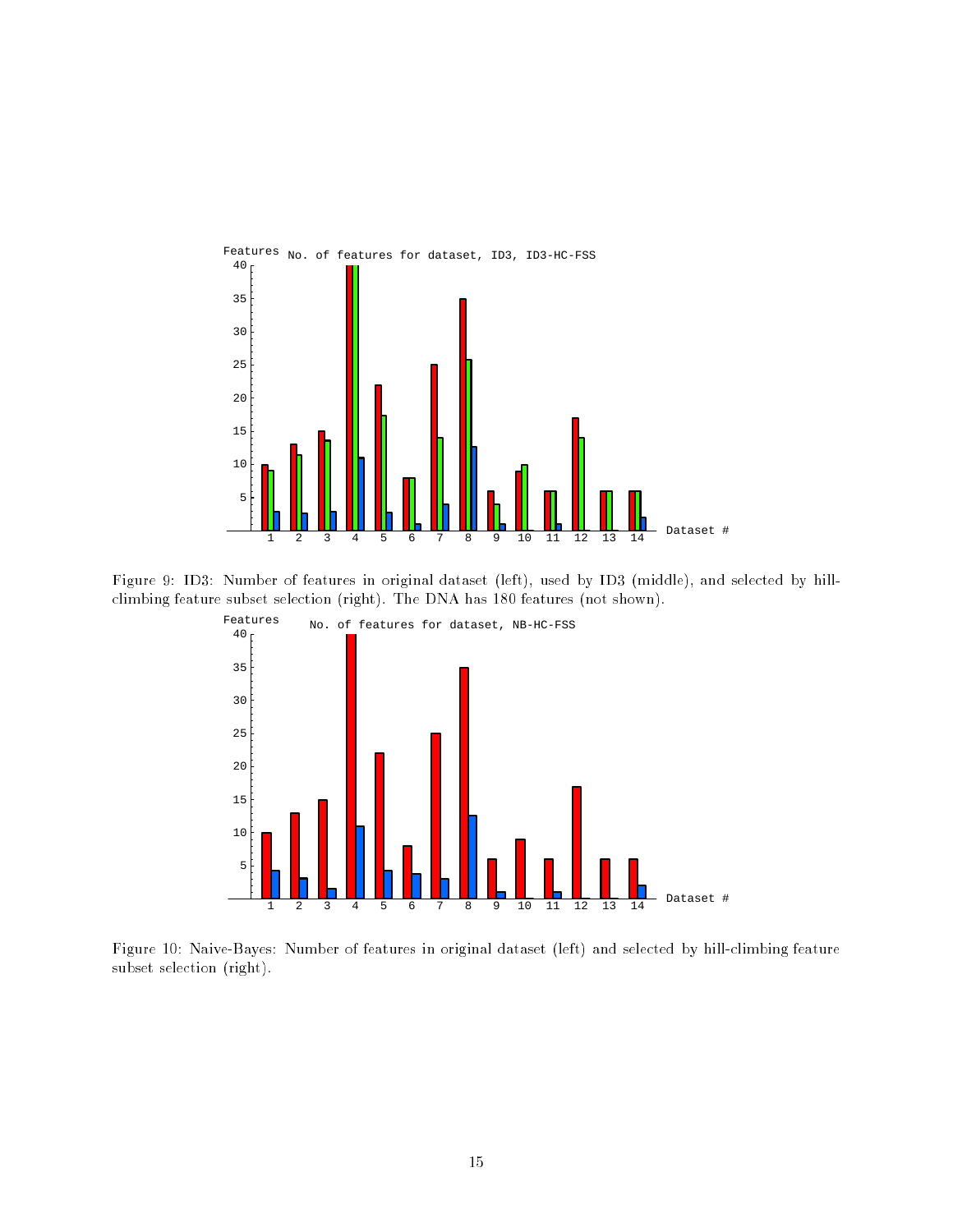Table 5: The number of features in the dataset, the number used by ID3 (since it does some feature subset selection), the number selected by feature subset selection (FSS) for ID3, and the number selected by FSS for Naive-Bayes. Numbers without a decimal point are for single runs, number with a decimal point are averages for the ten-fold cross-validation.

|    | Dataset          | Number of Features |      |                |        |  |  |  |
|----|------------------|--------------------|------|----------------|--------|--|--|--|
|    |                  | Original Dataset   | ID3  | $ID3-FSS$      | NB-FSS |  |  |  |
|    | breast cancer    | $10\,$             | 9.1  | 2.9            | 4.3    |  |  |  |
| 2  | cleve            | 13                 | 11.4 | 2.6            | 3.1    |  |  |  |
| 3  | crx              | 15                 | 13.6 | 2.9            | 1.6    |  |  |  |
| 4  | DNA              | 180                | 72   | 11             | 11     |  |  |  |
| 5  | horse-colic      | 22                 | 17.4 | 2.8            | 4.3    |  |  |  |
| 6  | Pima             | 8                  | 8.0  | 1.0            | 3.8    |  |  |  |
| 7  | sick-euthyroid   | 25                 | 14   | 4              | 3      |  |  |  |
| 8  | soybean-large    | 35                 | 25.8 | 12.7           | 12.6   |  |  |  |
| 9  | corral           | 6                  | 4    |                |        |  |  |  |
| 10 | $m$ -of-n-3-7-10 | 10                 | 10   | ( )            |        |  |  |  |
| 11 | Monk1            | 6                  | 6    |                |        |  |  |  |
| 12 | Monk2-local      | 17                 | 14   |                |        |  |  |  |
| 13 | Monk2            | 6                  | 6    |                |        |  |  |  |
| 14 | Monk3            | 6                  | 6    | $\overline{2}$ | 2      |  |  |  |

The results, especially on the articial datasets where we know what the relevant features are, indicate that the feature subset selection is getting stuck at local maxima too often. The next section deals with improving the search engine.

### A best-first Search Engine  $3.3$

Best-first search (Russell & Norvig 1995, Ginsberg 1993) is a more robust method than hill-climbing. The idea is to select the most promising node we have generated so far that has not already been expanded. Table 6 describes the algorithm, which varies slightly from the standard version because there is no explicit goal condition in our problem. Best-rst search usually terminates upon reaching the goal. Our problem is an optimization problem, so the search can be stopped at any point and the best solution found so far can be returned (theoretically improving over time), thus making it an anytime algorithm (Boddy & Dean 1989). In practice, we must stop the run at some stage, and we use what we call a stale search: if we have not found an improved node in the last  $k$  expansions, we terminate the search. An improved node is defined as a node with an accuracy estimation at least  $\epsilon$  higher than the best one found so far. In the following experiments, k was set to five and epsilon was  $0.1\%$ .

While best-first search is a more general search technique, it is not obvious that it is better for feature subset selection. Because of the bias-variance tradeoff (Geman et al. 1992, Kohavi & Wolpert 1996), it is possible that a more general search will increase the variance and thus reduce the accuracy. Quinlan (1995) and Murthy  $\&$  Salzberg (1995) showed examples where increasing the search effort degraded the overall performance.

Table 7 and Figures 11 and 12 show a comparison of ID3 and Naive-Bayes, both with hill-climbing feature subset selection and best-first search feature subset selection. Table 8 shows the average number of features used for each algorithm (averaged over the ten folds when relevant). The following observations can be made:

- For the real datasets and both algorithms (ID3 and Naive-Bayes), there is almost no dierence between hill climbing and best-first search. Best-first search usually finds a larger feature subset, but the accuracies are approximately the same. The only statistically significant difference is for Naive-Bayes and soybean, where there was a signicant improvement with a p-value of 0.95.
- For the articial datasets, there is a very large improvement for ID3. Performance drastically improves on three datasets (corral, Monk1, Monk2-local), remains the same on two  $(m-*of-n-3-7-10*, Monk3)$ ,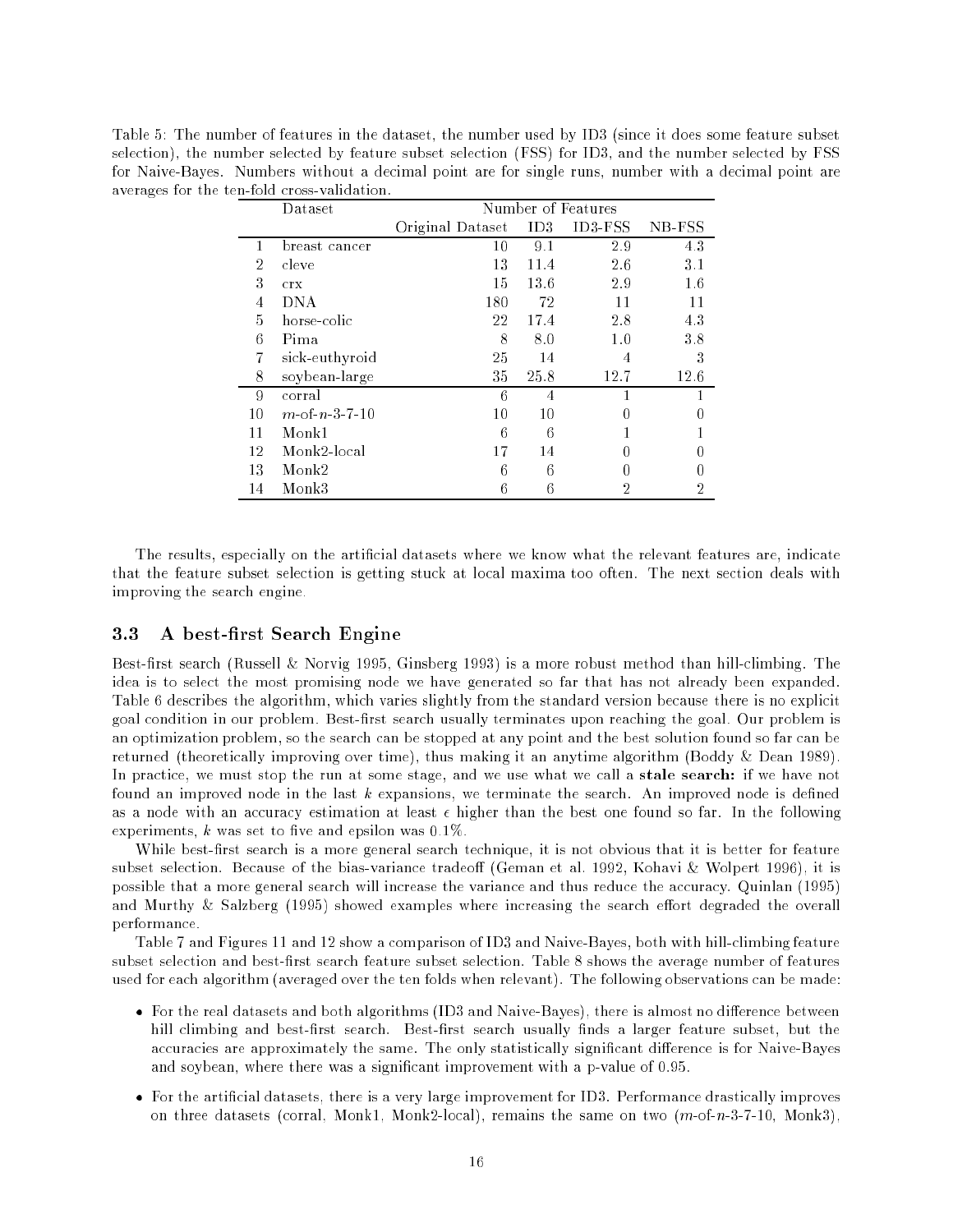- 1. Put the initial state on the OPEN list, CLOSED list  $\leftarrow \emptyset$ , BEST  $\leftarrow$  initial state.
- 2. Let  $v = \arg \max f(w)$  (get the state from OPEN with maximal  $f(w)$ ).  $w \in \overline{OPEN}$
- 3. Remove  $v$  from OPEN, add  $v$  to CLOSED.
- 4. If  $f(v) \epsilon > f(BEST)$ , then BEST  $\leftarrow v$ .
- 5. Expand v: apply all operators to v, giving v's children.
- 6. For each child not in the CLOSED or OPEN list, evaluate and add to the OPEN list.
- 7. If BEST changed in the last k expansions, goto 2.
- 8. Return BEST.

Table 7: A comparison of a hill-climbing search and a best-first search. The first p-val column indicates the probability that best-first search feature subset selection (BFS-FSS) improves hill-climbing feature subset selection (HC-FSS) for ID3 and the second column is analogous but for Naive-Bayes selection (HC-FSS) for ID3 and the second column is analogous but for Naive-Bayes.

|                | ID3<br>Dataset       |                 |                  | p-val |                 | Tor The and the second column to analogous sut for fairle Dayes.<br>Naive-Bayes | p-val |
|----------------|----------------------|-----------------|------------------|-------|-----------------|---------------------------------------------------------------------------------|-------|
|                |                      | $HC-FSS$        | <b>BFS-FSS</b>   |       | $HC$ - $FSS$    | <b>BFS-FSS</b>                                                                  |       |
| 1              | breast cancer        | $94.71 \pm 0.5$ | $94.57 \pm 0.7$  | 0.41  | $96.57 \pm 0.6$ | $96.00 \pm 0.6$                                                                 | 0.17  |
| $\overline{2}$ | cleve                | $78.24 \pm 2.0$ | $79.52 \pm 2.3$  | 0.73  | $79.56 \pm 3.9$ | $80.23 \pm 3.9$                                                                 | 0.57  |
| 3              | crx                  | $85.65 \pm 1.6$ | $85.22 \pm 1.6$  | 0.39  | $85.36 \pm 1.6$ | $86.23 \pm 1.0$                                                                 | 0.75  |
| 4              | DNA                  | $94.27 \pm 0.7$ | $94.27 \pm 0.7$  | 0.50  | $94.52 \pm 0.7$ | $94.60 \pm 0.7$                                                                 | 0.55  |
| 5.             | horse-colic          | $83.15 \pm 1.1$ | $82.07 \pm 1.5$  | 0.21  | $83.15 \pm 2.0$ | $83.42 \pm 2.0$                                                                 | 0.55  |
| 6              | Pima                 | $69.52 \pm 2.2$ | $68.73 \pm 2.2$  | 0.36  | $74.34 \pm 2.0$ | $75.12 \pm 1.5$                                                                 | 0.67  |
| $\overline{7}$ | sick-euthyroid       | $97.06 \pm 0.5$ | $97.06 \pm 0.5$  | 0.50  | $97.35 \pm 0.5$ | $97.35 \pm 0.5$                                                                 | 0.50  |
| 8              | soybean-large        | $90.77 \pm 1.1$ | $91.65 \pm 1.0$  | 0.81  | $92.38 \pm 1.1$ | $93.70 \pm 0.4$                                                                 | 0.95  |
| 9              | corral               | $75.00 \pm 3.8$ | $100.00 \pm 0.0$ | 1.00  | $75.00 \pm 3.8$ | $90.62 \pm 2.6$                                                                 | 1.00  |
| 10             | $m$ -of- $n$ -3-7-10 | $77.34 \pm 1.3$ | $77.34 \pm 1.3$  | 0.50  | $77.34 \pm 1.3$ | $77.34 \pm 1.3$                                                                 | 0.50  |
| 11             | Monk1                | $75.00 \pm 2.1$ | $97.22 \pm 0.8$  | 1.00  | $75.00 \pm 2.1$ | $72.22 \pm 2.2$                                                                 | 0.10  |
| 12             | Monk2-local          | $67.13 \pm 2.3$ | $95.60 \pm 1.0$  | 1.00  | $67.13 \pm 2.3$ | $67.13 \pm 2.3$                                                                 | 0.50  |
| 13             | Monk2                | $67.13 \pm 2.3$ | $63.89 \pm 2.3$  | 0.08  | $67.13 \pm 2.3$ | $67.13 \pm 2.3$                                                                 | 0.50  |
| 14             | Monk3                | $97.22 \pm 0.8$ | $97.22 \pm 0.8$  | 0.50  | $97.22 \pm 0.8$ | $97.22 \pm 0.8$                                                                 | 0.50  |
|                | Average real:        | 86.67           | 86.64            |       | 87.90           | 88.33                                                                           |       |
|                | Average artif.       | 76.47           | 88.55            |       | 76.47           | 78.61                                                                           |       |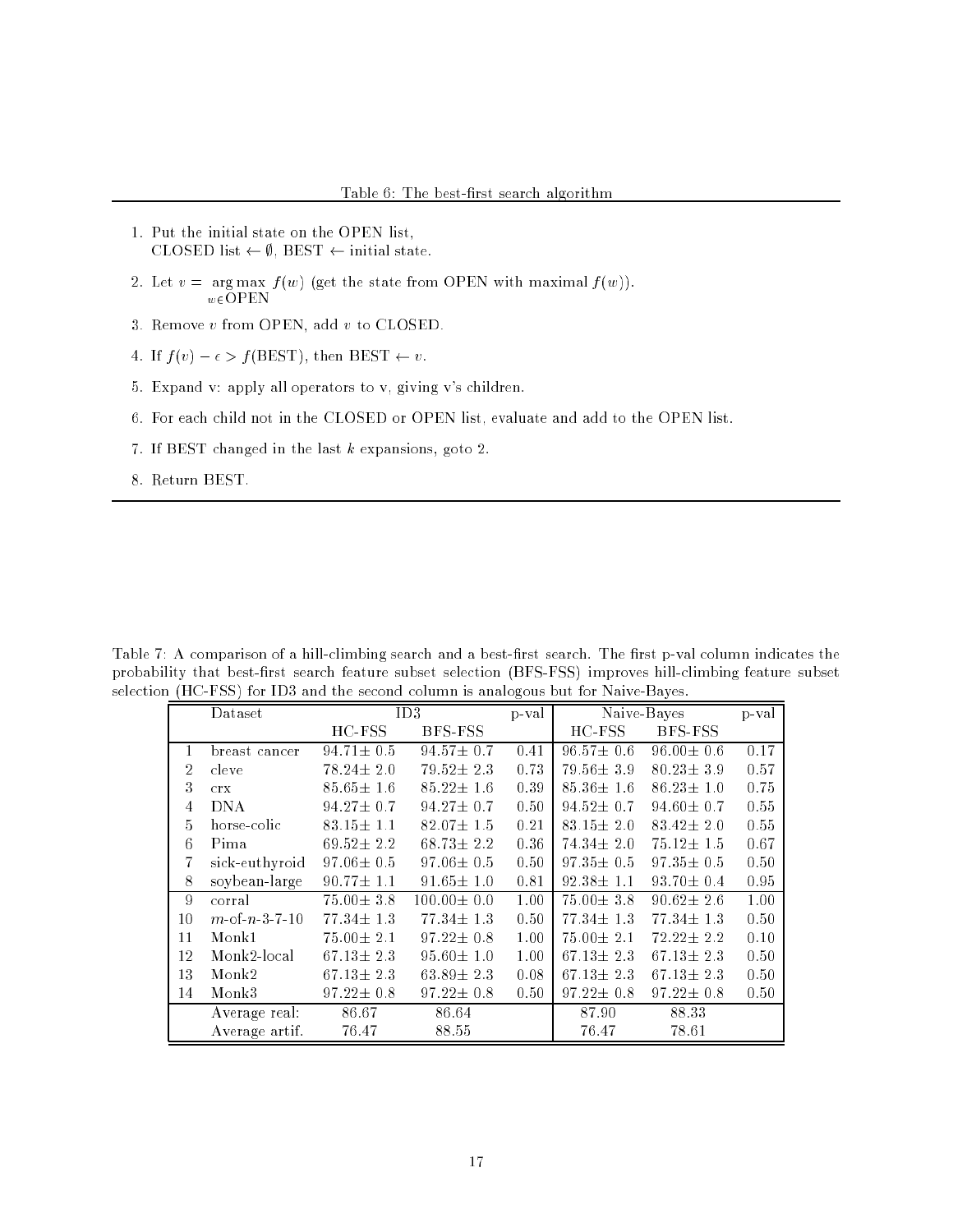

Figure 11: ID3: Absolute difference (best-first search FSS minus hill-climbing FSS) in accuracy (left) and in std-devs (right).



Figure 12: Naive-Bayes: Absolute difference in accuracy (left) and in std-devs (right).

Table 8: The number of features in the dataset, the number used by ID3 (since it does some feature subset selection), the number selected by hill-climbing FSS for ID3, best-first search FSS for ID3, and analogously for Naive-Bayes.

|                | Dataset          | Number of Features |      |      |                |        |                |  |
|----------------|------------------|--------------------|------|------|----------------|--------|----------------|--|
|                |                  | Original           | ID3  |      | $ID3-FSS$      | NB-FSS |                |  |
|                |                  | dataset            |      | HС   | <b>BFS</b>     | HС     | <b>BFS</b>     |  |
| 1              | breast cancer    | 10                 | 9.1  | 2.9  | 3.6            | 4.3    | 5.2            |  |
| $\overline{2}$ | cleve            | 13                 | 11.4 | 2.6  | 3.4            | 3.1    | 3.6            |  |
| 3              | crx              | 15                 | 13.6 | 2.9  | 3.6            | 1.6    | 5.9            |  |
| 4              | DNA              | 180                | 72   | 11   | 11             | 11     | 14             |  |
| 5              | horse-colic      | 22                 | 17.4 | 2.8  | 3.4            | 4.3    | 5.1            |  |
| 6              | Pima             | 8                  | 8.0  | 1.0  | 23             | 3.8    | 4.0            |  |
| 7              | sick-euthyroid   | 25                 | 14   | 4    | 4              | 3      | 3              |  |
| 8              | soybean-large    | 35                 | 25.8 | 12.7 | 13.7           | 12.6   | 13.8           |  |
| 9              | corral           | 6                  | 4    | 1    | 4              | 1      | 5              |  |
| 10             | $m$ -of-n-3-7-10 | 10                 | 10   | 0    | 0              | 0      | n              |  |
| 11             | Monk1            | 6                  | 6    |      | 3              |        | 4              |  |
| 12             | Monk2-local      | 17                 | 14   | 0    | 6              | 0      |                |  |
| 13             | Monk2            | 6                  | 6    | 0    | 3              | 0      | 0              |  |
| 14             | Monk3            | 6                  | 6    | 2    | $\overline{2}$ | 2      | $\overline{2}$ |  |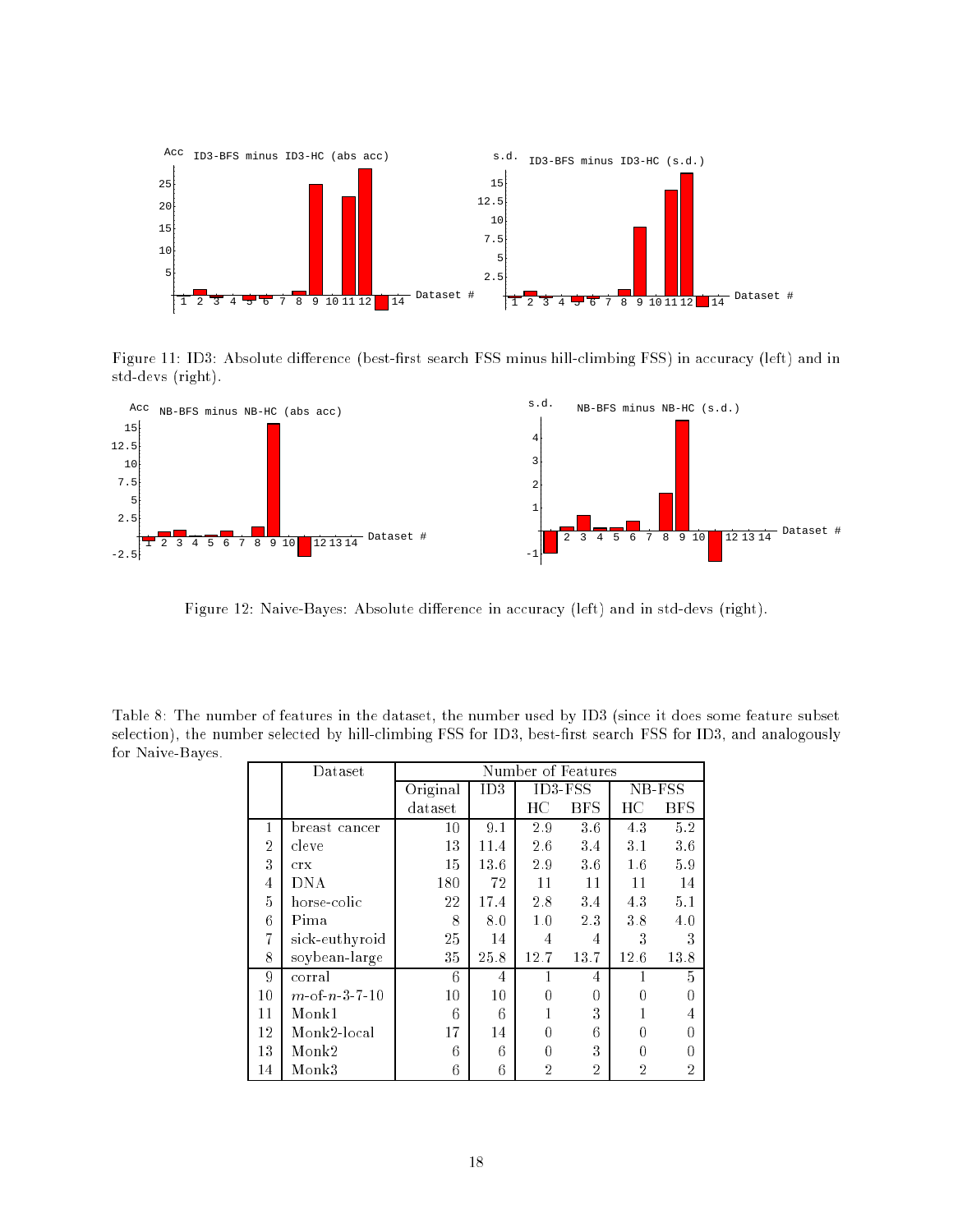and degrades on only one (Monk2). Analyzing the selected features, the optimal feature subset was found for corral, Monk1, Monk2-local, and Monk3 (only two features out of the three relevant ones were selected for Monk3 because this correctly led to better prediction accuracy). The improvement over ID3 without FSS (Table 4) is less dramatic but still positive: the absolute difference in accuracy is 2.49%, which translates into a relative error reduction of 17.8%.

The search was unable to find the seven relevant features in  $m$ -of- $n-3-7-10$ . Because of the complexity penalty of 0.1% for extra features, only subsets of two features were tried, and such subsets never improved over the majority prediction (ignoring all features) before the search was considered stale (ve non-improving node expansions). The local maxima in this dataset is too large for the current setting of best-first search to overcome. A specific experiment was conducted to determine how long it would take best-first search to find the correct feature subset. The stale limit (originally set to five) was increased until a node better than the node using zero features, and predicting the majority label value, was found. The first stale setting that overcame the local maximum was 29 (any number above would do). At this setting, a node with three features from the seven is found that is more accurate than majority. Nine more node expansions lead to the correct feature subset. Overall, 193 nodes were evaluated out of the 1024 possibilities. The total running time to find the correct feature subset was 33 CPU minutes, and the prediction accuracy was 100%.

In the Monk2 dataset, a set of three features were chosen, and accuracy signicantly degraded compared to hill-climbing, which selected the empty feature subset. This is the only significant accuracy difference where performance degraded because best-first search was used (p-value of  $0.08$ ). The Monk2 concept in this encoding is unsuitable for decision trees, as a correct tree (built from the full space) contains 439 nodes and 296 leaves. Because the standard training set contains only 169 instances, it is impossible to build the correct tree using the standard recursive partitioning techniques.

 For the articial datasets, there was a signicant improvement for Naive-Bayes only for corral (p-value of 1.00), and performance signicantly degraded for Monk1 (p-value of 0.10). The rest of the datasets were unaffected.

The chosen feature subset for corral contained features  $A_0$ ,  $A_1$ ,  $B_0$ ,  $B_1$ , and the "correlated" feature. It is known that only the first four are needed, yet because of the limited representation power of the Naive-Bayes, performance using the "correlated" feature is better than performance using only the first four features. If Naive-Bayes is given access only to the first four features, the accuracy degrades from  $90.62\%$  to  $87.50\%$ . This dataset is one example where the optimal feature subset for different induction algorithms is known to be different. Decision trees are hurt by the addition of the "correlated" feature (performance degrades), yet Naive-Bayes improves with this feature.

The Monk1 dataset degrades in performance because the features head-shape, body-shape, is-smiling, and jacket-color were chosen, yet performance is better if only jacket-color is used. Note that both head-shape and body-shape are part of the target concept, yet the representation power of Naive-Bayes is again limited and cannot utilize this information well. As with the Monk2 dataset for ID3, this may be an example of the search overfitting in the sense that some subset seems to slightly improve the accuracy estimation, but not the accuracy on the independent test set (see Section 6 for further discussion on issues of overfitting).

The datasets m-of-n-3-7-10, Monk2-local, Monk2, and Monk3, all had the same accuracy with best first search as with hill-climbing. The Monk3 dataset cannot be improved by any other feature subset. As with ID3, the search was unable to find a good feature subset for  $m$ -of-n-3-7-10 (the correct feature subset allows improving the accuracy to 87.5%). For the Monk2 and Monk2-local datasets, the optimal feature subset is indeed the empty set! Naive-Bayes on the set of relevant features yields inferior performance to a majority inducer, which is how Naive-Bayes behaves on the empty set of features.

While best-first search gives better performance than hill-climbing, high-level interactions occurring in  $m$ -of-n-3-7-10 cannot be caught with a search that starts at the empty feature subset unless the stale parameter is drastically increased. An alternative approach, which suffers less from feature interaction, starts with the full set of features; however, the running time would make the approach infeasible in practice, especially if there are many features. The running times for the best-first search starting from the empty set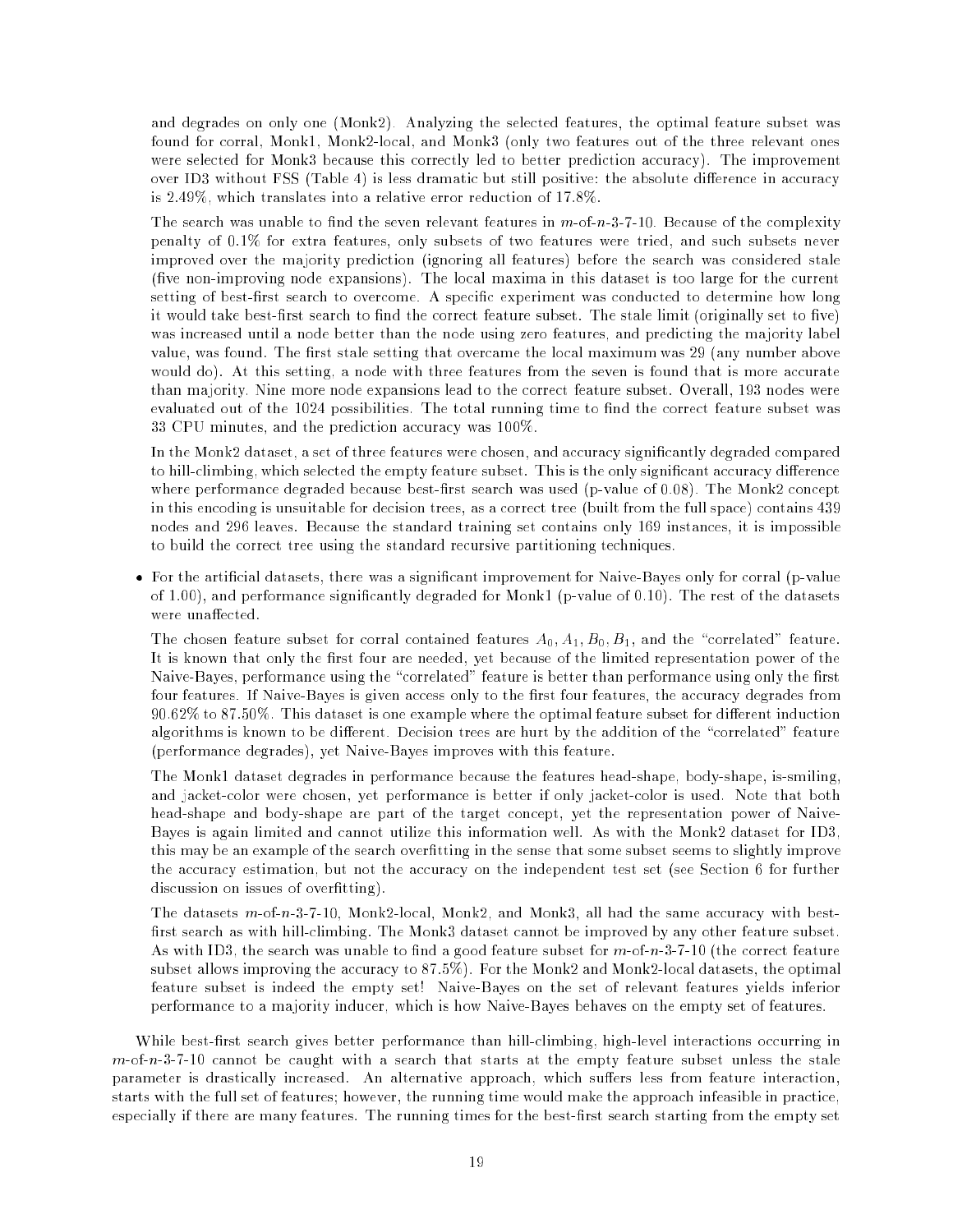

Figure 13: The state space. If a feature subset contains an irrelevant feature, it is in the irrelevant area; if it contains only strongly relevant features it is in the core region; otherwise, it is in the relevant region. The dotted arrows indicate compound operators.

of features range from about 5-10 minutes of CPU time for small problems such as Monk1, Monk2, Monk3, and corral, to 15 hours for DNA. In the next section, we attempt to reorder the search space dynamically to allow the search to reach better nodes faster and make the backward feature subset selection feasible.

#### The State Space: Compound Operators  $\overline{4}$  $\overline{\phantom{a}}$

If we try to gild the lily by using both options together...  $-Qu$ inlan (1993)

In the previous section, we looked at two search engines. In this section, we look at the topology of the state space and dynamically modify it based on accuracy estimation results. As previously described, the state space is commonly organized such that each node represents a feature subset, and each operator represents the addition or deletion of a feature. The main problem with this organization is that the search must expand (*i.e.*, generate successors of) every node from the initial feature subset that is on the path to the best feature subset. This section introduces a new way to change the search space topology by creating dynamic operators that directly connect to nodes considered promising given the evaluation of their children. These operators better utilize the information available in the evaluated children.

The motivation for compound operators comes from Figure 13 that partitions the feature subsets into core features (strongly relevant), weakly relevant features, and irrelevant features. An optimal feature subset for a hypothesis space is likely to be from the relevant feature subset (strongly and weakly relevant features). A backward elimination search starting from the full set of features (as depicted in Figure 13) and that removes one feature at a time after expanding all children reachable using one operator, will have to expand all the children of each node before removing a single feature. If there are i irrelevant features and f features,  $(i \cdot f)$  nodes must be evaluated. Similar reasoning applies to forward selection search starting from the empty set of features. In domains where feature subset selection might be most useful, there are many features but such a search may be prohibitively expensive.

Compound operators are operators that are dynamically created *after* the standard set of children, created by the add and delete operators, have been evaluated. They are used for a single node expansion and then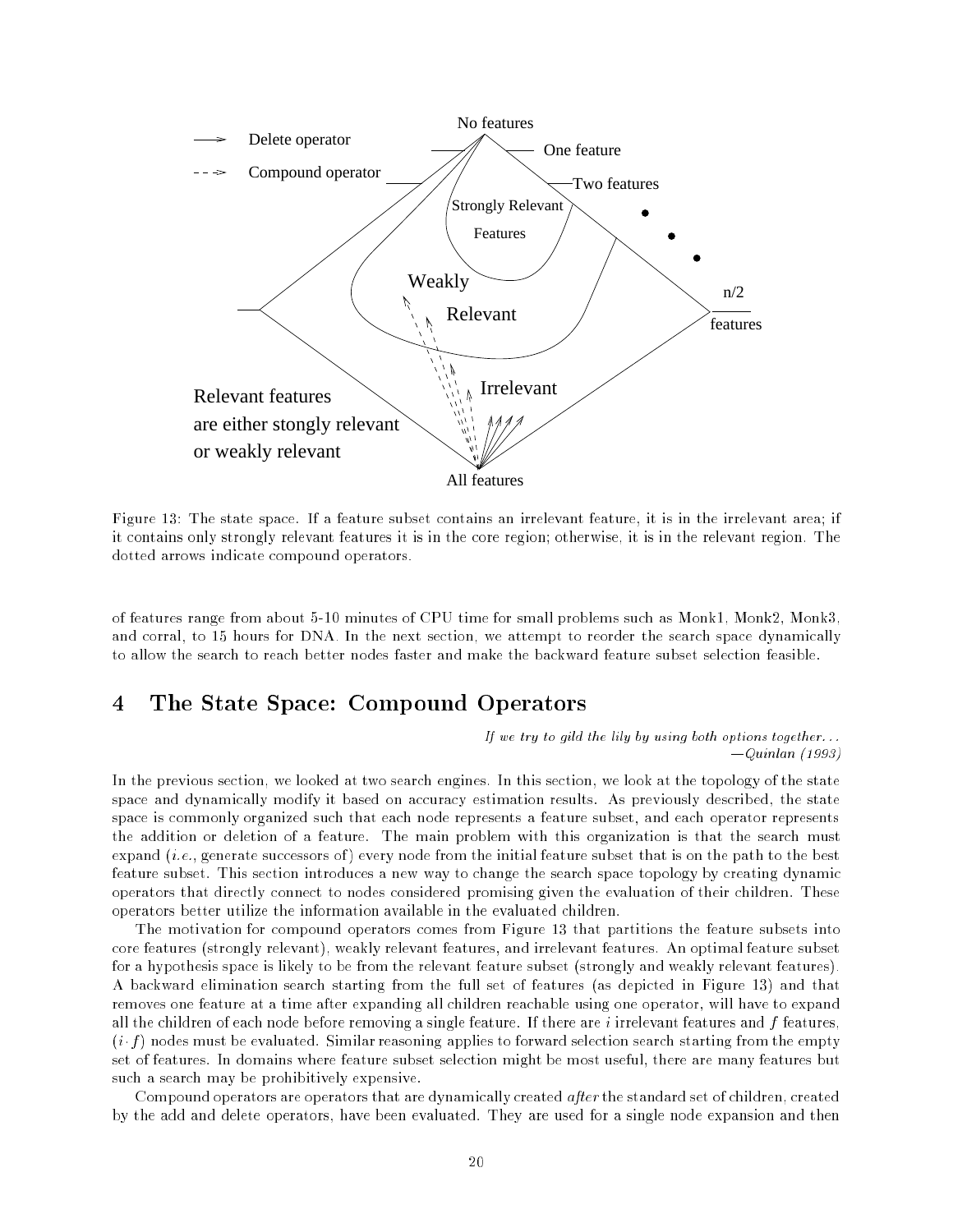

Figure 14: The state space search with dotted arrows indicating compound operators. From the root's children, the nodes  $(0,1,0,0)$  and  $(0,0,1,0)$  had the highest evaluation values, followed by  $(0,0,0,1)$ .

discarded. Intuitively, there is more information in the evaluation of the children than just the node with the maximum evaluation. Compound operators combine operators that led to the best children into a single dynamic operator. Figure 14 depicts a possible set of compound operators for forward selection. The root node containing no features was expanded by applying four add operators, each one adding a single feature. The operators that led to  $0, 1, 0, 0$  and  $0, 0, 1, 0$  were combined into the first compound operator (shown in a dashed line going left) because they led to the two nodes with the highest evaluation (evaluation not shown). If the first compound operator led to a node with an improved estimate, the second compound operator (shown in a dashed line going right) is created that combines the best three of the original operators, etc.

Formally, if we rank the operators by the estimated accuracy of the children, then we can define com**pound operator**  $c_i$  to be the combination of the best  $i + 1$  operators. For example, the first compound operator will combine the best two operators. If the best two operators each added a feature, then the first compound operator will add both; if one operator added and one operator deleted, then we try to do both in one operation.

The compound operators are applied to the parent, thus creating children nodes that are farther away in the state space. Each compound node is evaluated and the generation of compound operators continues as long as the estimated accuracy of the compound nodes improves.

Compound operators generalize a few suggestions previously made in the literature. Kohavi (1994) suggested that the search might start from the set of strongly relevant features (the core). If one starts from the full set of features, removal of any single strongly relevant feature will cause a degradation in performance, while removal of any irrelevant or weakly relevant feature will not. Since the last compound operator, representing the combination of all delete operators, connects the full feature subset to the empty set of features, the compound operators from the full feature subset plot a path through the core set of features. The path is explored by removing one feature at a time until estimated accuracy deteriorates. Caruana & Freitag (1994) implemented a SLASH version of feature subset selection that eliminates the features not used in the derived decision tree. If there are no features that improve the performance when deleted, then (ignoring orderings due to ties) one of the compound operators will lead to the same node that SLASH would take the search to. While the SLASH approach is only applicable for backward elimination, compound operators are also applicable to forward selection.

Figure 15 shows two searches with and without compound operators. Compound operators improve the search by finding nodes with higher accuracy faster; however, whenever it is easy to overfit, they cause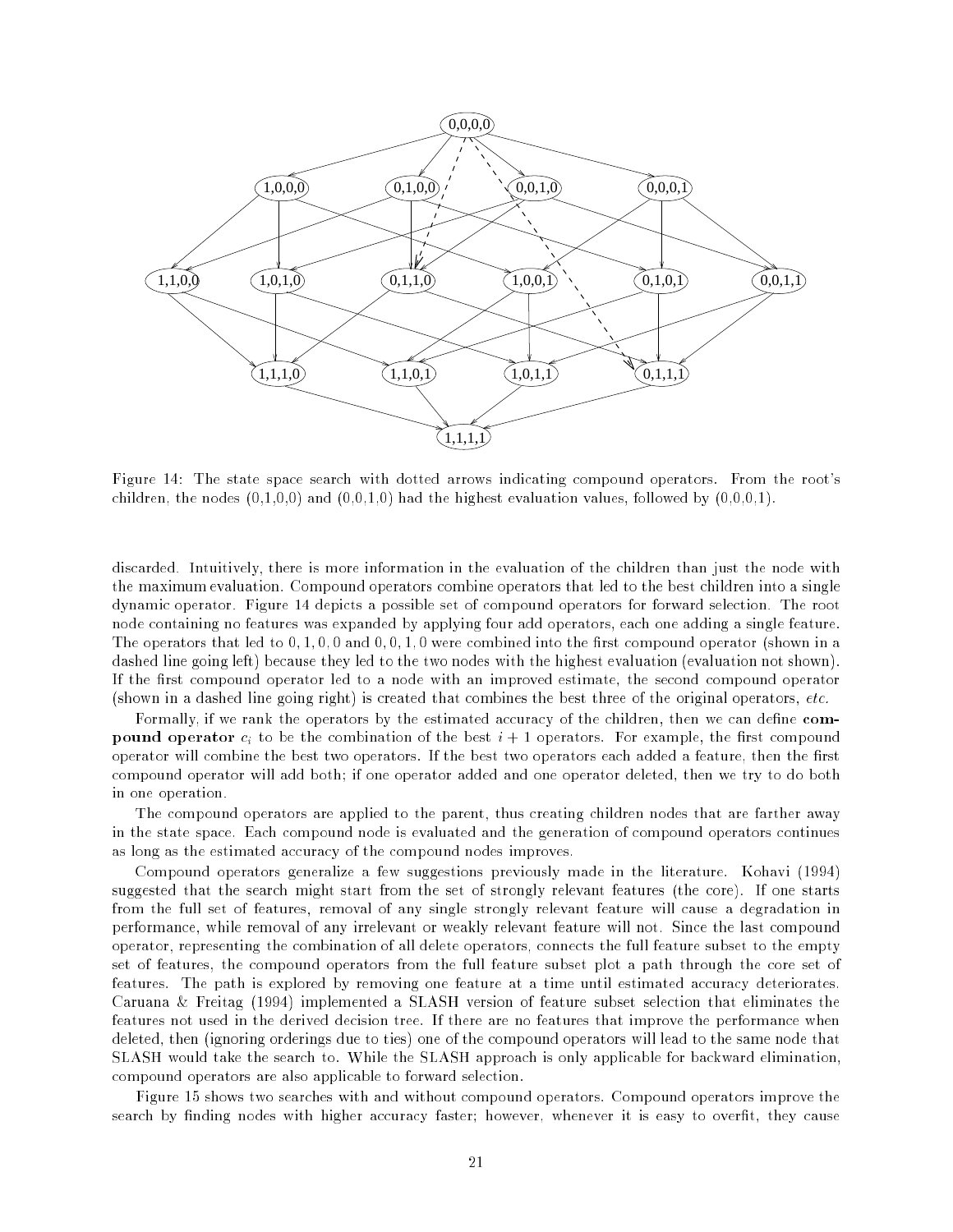

Figure 15: Comparison of compound (dotted line) and non-compound (solid line) searches. The accuracy  $(y\text{-axis})$  is that of the best node (as determined by the algorithm) on an independent test set after a given number of node evaluations (x-axis). The running time is proportional to the number of nodes evaluated.

overtting earlier (see Section 6). Experimental results using compound operators are similar to those without them, except that they are sometimes faster. More significant time differences are achieved when the decision trees are pruned. Detailed results for that case are shown later in the paper (Table 11).

The main advantage of compound operators is that they make backward feature subset selection computationally feasible. Table 9 and Figures 16 and 17 show the results of running the best-first search algorithm with compound operators but starting with the full set of features (backward elimination) compared with best-first search forward selection without compound operators. Results for forward selection with and without compound operators did not significantly differ on any file. Table 10 shows the number of features used for each of the different methods. When one starts from the full set of features, feature interactions are easier for the search to identify. The following observations can be made:

- $\bullet$  Except for  $m$ -of- $n$ -3-7-10, the accuracy results for backward FSS with ID3 generally degraded. The main improvement was for m-of-n-3-7-10, where the correct seven bits were correctly identified, resulting in 100% accuracy. The feature subsets were generally larger, and apparently even best-first search cannot overcome some local maxima. For example, DNA stopped with 36 features, but pruning more features would improve the performance because the forward search found a subset of 11 features that was significantly better (the accuracy estimation for the 11 feature subset was higher than the one for the 36 feature subset, and because the same folds are used, if the best-first search were to get to this 11-feature node, it would prefer it over the final node selected in the backward search). In the next section, we use the backward search with C4.5 that prunes, and the backward search then becomes much easier for the best-first search algorithm.
- For Naive-Bayes, backward FSS is a slight win in terms of accuracy. Only on crx did the accuracy degrade significantly (p-val=0.05), while on  $m$ -of-n-3-7-10 and DNA it significantly improved (p-val=1.00) and 0.99 respectively). In fact, for the DNA dataset, no other known algorithm outperformed Naive-Bayes on the selected feature subset. Taylor et al. (1994, page 159) compared 23 algorithms on this dataset (with the same split of train/test sets), and the highest ranking one was RBF (radial basis functions) using 720 centers with an accuracy of 95.9%. The Naive-Bayes with backward elimination had an accuracy of 96.12%.
- $\bullet$  -the m-of-n-3-7-10 dataset with Naive-Bayes is a very interesting case. The feature subset selection finds six out of the seven relevant features, and the seventh selected feature is an irrelevant one. Although m $of-n$  can be represented using a hyperplane, and although in a Boolean domain the surface represented by Naive-Bayes is always a hyperplane, it turns out that Naive-Bayes is unable to learn this target concept. The table below was constructed by giving Naive-Bayes all possible instances and their correct classication for the 3-of-7 concept, and testing it on the same instances. We can see that Naive-Bayes is unable to learn 3-of-7, but what is intriguing is that fact that hiding a bit improves the accuracy.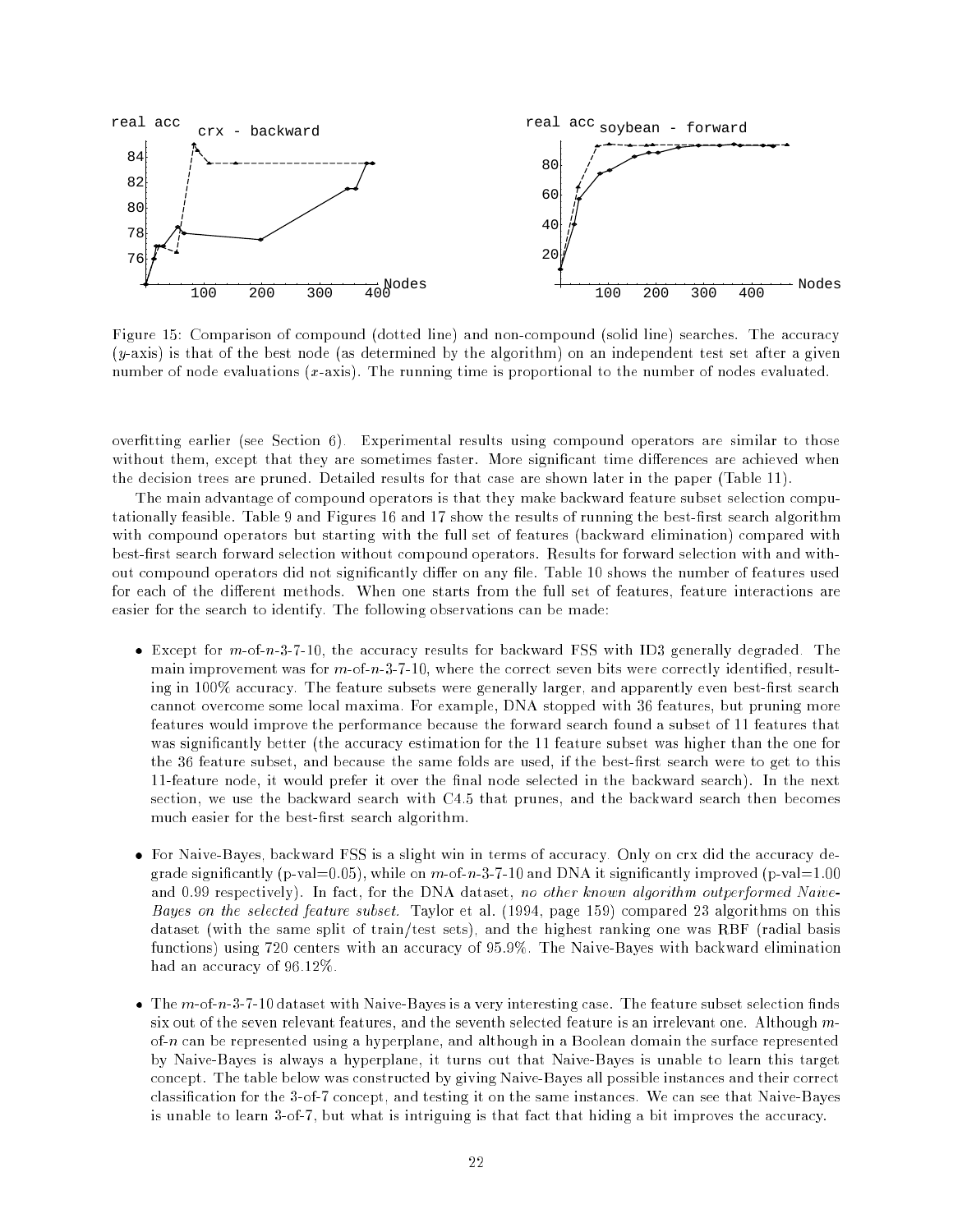Table 9: A comparison of a forward best-first search without compound operators and backward best-first search with compound operators. The p-val columns indicates the probability that backward is better than forward.

|    | ID3<br>Dataset   |                        | p-val                         |      | Naive-Bayes     | p-val           |      |
|----|------------------|------------------------|-------------------------------|------|-----------------|-----------------|------|
|    |                  | <b>BFS-FSS</b>         | BFS-FSS                       |      | <b>BFS-FSS</b>  | <b>BFS-FSS</b>  |      |
|    |                  | forward                | back                          |      | forward         | back            |      |
|    | breast cancer    | $\sqrt{94.57} \pm 0.7$ | $93.85 \pm 0.5$               | 0.11 | $96.00 \pm 0.6$ | $96.00 \pm 0.6$ | 0.50 |
| 2  | cleve            | $79.52 \pm 2.3$        | $75.89 \pm 3.7$               | 0.12 | $80.23 \pm 3.9$ | $82.56 \pm 2.5$ | 0.76 |
| 3  | crx              | $85.22 \pm 1.6$        | $83.33 \pm 1.5$               | 0.10 | $86.23 \pm 1.0$ | $84.78 \pm 0.8$ | 0.05 |
| 4  | DNA              | $94.27 \pm 0.7$        | $91.23 \pm 0.8$               | 0.00 | $94.60 \pm 0.7$ | $96.12 \pm 0.6$ | 0.99 |
| 5  | horse-colic      | $82.07 \pm 1.5$        | $82.61 \pm 1.7$               | 0.63 | $83.42 \pm 2.0$ | $82.33 \pm 1.3$ | 0.26 |
| 6  | Pima             | $68.73 \pm 2.2$        | $67.44 \pm 1.4$               | 0.24 | $75.12 \pm 1.5$ | $76.03 \pm 1.6$ | 0.72 |
| 7  | sick-euthyroid   | $97.06 \pm 0.5$        | $97.06 \pm 0.5$               | 0.50 | $97.35 \pm 0.5$ | $97.35 \pm 0.5$ | 0.50 |
| 8  | soybean-large    | $91.65 \pm 1.0$        | $91.35 \pm 1.0$               | 0.38 | $93.70 \pm 0.4$ | $94.29 \pm 0.9$ | 0.81 |
| 9  | corral           | $100.00 \pm 0.0$       | $\overline{100.00}$ $\pm 0.0$ | 0.50 | $90.62 \pm 2.6$ | $90.62 \pm 2.6$ | 0.50 |
| 10 | $m$ -of-n-3-7-10 | $77.34 \pm 1.3$        | $100.00 \pm 0.0$              | 1.00 | $77.34 \pm 1.3$ | $87.50 \pm 1.0$ | 1.00 |
| 11 | Monk1            | $97.22 \pm 0.8$        | $97.22 \pm 0.8$               | 0.50 | $72.22 \pm 2.2$ | $72.22 \pm 2.2$ | 0.50 |
| 12 | Monk2-local      | $95.60 \pm 1.0$        | $95.60 \pm 1.0$               | 0.50 | 67.13 $\pm$ 2.3 | $67.13 \pm 2.3$ | 0.50 |
| 13 | Monk2            | $63.89 \pm 2.3$        | $64.35 \pm 2.3$               | 0.58 | 67.13 $\pm$ 2.3 | $67.13 \pm 2.3$ | 0.50 |
| 14 | Monk3            | $97.22 \pm 0.8$        | $97.22 \pm 0.8$               | 0.50 | $97.22 \pm 0.8$ | $97.22 \pm 0.8$ | 0.50 |
|    | Average real:    | 86.64                  | 85.35                         |      | 88.33           | 88.68           |      |
|    | Average artif.   | 88.55                  | 92.40                         |      | 78.61           | 80.30           |      |





Figure 16: ID3: Absolute difference (best-first search FSS backward with compound operators minus forward) in accuracy (left) and in std-devs (right).



Figure 17: Naive-Bayes: Absolute difference in accuracy (left) and in std-devs (right).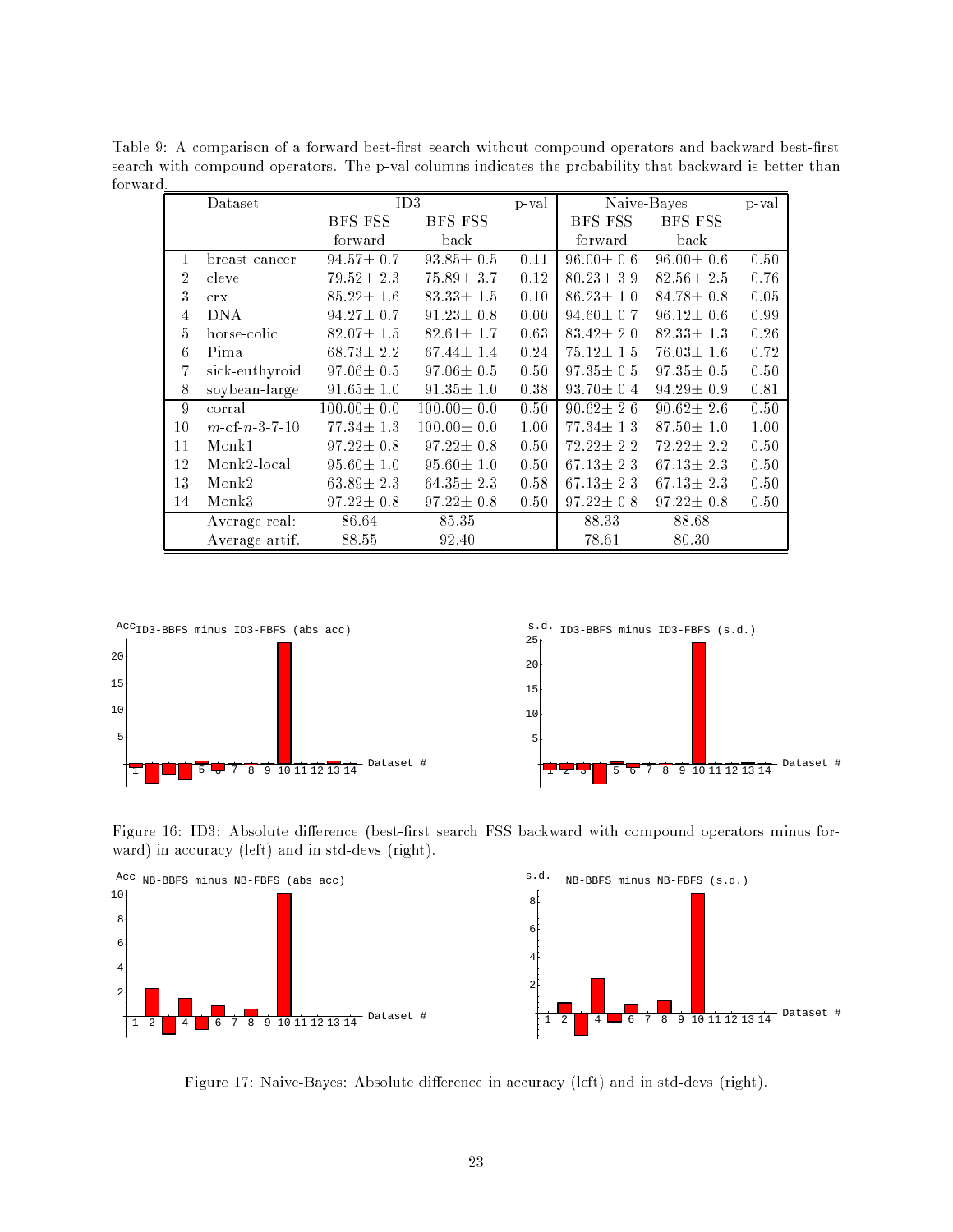|                | Dataset              | Number of Features |                            |         |                |         |          |  |
|----------------|----------------------|--------------------|----------------------------|---------|----------------|---------|----------|--|
|                |                      | Original           | ID3<br>NB-FSS<br>$ID3-FSS$ |         |                |         |          |  |
|                |                      | dataset            |                            | Forward | Backward       | Forward | Backward |  |
|                | breast cancer        | 10                 | 9.1                        | $3.6\,$ | 53             | 5.2     | $5.9\,$  |  |
| $\overline{2}$ | cleve                | 13                 | 11.4                       | 3.4     | 4.6            | 3.6     | 79       |  |
| 3              | crx                  | 15                 | 13.6                       | 3.6     | 7.7            | 5.9     | 9.1      |  |
| 4              | <b>DNA</b>           | 180                | 72                         | 11      | 36             | 14      | 48       |  |
| 5              | horse-colic          | 22                 | 17.4                       | 3.4     | 7.2            | 5.1     | 6.1      |  |
| 6              | Pima                 | 8                  | 8.0                        | 23      | 5.7            | 4.0     | 4.4      |  |
|                | sick-euthyroid       | 25                 | 14                         | 4       | 4              | 3       | 3        |  |
| 8              | soybean-large        | 35                 | 25.8                       | 13.7    | 17.7           | 13.8    | 16.7     |  |
| 9              | corral               | 6                  | 4                          | 4       | 4              | 5       | 5        |  |
| 10             | $m$ -of- $n$ -3-7-10 | 10                 | 10                         | 0       | 7              |         |          |  |
| 11             | Monk1                | 6                  | 6                          | 3       | 3              | 4       |          |  |
| 12             | Monk2-local          | 17                 | 14                         | 6       | 6              | 0       |          |  |
| 13             | Monk2                | 6                  | 6                          | 3       | 3              |         |          |  |
| 14             | Monk3                | 6                  | 6                          | 2       | $\overline{2}$ | 2       |          |  |

Table 10: The number of features in the dataset, the number used by ID3 (since it does some feature subset selection), the number selected by best-first search FSS for ID3 forward without compound and backwards with compound, and analogously for Naive-Bayes.

| Features given    | Naive-Bayes | Perceptron |
|-------------------|-------------|------------|
|                   | accuracy    | accuracy   |
| $7 \text{ (all)}$ | 83.59       | 100.00     |
|                   | 88.28       | 88.28      |
| 5                 | 82.03       | 82.03      |

The explanation for this result is as follows. There are  $\binom{7}{2}$ that have label 0. There are  $\binom{7}{1} + \binom{7}{5} \cdot 2 = 49$  ones in these 29 instance + 77 +  $\binom{7}{2} = 29$  instances out of  $2^7 = 128$ has  $49/7 = 7$  ones. We thus get the following: +  $\binom{7}{2} \cdot 2 = 49$  ones in these 29 instances, so each of the seven features

$$
p(Y = 0 | X_i = 1) = 7/29
$$
  

$$
p(Y = 0 | X_i = 0) = 22/29
$$

Similarly,  $\sum_{i=3}^{7} {r \choose i}$  $i \neq i = 399$ , thus each of the seven features has  $399/7 = 57$  ones, giving the following:

$$
p(Y = 1 | X_i = 1) = 57/99
$$
  

$$
p(Y = 1 | X_i = 0) = 42/99
$$

If there are only two ones in an instance, the probabilities computed by Naive-Bayes are:

$$
p(Y = 0) \propto 29/128 \cdot (7/29)^2 \cdot (22/29)^5 = 0.00331674
$$
  

$$
p(Y = 1) \propto 99/128 \cdot (57/99)^2 \cdot (42/99)^5 = 0.00352351
$$

giving the label one a small advantage, and making the wrong prediction. Thus there are  $\binom{7}{2}$ – mistakes out of the 128 possible instances, which is exactly 83.59% accuracy.

With only six features, the best thing to do is to predict a label of one when there two "on" bits, which is what the Naive-Bayes does (the calculation is omitted). This will correctly capture all instances that originally had three bits, but will continue to be wrong for those instances that had only two bits. However, out of the 21 instances that had two bits on, six will now have only one bit on because there were 42 bits total, and each of the seven bits had a one six times. Thus Naive-Bayes will now make only  $21 - 6 = 15$  mistakes, which yields an accuracy of 88.28%.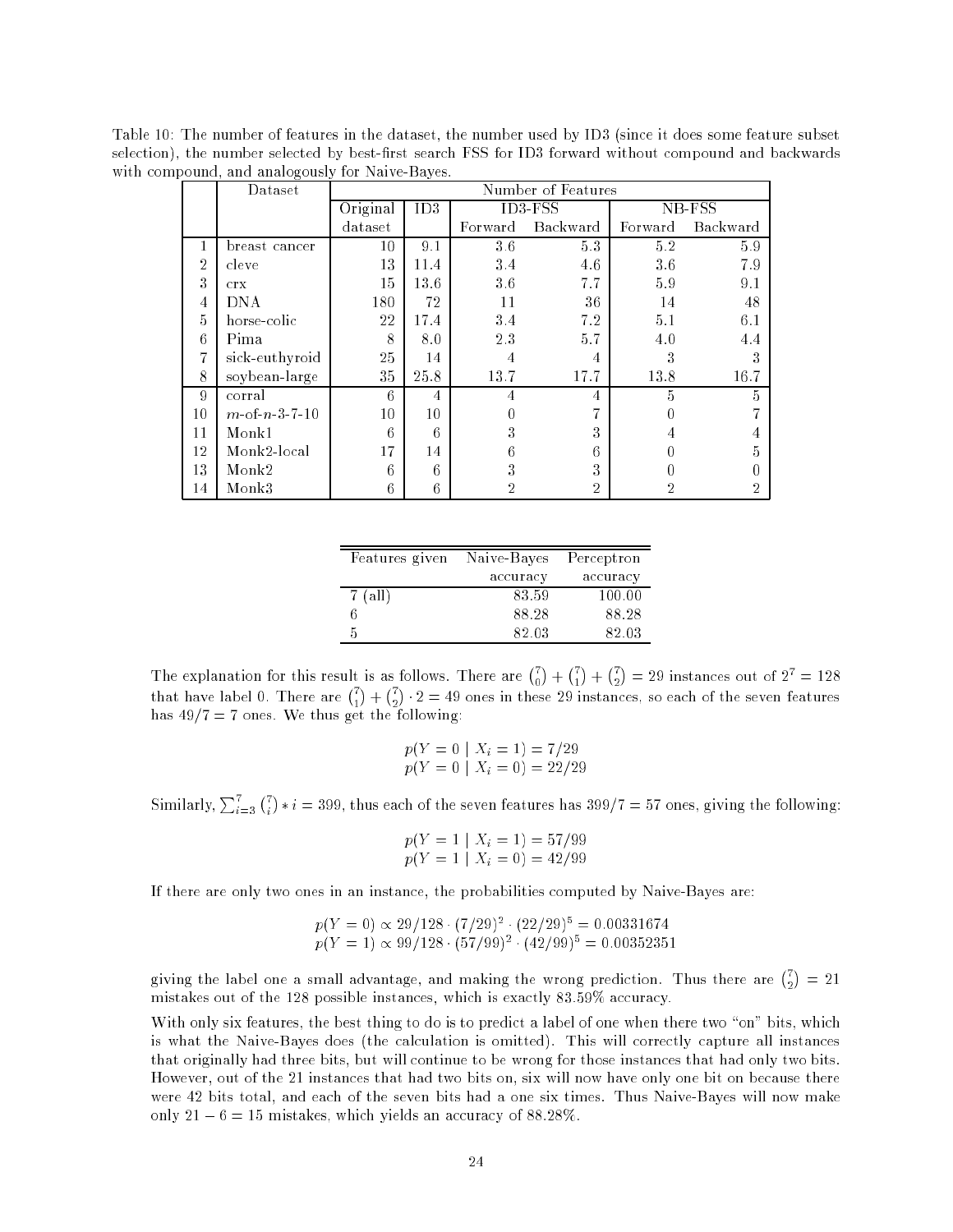Table 11: The CPU time for different versions of the wrapper approach. Time is for a single fold when crossvalidation was done in an outer loop to estimate accuracy. All tests used compound operators, except for ID3-FSS-Forward. The "time" command overflowed for ID3-FSS-back on DNA under Sun's Solaris operating system. The command gave a negative number for execution time!

|                  | CPU time<br>seconds) |           |            |        |  |  |
|------------------|----------------------|-----------|------------|--------|--|--|
|                  | $ID3-FSS$            | $ID3-FSS$ | $C4.5-FSS$ | NB-FSS |  |  |
| Dataset          | Forward              | Back      | Back       | Back   |  |  |
| breast cancer    | 439                  | 741       | 1,167      | 51     |  |  |
| cleve            | 746                  | 2,105     | 816        | 123    |  |  |
| <b>CTX</b>       | 936                  | 4,076     | 1,658      | 206    |  |  |
| <b>DNA</b>       | 42,908               | overflow  | 165,621    | 88,334 |  |  |
| horse-colic      | 1,067                | 2,875     | 1,434      | 462    |  |  |
| Pima             | 963                  | 2,178     | 719        | 57     |  |  |
| sick-euthyroid   | 3.764                | 12,166    | 7.386      | 504    |  |  |
| soybean-large    | 8,544                | 4,196     | 3,931      | 2,033  |  |  |
| corral           | 165                  | 26        | 47         | 4      |  |  |
| $m$ -of-n-3-7-10 | 213                  | 179       | 223        | 55     |  |  |
| Monk1            | 128                  | 57        | 75         | 15     |  |  |
| Monk2-local      | 1,466                | 574       | 644        | 139    |  |  |
| Monk2            | 247                  | 90        | 81         | 18     |  |  |
| Monk3            | 111                  | 55        | 46         | 9      |  |  |

This example shows that although the hypothesis space for Naive-Bayes in Boolean domains is a space of hyperplanes, it is unable to correctly identify this target concept, while a perceptron can. More interesting, however, is the fact that any approach to feature subset selection based on relevance that is independent of the induction algorithm and that ranks each feature alone (conditioned on the label) must give the same rank to each one of the seven relevant features (due to symmetry), and thus such an approach will never pick a subset of six features as the wrapper approach does. The wrapper approach indeed finds the optimal subset for this target concept.

Running times for the backward feature subset selection were about five times longer than the forward, which is not bad considering the fact that we started with the full set of features (also see the next section where compound operators help more when C4.5 is used).

## 5 Global Comparison

We have used ID3 and Naive-Bayes as our basic inducers for feature subset selection because they do no pruning and, therefore, the effect of feature subset selection can be seen more clearly. We have seen improvements in both algorithms, but an important remaining question is how the wrapper algorithm developed in Sections 3 and 4 compares to the filter algorithm, and how the feature subset selection versions of these algorithms compare to the original versions.

Although we have presented arguments in favor of the wrapper approach in Section 2, we had to develop a high-performance wrapper algorithm for the empirical comparisons, and this was the purpose of the preceding sections. When used with C4.5, the hill-climbing wrapper often gets stuck in local minima, and the best-first search wrapper took too long, so the work in the previous sections was necessary for the experiments in this section.

With compound operators, running the wrapper with C4.5 is even faster than running the wrapper with ID3 because the compound operators tend to quickly remove the features pruned by C4.5. Features that do not appear in the tree are removed because the accuracy estimate does not change and, with the small complexity penalty for every feature, the evaluation function improves. The compound operators can remove all such features after a single node expansion. Without pruning, many more features are used in the tree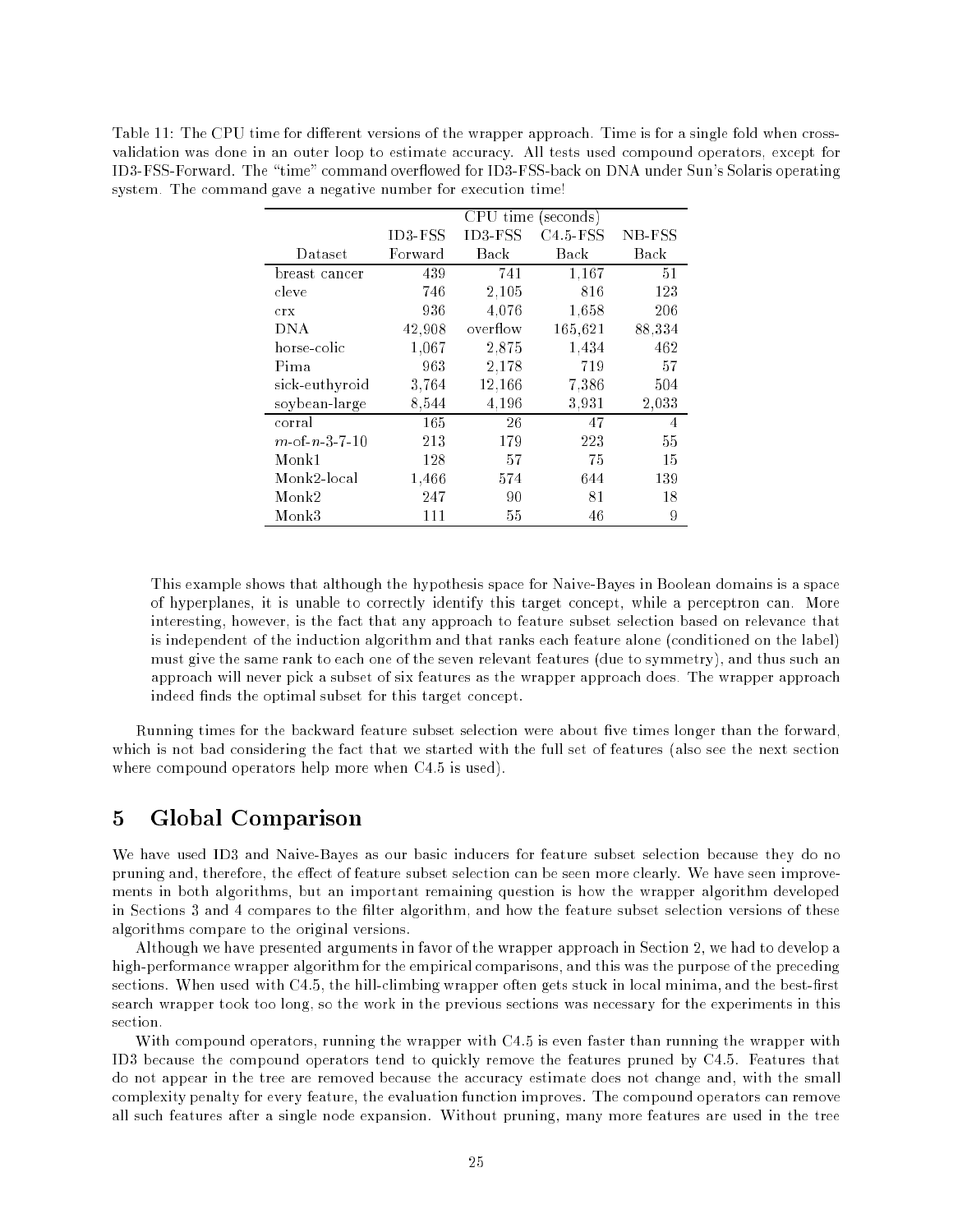

Figure 18: DNA: Number of features evaluated as the search progresses (C4.5, best-first search, backward). The vertical lines signify a node expansion, where the children of the best node are expanded. The slanted line on the top shows how ordinary backward selection would progress.



Figure 19: Soybean: Number of features evaluated as the search progresses (C4.5, best-first search, backward).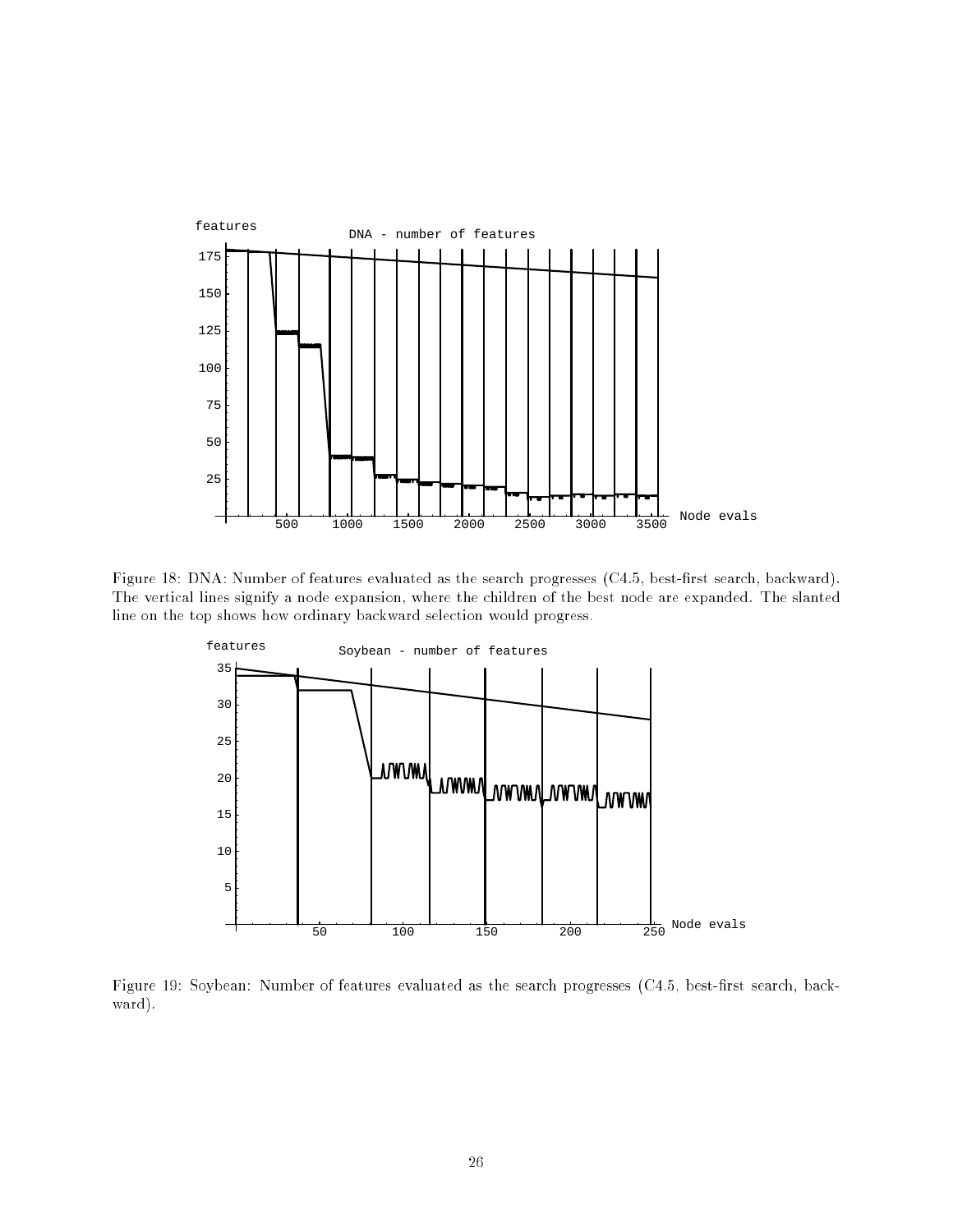|                      |                 |                                 |                 | C4.5-RLF   | $C4.5-BFS$ | $C4.5-BFS$     |
|----------------------|-----------------|---------------------------------|-----------------|------------|------------|----------------|
| Dataset              | C4.5            | $C4.5-RLF$                      | $C4.5-BFS$      | $vs\ C4.5$ | $vs\ C4.5$ | $vs\ C4.5-RLF$ |
| breast cancer        | $95.42 \pm 0.7$ | $94.42+$                        | $95.28 \pm 0.6$ | 0.14       | 0.41       | 0.83           |
| cleve                | $72.30 \pm 2.2$ | $74.95 \pm 3.1$                 | $77.88 \pm 3.2$ | 0.84       | 0.98       | 0.82           |
| crx                  | 85.94+1.4       | $84.06 \pm 1.2$                 | $85.80 \pm 1.3$ | 0.07       | 0.46       | 0.91           |
| DNA                  | $92.66 \pm 0.8$ | $92.75 \pm 0.8$                 | $94.44 \pm 0.7$ | 0.54       | 0.99       | 0.99           |
| horse-colic          |                 | $85.05 \pm 1.2$ $85.88 \pm 1.0$ | $84.77 \pm 1.3$ | 0.77       | 0.41       | 0.17           |
| Pima                 | 71.60+1.9       | $64.18 \pm 2.3$                 | $70.18 \pm 1.3$ | 0.00       | 0.19       | 1.00           |
| sick-euthyroid       | $97.73 \pm 0.5$ | $97.73 \pm 0.5$                 | $97.91 \pm 0.4$ | 0.50       | 0.65       | 0.65           |
| soybean-large        | $91.35 \pm 1.6$ | $91.35 \pm 1.6$                 | $91.93 \pm 1.3$ | 0.50       | 0.65       | 0.65           |
| corral               |                 | $81.25 \pm 3.5$ $81.25 \pm 3.5$ | $81.25 \pm 3.5$ | 0.50       | 0.50       | 0.50           |
| $m$ -of- $n$ -3-7-10 | $85.55 \pm 1.1$ | $91.41 \pm 0.9$                 | $85.16 + 1.1$   | 1.00       | 0.36       | 0.00           |
| Monk1                | $75.69 \pm 2.1$ | $88.89 \pm 1.5$                 | $88.89 \pm 1.5$ | 1.00       | 1.00       | 0.50           |
| Monk2-local          | $70.37 + 2.2$   | $88.43 \pm 1.5$                 | $88.43 + 1.5$   | 1.00       | 1.00       | 0.50           |
| Monk2                | $65.05 + 2.3$   | $67.13 \pm 2.3$                 | 67.13 $\pm$ 2.3 | 0.82       | 0.82       | 0.50           |
| Monk3                | $97.22 \pm 0.8$ | $97.22 \pm 0.8$                 | $97.22 \pm 0.8$ | 0.50       | 0.50       | 0.50           |
| Average real:        | 86.51           | 85.67                           | 87.27           |            |            |                |
| Average artif.       | 79.19           | 85.72                           | 84.68           |            |            |                |

Table 12: A comparison of C4.5 with no feature selection, with the Relieved-F filter (RLF), and with the wrapper using backward best-first search with compound operators (BFS). The p-val columns indicates the probability that the top algorithm is improving over the lower algorithm.

and they cause slight random variations in the accuracy estimates. It hence makes more sense to run the feature subset selection search backwards, which is what we have done. Figures 18 and 19 show how the number of features used changes as the search progresses, i.e., as more nodes are evaluated. Notice how before each node expansion, the compound operators are applied and combine the operators leading to the best children, thus drastically decreasing the number of nodes. Without compound operators, the number of features could only decrease or increase by one at every node expansion. For example, in the DNA dataset with C4.5, "only" 3555 nodes were evaluated and a subset of 12 features was selected; without compound operators, the algorithm would have to expand  $(180 - 12) \cdot 180 = 30,240$  nodes just to get to this feature subset.

Running times for backward FSS with C4.5 are still very slow, but generally faster than backward FSS with ID3. Table 11 shows the running time for different versions of the algorithms. In comparison with the original algorithm, they are about two to three order of magnitude slower. For example, running C4.5 on the DNA dataset takes about 1.5 minutes. The wrapper model has to run C4.5 five times for every node that is evaluated in the state space and in DNA there are hundreds of nodes.

We shall investigate two hypotheses: first, that using a filter method will improve the accuracy of ID3 and Naive-Bayes on real datasets but will be fairly erratic (often hurting performance), and second, that improvements from using the wrapper approach will surpass the gains from the filter and will be more consistent. As a representative of the filter methods, we chose the Relieved-F algorithm (Section 2.4), which seemed to have the most desirable properties among the filter algorithms discussed. Because of the reasons outlined in the preceding paragraphs, we use the backward best-first-search wrapper with compound operators as a representative of wrapper algorithms. The experimental methodology used to run and compare algorithms is the same as described in Section 3.1.

Since C4.5 is a modern algorithm that performs well on a variety of real databases, we might expect it to be difficult to improve upon its performance using feature selection. Table 12 shows that this is the case: overall, the accuracy on real datasets actually decreased when using Relieved-F, but the accuracy slightly increased using the wrapper (a 5.5% relative reduction in error). Note however that Relieved-F did perform well on some articial databases, all of which (except for corral) contain only strongly relevant and totally irrelevant attributes. On three artificial datasets, Relieved-F was significantly better than plain C4.5 at the 99% condence level. On the real datasets, where relevance is ill-determined, Relieved-F often did worse than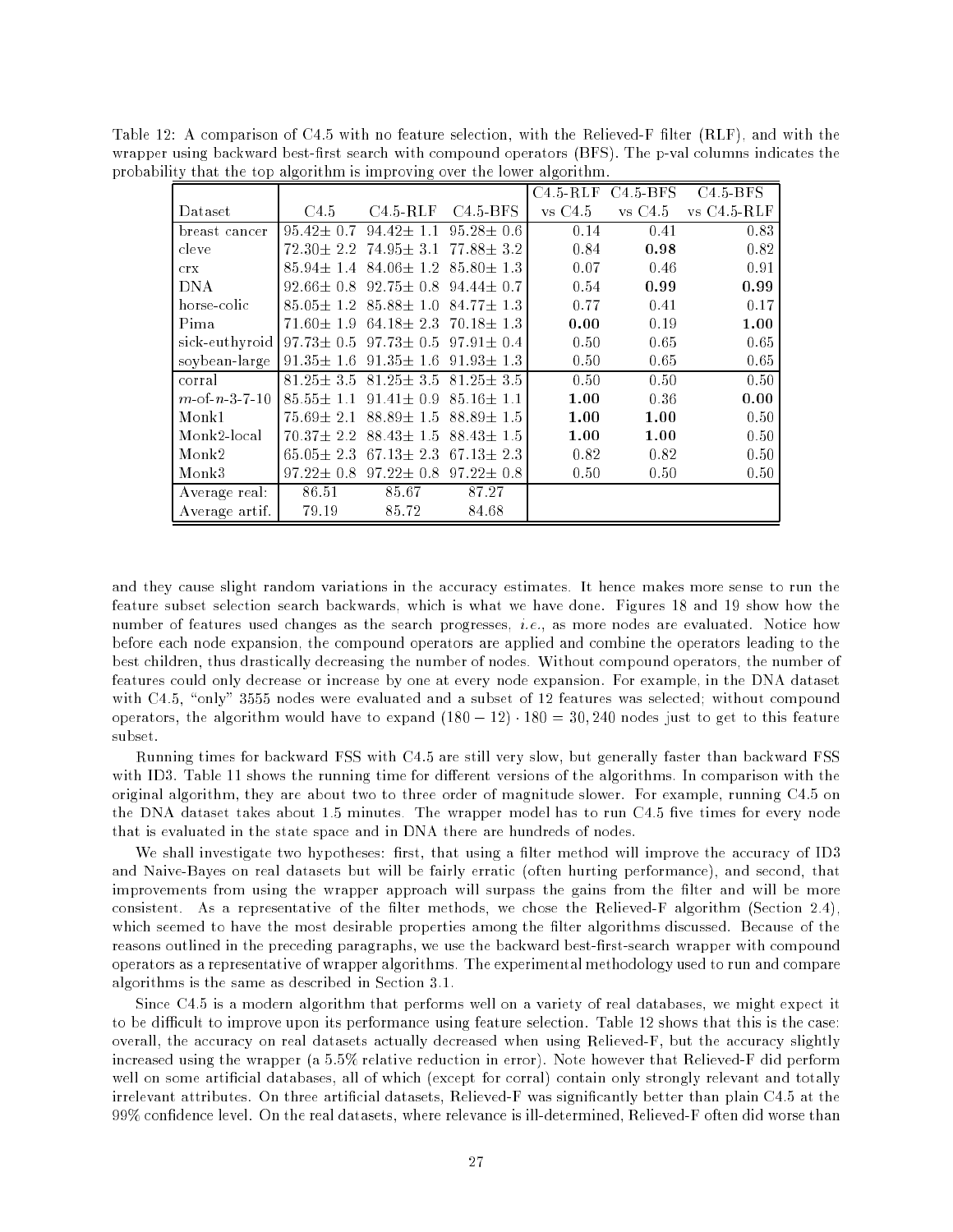Table 13: A comparison of Naive-Bayes (NB) with no feature selection, with the Relieved-F filter (RLF), and with the wrapper using backward best-first search with compound operators (BFS). The p-val columns indicates the probability that the top algorithm is improving over the lower algorithm.

|                  |                 |                                 |                 | NB-RLF | NB-BFS | NB-BFS    |
|------------------|-----------------|---------------------------------|-----------------|--------|--------|-----------|
| Dataset          | NВ              | NB-RLF                          | NB-BFS          | vs NB  | vs NB  | vs NB-RLF |
| breast cancer    | $97.00 + 0.5$   | $95.14 \pm 1.3$                 | $96.00 + 0.6$   | 0.03   | 0.04   | 0.80      |
| cleve            | $82.88 \pm 2.3$ | $82.53 \pm 2.4$                 | $82.56 \pm 2.5$ | 0.44   | 0.45   | 0.50      |
| crx              | $87.10 \pm 0.8$ | $85.51 \pm 0.8$                 | $84.78 \pm 0.8$ | 0.02   | 0.00   | 0.18      |
| DNA              | $93.34 \pm 0.7$ | $93.25 \pm 0.7$                 | $96.12 \pm 0.6$ | 0.45   | 1.00   | 1.00      |
| horse-colic      | $79.86 \pm 2.6$ | $80.95 \pm 2.3$                 | $82.33 \pm 1.3$ | 0.67   | 0.89   | 0.77      |
| Pima             | $75.90 \pm 1.8$ | $64.57 \pm 2.4$                 | $76.03 \pm 1.6$ | 0.00   | 0.53   | 1.00      |
| sick-euthyroid   | $95.64 \pm 0.6$ | $95.64 \pm 0.6$                 | $97.35 \pm 0.5$ | 0.50   | 1.00   | 1.00      |
| soybean-large    | $91.80 \pm 1.2$ | $91.65 \pm 1.2$                 | $94.29 \pm 0.9$ | 0.45   | 0.99   | 0.99      |
| corral           | $90.62 \pm 2.6$ | $90.62 \pm 2.6$                 | $90.62 \pm 2.6$ | 0.50   | 0.50   | 0.50      |
| $m$ -of-n-3-7-10 | $86.43 \pm 1.1$ | $85.94 \pm 1.1$                 | $87.50 \pm 1.0$ | 0.33   | 0.85   | 0.93      |
| Monk1            |                 | $71.30 \pm 2.2$ $72.22 \pm 2.2$ | $72.22 + 2.2$   | 0.66   | 0.66   | 0.50      |
| Monk2-local      | $60.65 \pm 2.4$ | $63.43 \pm 2.3$                 | $67.13 \pm 2.3$ | 0.88   | 1.00   | 0.95      |
| Monk2            | $61.57 \pm 2.3$ | $63.43 \pm 2.3$                 | $67.13 \pm 2.3$ | 0.79   | 0.99   | 0.95      |
| Monk3            | $97.22 \pm 0.8$ | $97.22 \pm 0.8$                 | $97.22 \pm 0.8$ | 0.50   | 0.50   | 0.50      |
| Average real:    | 87.94           | 86.16                           | 88.68           |        |        |           |
| Average artif.   | 77.96           | 78.81                           | 80.30           |        |        |           |

plain C4.5: on one dataset its performance was signicantly worse at the 99% condence level, and in no case was its performance better at even the 90% confidence level. The wrapper algorithm did significantly better than plain C4.5 on two real databases and two artificial databases, and was never significantly worse. Note that the most signicant improvement on a real database was on the one real dataset with many features: DNA. Relieved-F was outperformed by the wrapper signicantly on two real datasets, but it outperformed the wrapper on the  $m$ -of- $n-3-7-10$  dataset.

On the corral dataset, the wrapper selected the correct features  ${A1, A2, B1, B2}$  as the best node early in the search, but later settled on only the features A1 and A2, which gave better cross-validation accuracy. The training set is very small (32 instances), so the problem was that even though the wrapper gave the ideal feature set to C4.5, it built the correct tree (100% accurate) but then pruned it back because it felt that the training set data was insufficient to warrant such a large tree.

Perhaps surprisingly, the Naive-Bayes algorithm turned out to be more difficult to improve using feature selection (Table 13). Both the filter and wrapper approaches significantly degraded performance on the breast cancer and crx databases. In both cases the wrapper approach chose feature subsets with high estimated accuracy that turned out to be poor performers on the real test data. The filter caused significantly worse performance in one other dataset, Pima diabetes, and never signicantly improved on plain Naive-Bayes, even on the articial datasets. This is partly due to the fact that the severe restricted hypothesis space bias of Naive-Bayes prevents it from doing well on the articial problems (except for Monk3) for reasons discussed in Section 2.3, and partly because Naive-Bayes' accuracy is hurt more by conditional dependence between features than the presence of irrelevant features.

In contrast, the wrapper approach significantly improved performance on five databases over the plain Naive-Bayes accuracy. In the Monk2 dataset it did so by discarding all features! Because the conditional independence assumption is violated, one actually obtains better performance with Naive-Bayes by throwing out all features and using only the marginal probability distribution over the classes. The wrapper approach significantly improved over the filter in six cases, and was never significantly outperformed by the filter approach.

Table 14 shows similar results with ID3. In this case, the filter approach significantly degraded performance on one real dataset but significantly improved all of the artificial datasets except for Monk2, as did the wrapper approach. The Monk2 concept is exactly-2-of-6, so all features are relevant. Relieved-F judged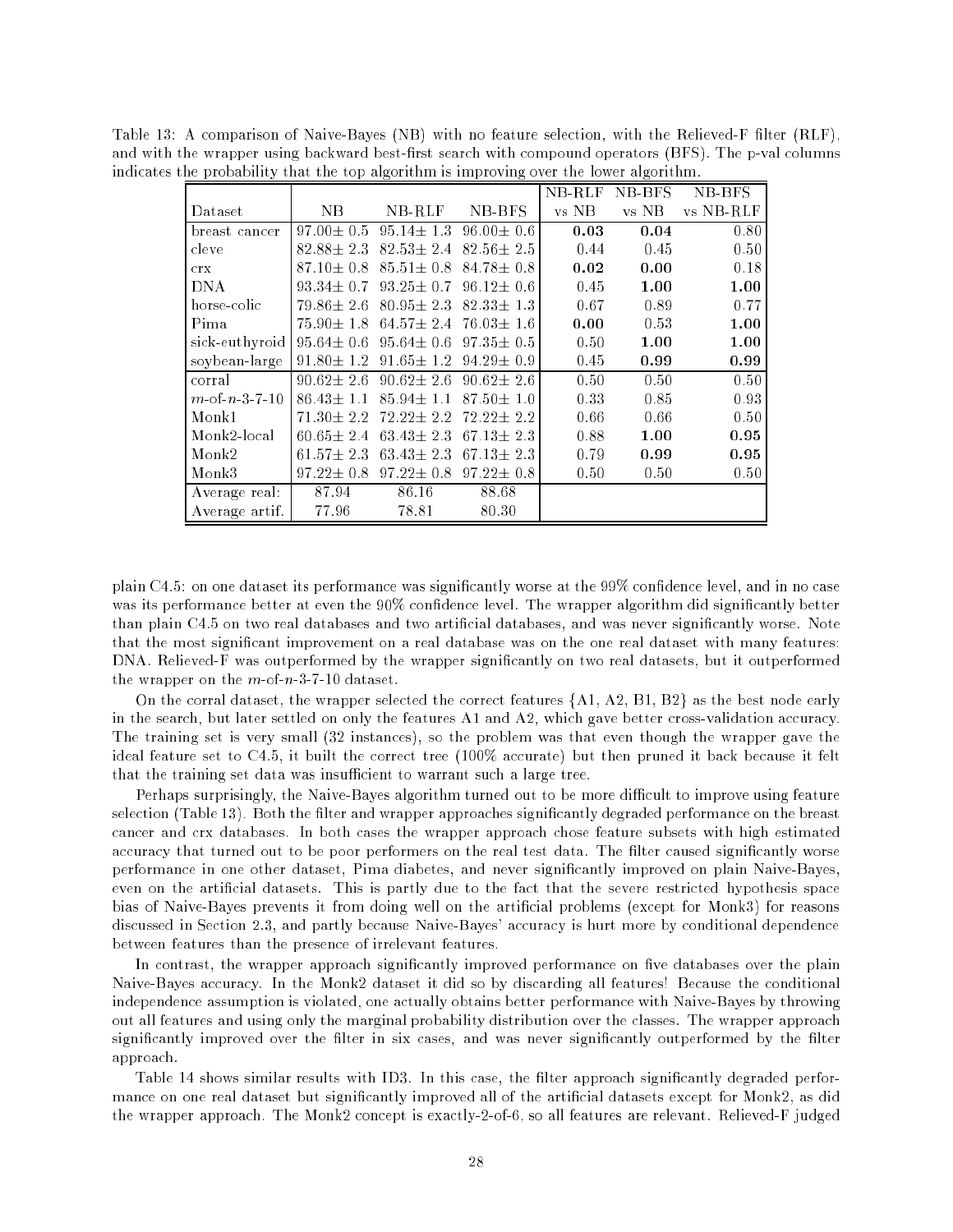|                     |                  |                  |                  | $ID3-RLF$ | $ID3-BFS$ | $ID3-BFS$    |
|---------------------|------------------|------------------|------------------|-----------|-----------|--------------|
| Dataset             | ID3              | $ID3-RLF$        | $ID3-BFS$        | $vs$ ID3  | $vs$ ID3  | $vs$ ID3-RLF |
| breast cancer       | $94.57 \pm 0.9$  | $93.57 \pm 1.5$  | $93.85 \pm 0.5$  | 0.21      | 0.16      | 0.60         |
| cleve               | $72.35\pm\,2.3$  | $72.96 \pm 2.1$  | $75.89 \pm 3.7$  | 0.61      | 0.87      | 0.83         |
| crx                 | $81.16 \pm 1.4$  | $78.70 \pm 1.4$  | $83.33 \pm 1.5$  | 0.04      | 0.93      | 1.00         |
| DNA                 | $90.64 \pm 0.9$  | $91.57 \pm 0.8$  | $91.23 \pm 0.8$  | 0.86      | 0.76      | 0.34         |
| horse-colic         | $81.52 \pm 2.0$  | $81.52 \pm 1.3$  | $82.61 \pm 1.7$  | 0.50      | 0.72      | 0.76         |
| Pima                | $68.73 \pm 2.5$  | $63.91 \pm 2.1$  | $67.44 \pm 1.4$  | 0.02      | 0.26      | 0.98         |
| sick-euthyroid      | $96.68 \pm 0.6$  | $96.78 \pm 0.5$  | $97.06 \pm 0.5$  | 0.57      | 0.75      | 0.71         |
| soybean-large       | $90.62 \pm 0.9$  | $90.19 \pm 0.9$  | $91.35 \pm 1.0$  | 0.32      | 0.78      | 0.89         |
| corral              | $100.00 \pm 0.0$ | $100.00 \pm 0.0$ | $100.00 \pm 0.0$ | 0.50      | 0.50      | 0.50         |
| $m$ -of- $n-3-7-10$ | $91.60 \pm 0.9$  | $100.00 \pm 0.0$ | $100.00 \pm 0.0$ | 1.00      | 1.00      | 0.50         |
| Monk1               | $82.41 \pm 1.8$  | $97.22 \pm 0.8$  | $97.22 \pm 0.8$  | 1.00      | 1.00      | 0.50         |
| Monk2-local         | $82.41 \pm 1.8$  | $95.60 \pm 1.0$  | $95.60 \pm 1.0$  | 1.00      | 1.00      | 0.50         |
| Monk2               | $69.68 \pm 2.2$  | $63.90 \pm 2.3$  | $64.35 \pm 2.3$  | 0.01      | 0.01      | 0.58         |
| Monk3               | $90.28 \pm 1.4$  | $100.00 \pm 0.0$ | $97.22 \pm 0.8$  | 1.00      | 1.00      | 0.00         |
| Average real:       | 84.53            | 83.65            | 85.34            |           |           |              |
| Average artif.      | 86.06            | 92.79            | 92.39            |           |           |              |

Table 14: A comparison of ID3 with no feature selection, with the Relieved-F filter (RLF), and with the wrapper using backward best-first search with compound operators (BFS). The p-val columns indicates the probability that the top algorithm is improving over the lower algorithm.

two features to be irrelevant (due to poor statistics from the small training set) and the wrapper's internal cross-validation gave an overly pessimistic estimate to the node representing the subset of all features, which was optimal. Note that our "ID3" is actually the C4.5 algorithm with command line arguments specifying no pruning. As it happens, command line arguments cannot turn off a tree postprocessing step that can swap a parent decision node with its child, and this swapping results in 100% accuracy on corral with plain ID3. The wrapper significantly outperformed the filter on two of the real datasets, but performed significantly worse than the filter on the Monk3 dataset. In Monk3, the feature subset search did test the node with 100% test-set accuracy, but the internal cross-validation estimated its accuracy to be lower than the node with 97.22% test-set accuracy.

We have focused only on accuracy above, so other criteria merit some consideration. First, the wrapper method extends directly to minimizing misclassication cost. Most Irvine datasets do not include cost information and so accuracy is a natural performance metric, but one can trivially use a cost function instead of accuracy as the evaluation function for the wrapper. For filter approaches, adapting to misclassification costs is a research topic. Second, we should compare the number of features selected by the filter and wrapper. Table 15 shows the number of features in each dataset, the number selected by the Relieved-F filter (note that since the filter is independent of the induction algorithm, it prescribes the same set of features whether using ID3, C4.5, or Naive-Bayes), and the number selected by the plain versions of the algorithms and their wrapper-enhanced versions. (Plain Naive-Bayes always uses all features, so it does not have its own column.) The average reduction column shows the average percentage decrease in number of features between each column and its natural benchmark (e.g., RLF and C4.5 are compared to the original dataset, C4.5-BFS is compared to plain C4.5).

It is also interesting to compare results between the original C4.5 algorithm and the wrapped versions of ID3, C4.5, and Naive-Bayes. Table 16 shows accuracy results for C4.5, ID3 with best-first forward feature subset selection, C4.5 with best-first backward FSS with compound operators, and Naive-Bayes with backward compound-operator FSS. The following observations can be made:

 For real datasets, ID3-FSS and C4.5 perform approximately the same, but ID3-FSS uses fewer features. For the articial datasets, ID3-FSS signicantly outperforms C4.5 on three datasets (corral, Monk1, Monk2-local), and is significantly inferior in one  $(m-6-n-3-7-10)$ .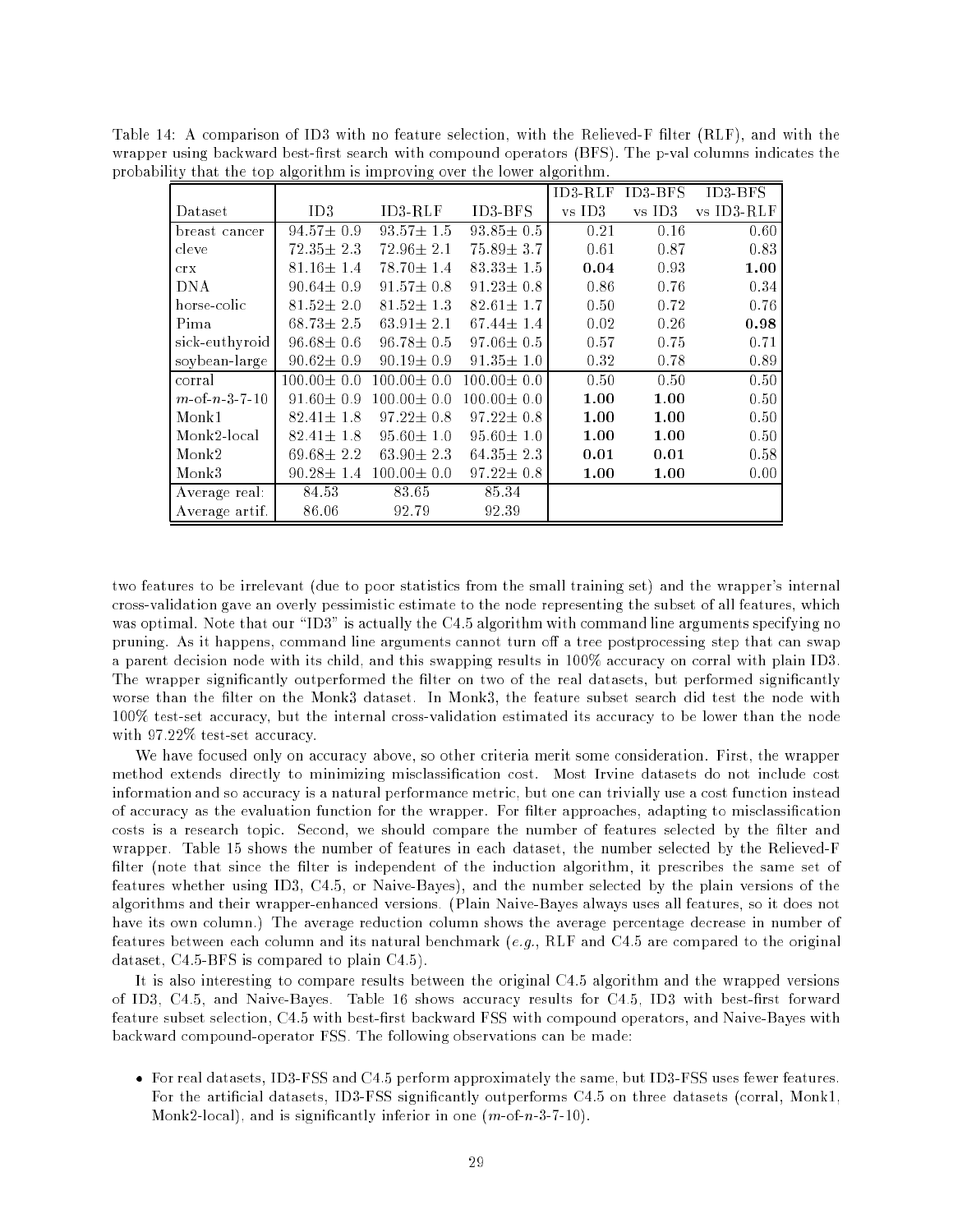| Dataset          | All | RLF     | C4.5           | $C4.5-BFS$     | NB-BFS         | ID3  | ID3-BFS |
|------------------|-----|---------|----------------|----------------|----------------|------|---------|
| breast cancer    | 10  | 5.7     | 7.0            | 3.9            | 5.9            | 9.1  | 53      |
| cleve            | 13  | 10.5    | 9.1            | 5.3            | 7.9            | 11.4 | 4.6     |
| crx              | 15  | 11.5    | 9.9            | 7.7            | 9.1            | 13.6 | 7.7     |
| DNA              | 180 | 178     | 46             | 12             | 48             | 72   | 36      |
| horse-colic      | 22  | 18.2    | 5.5            | 4.3            | 6.1            | 17.4 | 7.2     |
| Pima             | 8   | $1.2\,$ | 8.0            | 4.8            | 4.4            | 8.0  | 5.7     |
| sick-euthyroid   | 25  | 24      | 4              | 3              | 3              | 14   | 4       |
| soybean-large    | 35  | 34.8    | 22.0           | 17.1           | 16.7           | 25.8 | 17.7    |
| corral           | 6   | 5       | 4              | $\overline{2}$ | 5              | 4    | 4       |
| $m$ -of-n-3-7-10 | 10  |         | 9              | 6              | 7              | 10   |         |
| Monk1            | 6   | 3       | 5              | 3              | 4              | 6    | 3       |
| Monk2-local      | 17  | 8       | 12             | 6              | 5              | 14   | 6       |
| Monk2            | 6   | 4       | 6              | 0              | $\theta$       | 6    | 3       |
| Monk3            | 6   | 3       | $\overline{2}$ | 2              | $\overline{2}$ | 6    | 2       |
| Average          |     |         |                |                |                |      |         |
| Reduction        |     | 30%     | 37%            | 40\%           | 28\%           | 6%   | 19%     |

Table 15: The number of features in each dataset, the number selected by Relieved-F, the number used by the plain versions of the algorithms, and the number used by the wrapped versions.

Table 16: A comparison of C4.5 with ID3-FSS, C4.5-FSS, and Naive-Bayes-FSS. The p-val columns indicates the probability that the column before it is improving over C4.5

| Dataset          | C <sub>4.5</sub> | $ID3-FSS$        | p-val | $C4.5-FSS$      | p-val | NB-FSS          | p-val |
|------------------|------------------|------------------|-------|-----------------|-------|-----------------|-------|
|                  | original         | Frwd-BFS         |       | Back-BFS        |       | Back-BFS        |       |
| breast cancer    | $95.42 \pm 0.7$  | $94.57 \pm 0.7$  | 0.11  | $95.28 \pm 0.6$ | 0.41  | $96.00 \pm 0.6$ | 0.81  |
| cleve            | $72.30 \pm 2.2$  | $79.52 \pm 2.3$  | 1.00  | $77.88 \pm 3.2$ | 0.98  | $82.56 \pm 2.5$ | 1.00  |
| crx              | $85.94 \pm 1.4$  | $85.22 \pm 1.6$  | 0.31  | $85.80 \pm 1.3$ | 0.46  | $84.78 \pm 0.8$ | 0.15  |
| <b>DNA</b>       | $92.66 \pm 0.8$  | $94.27 \pm 0.7$  | 0.99  | $94.44 \pm 0.7$ | 0.99  | $96.12 \pm 0.6$ | 1.00  |
| horse-colic      | $85.05 \pm 1.2$  | $82.07 \pm 1.5$  | 0.01  | $84.77 + 1.3$   | 0.41  | $82.33 \pm 1.3$ | 0.01  |
| Pima             | $71.60 \pm 1.9$  | $68.73 \pm 2.2$  | 0.08  | $70.18 \pm 1.3$ | 0.20  | $76.03 \pm 1.6$ | 0.99  |
| sick-euthyroid   | $97.73 \pm 0.5$  | $97.06 \pm 0.5$  | 0.09  | $97.91 \pm 0.4$ | 0.66  | $97.35 \pm 0.5$ | 0.21  |
| soybean-large    | $91.35 \pm 1.6$  | $91.65 \pm 1.0$  | 0.59  | $91.93 \pm 1.3$ | 0.65  | $94.29 \pm 0.9$ | 0.99  |
| corral           | $81.25 \pm 3.5$  | $100.00 \pm 0.0$ | 1.00  | $81.25 \pm 3.5$ | 0.50  | $90.62 \pm 2.6$ | 1.00  |
| $m$ -of-n-3-7-10 | $85.55 \pm 1.1$  | $77.34 \pm 1.3$  | 0.00  | $85.16 \pm 1.1$ | 0.36  | $87.50 \pm 1.0$ | 0.97  |
| Monk1            | $75.69 \pm 2.1$  | $97.22 \pm 0.8$  | 1.00  | $88.89 \pm 1.5$ | 1.00  | $72.22 \pm 2.2$ | 0.05  |
| Monk2-local      | $70.37 \pm 2.2$  | $95.60 \pm 1.0$  | 1.00  | $88.43 \pm 1.5$ | 1.00  | $67.13 \pm 2.3$ | 0.07  |
| Monk2            | $65.05 \pm 2.3$  | $63.89 \pm 2.3$  | 0.31  | $67.13 \pm 2.3$ | 0.82  | $67.13 \pm 2.3$ | 0.82  |
| Monk3            | $97.22 \pm 0.8$  | $97.22 \pm 0.8$  | 0.50  | $97.22 \pm 0.8$ | 0.50  | $97.22 \pm 0.8$ | 0.50  |
| Average real:    | 86.51            | 86.64            |       | 87.27           |       | 88.68           |       |
| Average artif.   | 79.19            | 88.55            |       | 84.68           |       | 80.30           |       |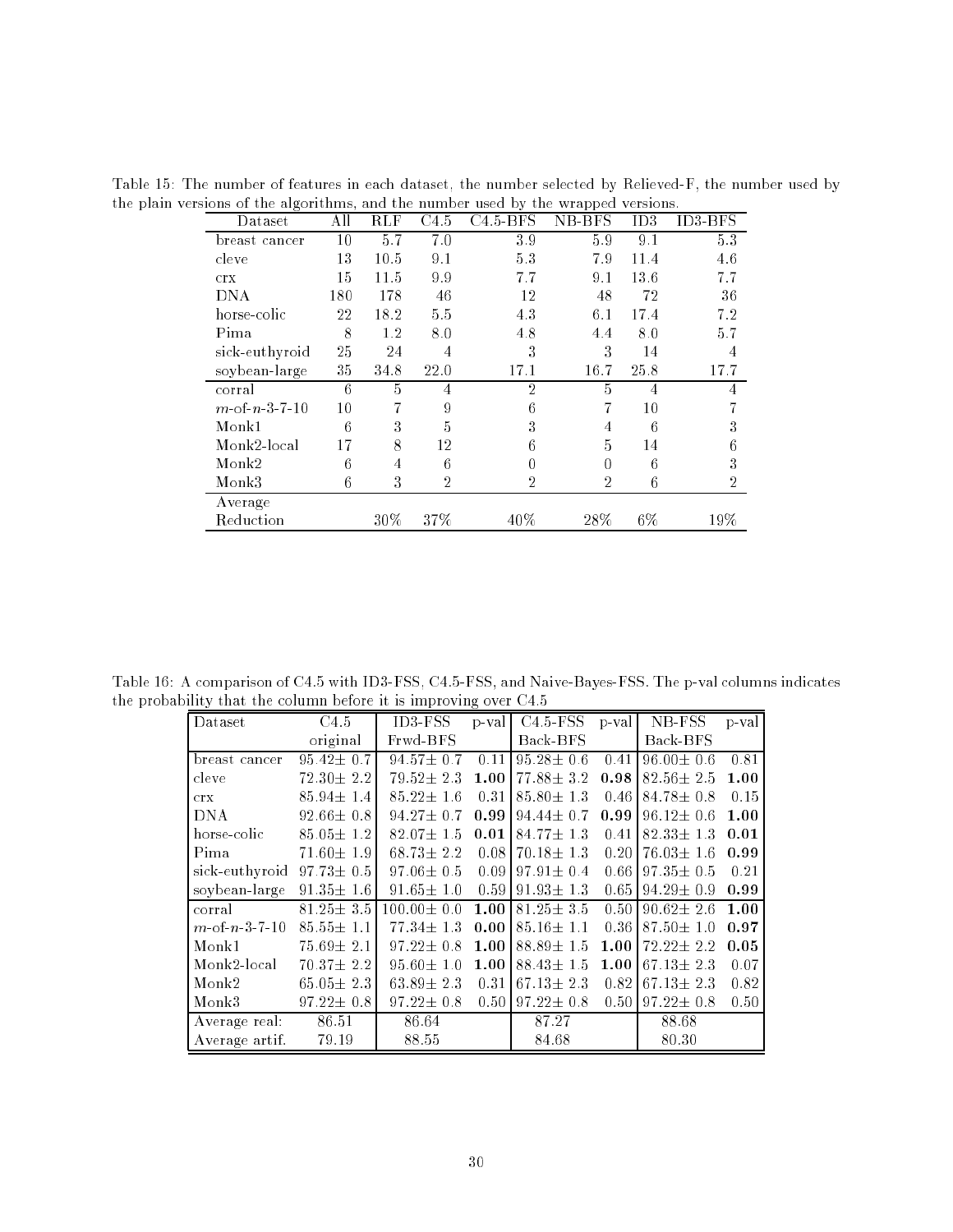- C4.5-FSS signicantly outperforms C4.5 on two real datasets (cleve and DNA), two articial datasets (Monk1 and Monk2-local), and is never significantly outperformed by C4.5. The relative error is reduced by 5.6% for real datasets and by 26.4% for the artificial datasets.
- What is perhaps most interesting is how C4.5 and Naive-Bayes with feature subset selection compare. While there are datasets for which either one is better than the other, on the real datasets, C4.5 is significantly better only for the horse-colic dataset, but Naive-Bayes is significantly better for cleve, DNA, Pima, and soybean-large. The relative error of Naive-Bayes is smaller by 16.1%. For the articial datasets, the two are about equal: C4.5 is signicantly better on two datasets (Monk1, Monk2-local), and Naive-Bayes is better on two (corral,  $m$ -of- $n-3-7-10$ ).

In summary, feature subset selection using the wrapper approach signicantly improves ID3, C4.5 and Naive-Bayes on the datasets tested. On the real datasets, the wrapper approach is clearly superior to the filter method. Perhaps the most surprising result is how well Naive-Bayes performs on real datasets once discretization and feature subset selection are done. Some explanations for the apparently high accuracy of Naive-Bayes even when the independence assumptions are violated, are explained in Domingos & Pazzani (1996). However, we can see that in some real-world domains such as DNA, the feature selection step is important to improve performance.

### 6Overfitting

Still, it is an error to argue in front of your data. You find yourself insensibly twisting them round to fit your theories. |Sherlock Holmes / The Adventure of Wisteria Lodge.

An induction algorithm **overfits** the dataset if it models the given data too well and its predictions are poor. An example of an over-specialized hypothesis, or classifier, is a lookup table on all the features. Overfitting is closely related to the bias-variance tradeoff (Geman et al. 1992, Breiman et al. 1984): if the algorithm fits the data too well, the variance term is large, and hence the overall error is increased.

Most accuracy estimation methods, including cross-validation, evaluate the predictive power of a given hypothesis over a feature subset by setting aside instances (holdout sets) that are not shown to the induction algorithm and using them to assess the predictive ability of the induced hypothesis. A search algorithm that explores a large portion of the space and that is guided by the accuracy estimates can choose a bad feature subset: a subset with a high accuracy estimate but poor predictive power.

Overuse of the accuracy estimates in feature subset selection may cause overfitting in the feature-subset space. Because there are so many feature subsets, it is likely that one of them leads to a hypothesis that has high predictive accuracy for the holdout sets. A good example of overfitting can be shown using a no-information dataset (Rand) where the features and the label are completely random. The top graph in Figure 20 shows the estimated accuracy versus the true accuracy for the best node the search has found after expanding  $k$  nodes. One can see that especially for the small sample of size 100, the estimate is extremely poor (26% optimistic), indicative of overfitting. The bottom graphs in the figure show overfitting in small real-world datasets.

Recently, a few machine learning researchers have reported the cross-validation estimates that were used to guide the search as a final estimate of performance, thus achieving overly optimistic results. Instead, experiments using cross-validation to guide the search must report the accuracy of the selected feature subset on a *separate* test set or on holdout sets generated by an external loop of cross-validation that were never used during the feature subset selection process.

The problem of overfitting in feature subset space has been previously raised in the machine learning community by Wolpert (1992a) and Schaffer (1993), and the subject has received much attention in the statistics community (cf. Miller (1990)).

Although the theoretical problem exists, our experiments indicate that overfitting is mainly a problem when the number of instances is small. Kohavi & Sommerfield (1995) reported that out of 70 searches for feature subsets with datasets containing over 250 instances, ten searches were optimistically biased by more than two standard deviations and one was pessimistically biased by more than two standard deviations (3.5 are expected for two standard deviations). While the problem clearly exists, it was not very severe on the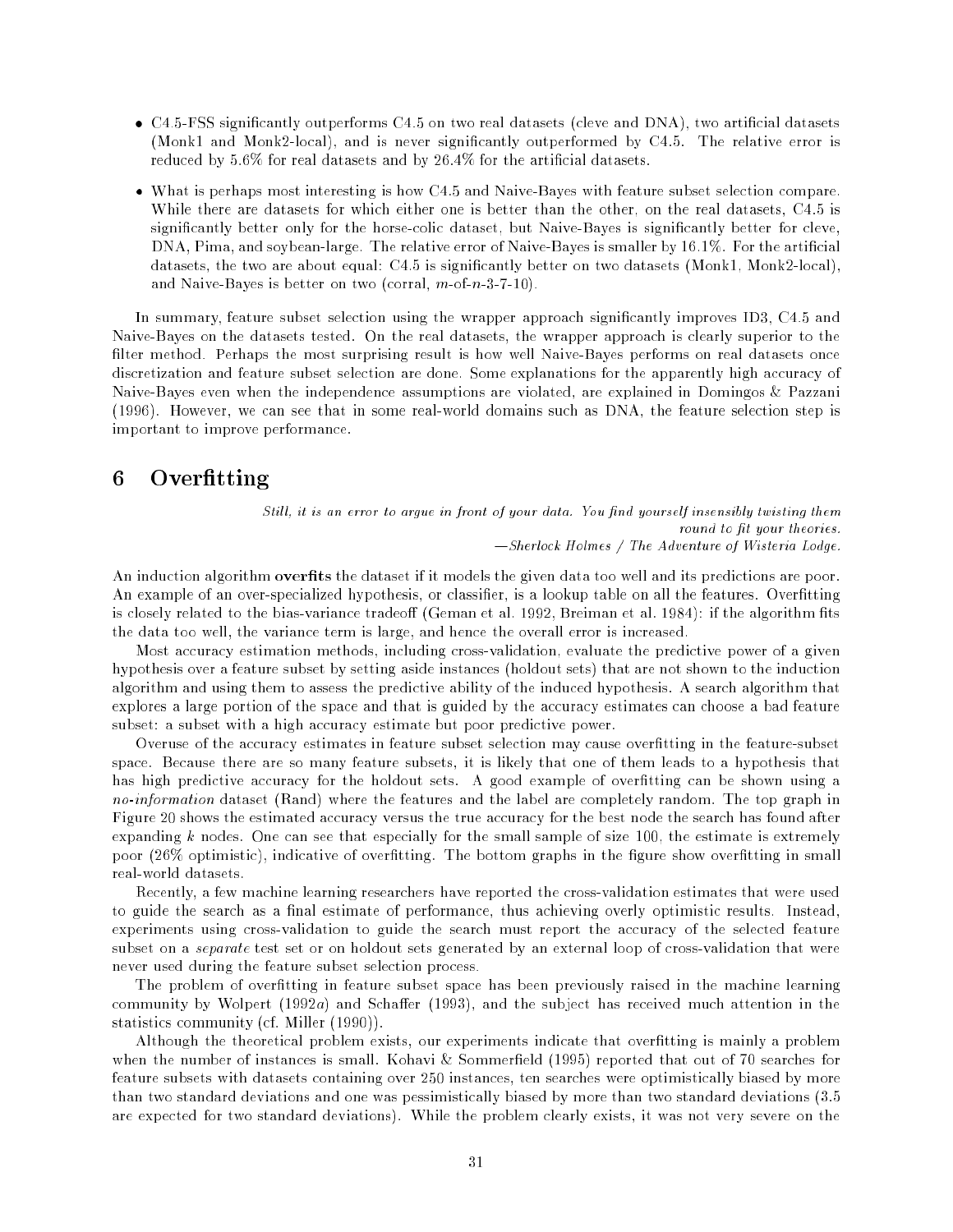

Figure 20: Overtting in feature subset selection. The top graph shows the estimated and true accuracies for a random dataset and ID3. The solid line represents the estimated accuracy for a training set of 100 instances, the thick grey line for a training set of 500 instances, and the dotted line shows the real accuracy. The bottom graphs graphs show the accuracy for real-world datasets. The solid line is the estimated accuracy, and the dotted line is the accuracy on an independent test set.

datasets examined (all datasets contained more than 250 instances in the training set). Moreover, even if the estimates are biased, the algorithm may still choose the correct feature subsets because it is the relative accuracy that matters most.

### $\overline{7}$ Subset Selection as Search with Probabilistic Estimates

We now look at the problem of feature subset selection as search with probabilistic estimates. This abstract view generalizes the problem, and we believe it can lead to new practical results, if the abstract problem can be solved using a different approach than the one used in previous sections.

The wrapper approach, which uses accuracy estimation as the evaluation and heuristic function, complicates the common state-space search paradigm. The fact that the accuracy estimation is a random variable implies that there is uncertainty in the returned estimate.

One way to decrease the variance is to run the accuracy estimation  $(e.g., k\text{-fold cross-validation})$  more than once and average the results, as we have done. Increasing the number of runs shrinks the condence interval for the mean, but requires more time. The tradeoff between more accurate estimates and more extensive exploration of the search space is referred to as the exploration versus exploitation problem (Kaelbling 1993). We can either exploit our knowledge and shrink the confidence intervals of the explored nodes to make sure we select the right one, or we can explore new nodes in the hope of finding better nodes. The tradeoff leads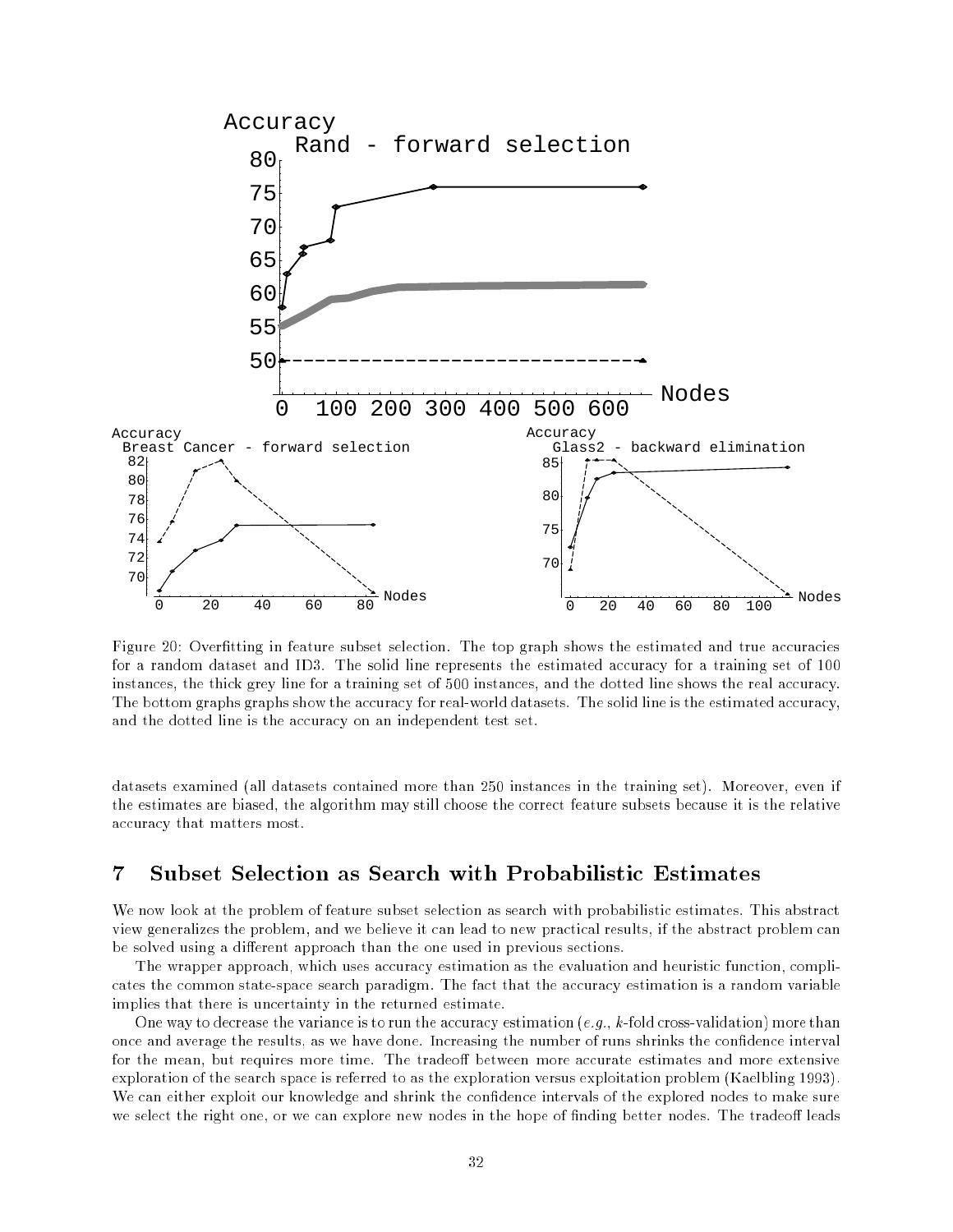to the following abstract search problem.

## Definition 7 (Search with Probabilistic Estimates)

Let S be a state space with operators between states. Let  $f : \mathcal{S} \mapsto \mathbb{R}$  be an unbiased probabilistic evaluation function that maps a state to a real number, indicating how good the state is. The number returned by  $f(s)$ comes from a distribution  $D(s)$  with mean  $f^*(s)$ , which is the actual (unknown) value of the state. The goal is to find the state s with the maximal value of  $f^*(s)$ .

The mapping of this definition to the feature subset selection problem is as follows. The states are the subsets, and the operators are the common ones (add, delete, compound). The evaluation function is the accuracy estimation accuracy. Although some accuracy estimation techniques, such as cross-validation, are biased, they can be viewed as unbiased estimators for a different quantity; for example, k-fold crossvalidation is unbiased for datasets of size  $m-m/k$ . Furthermore, for model selection, this pessimism is of minor importance because the bias may cancel out. We now describe work that falls under this general framework of search with probabilistic estimators.

Greiner (1992) described how to conduct a hill-climbing search when the evaluation function is probabilistic. The algorithm stops at a node that is a local optimum with high probability, based on the Chernoff bound. Yan & Mukai (1992) analyzed an algorithm based on simulated annealing and showed that it will find the global optimum if given enough time.

Maron & Moore (1994), in an approach very similar to Greiner's, attempted to shrink the confidence interval of the accuracy for a given set of models, until one model can be proven to be optimal with high probability. The evaluation function is a single step in leave-one-out cross-validation, i.e., the algorithm is trained on randomly chosen  $n-1$  instances and tested on the one that is left. The induction algorithm used is instance-based learning, which leads to an extremely fast evaluation because training is not necessary. A step of leave-one-out is merely a test of whether an instance is classied correctly by its nearest-neighbor. Note, however, that  $f(s)$  always returns either a zero or a one. The instance is either correctly classified, or not. This step must be repeated many times to get a reasonable confidence bound.

The general idea is to race competing models, until one is a clear winner. Models drop out of the race when the confidence interval of the accuracy does not overlap with the confidence interval of the accuracy of the best model (this is analogous to imposing a higher and lower bound on the estimation function in the  $B^*$  algorithm (Berliner 1981)). The race ends when there is a winner, or when all n steps in the leaveone-out cross-validation have been executed. The confidence interval is defined according to Hoeffding's formula (Hoeffding 1963):

$$
p(|f^*(s) - \hat{f}(s)| > \epsilon) < 2e^{-2m\epsilon^2/B^2}
$$

where  $\hat{f}(s)$  is the average of m evaluations and B bounds the possible spread of point values. Given a confidence level, one can determine  $\epsilon,$  and hence a confidence interval for  $f^*(s),$  from the above formula. The paper (Maron & Moore 1994), however, does not discuss any search heuristic, and assumes that a fixed set of models is given by some external source.

Moore & Lee (1994) describe an algorithm for feature subset selection that has both ingredients of the abstract problem: it has a search heuristic, and it uses the probabilistic estimates in a non-trivial manner. The algorithm does a forward selection and backward elimination, but instead of estimating the accuracy of each added (deleted) feature using leave-one-out cross-validation, all the features that can be added (deleted) are raced in parallel. Assuming that the distribution of  $f(s)$  is normal, confidence intervals are used to eliminate some features from the race.

Schemata search (Moore & Lee 1994) is another search variant that allows taking into account interactions between features. Instead of starting with the empty or full set of features, the search begins with all features marked as "unknown." Each time a feature is chosen and raced between being "in" or "out." All combinations of "unknown" features are used in equal probability, thus a feature that should be "in" will win the race, even if correlated with another feature. Although this method uses the probabilistic estimates in a Bayesian setting, the basic search strategy is simple hill-climbing.

Fong (1995) gives bounds for the sample complexity (the number of samples one needs to collect before termination) in the k-armed bandit problem. His  $\gamma$ -IE approach allows trading off exploitation and exploration, thus generalizing the Kaelbling's interval estimation strategy (Kaelbling 1993). However, in all cases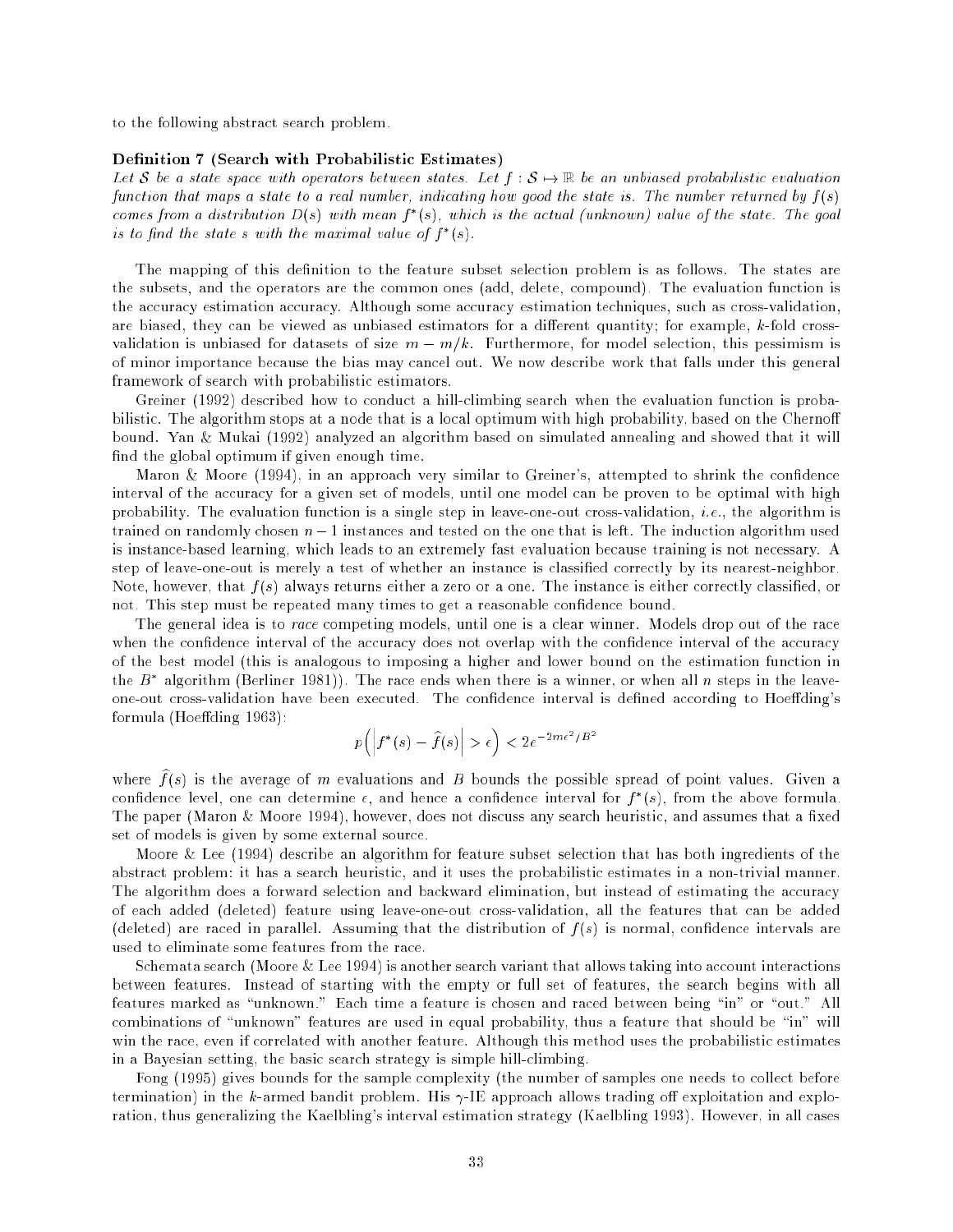the worst-case bound remains the same and the optimal tradeoff between exploration and exploitation was empirically determined to be domain dependent.

### 8Related Work

The pattern recognition literature (Devijver & Kittler 1982, Kittler 1986, Ben-Bassat 1982), statistics literature (Draper & Smith 1981, Miller 1984, Miller 1990, Neter et al. 1990), and recent machine learning papers (Almuallim & Dietterich 1991, Almuallim & Dietterich 1994, Kira & Rendell 1992a, Kira & Rendell 1992b, Kononenko 1994) consist of many such measures for feature subset selection that are all based on the data alone.

Most measures in the pattern recognition and statistics literature are monotonic, *i.e.*, for a sequence of nested feature subsets  $F_1 \supseteq F_2 \supseteq \cdots \supseteq F_k$ , the measure f obeys  $f(F_1) \geq f(F_2) \geq \cdots \geq f(F_k)$ . Notable selection measures that do satisfy monotonicity assumption are residual sum of squares (RSS), adjusted Rsquare, minimum mean residual, Mallow's  $C_p$  (Mallows 1973), discriminant functions, and distance measures, such as the Bhattacharyya distance and divergence. The PRESS measure (Prediction sum of squares), however, does not obey monotonicity. For monotonic functions, branch and bound techniques can be used to prune the search space. Furnival & Wilson (1974) show how to compute the residual sum of squares (RSS) for all possible regressions of  $k$  features in less than six  $(!)$  floating-point operations per regression; furthermore, the technique can be combined with branch and bound algorithms as described in their paper.<sup>3</sup> Narendra & Fukunaga (1977) apparently rediscovered the branch-and-bound technique, which was later improved in Yu & Yuan (1993). Most machine learning induction algorithms do not obey monotonic restrictions, and so this type of dynamic programming cannot be used. Even when branch and bound can be used, the search is usually exponential, and when there are more than 30 features, suboptimal methods are used.

Searching in the space of feature subsets has been studied for many years. Sequential backward elimination, sometimes called sequential backward selection, was introduced by Marill & Green (1963). Kittler (1978) generalized the different variants including forward methods, stepwise methods, and "plus  $\ell$ -take away r." Cover & Campenhout (1977) showed that even for multivariate normally distributed features, no hill-climbing procedure that uses a monotonic measure and that selects one feature at a time can find the best feature subset of a desired size; even a 2-1 algorithm that adds the best pair and removes the worst single feature can fail. More recent papers attempt to use AI techniques, such as beam search and bidirectional search (Siedlecki & Sklansky 1988), best-first search (Xu, Yan & Chang 1989), and genetic algorithms (Vafai & De Jong 1992, Vafai & De Jong 1993). All the algorithms described above use a deterministic evaluation function, although in some cases they can easily be extended to probabilistic estimates, such as cross-validation that we use. Recently, Bala, Jong, Haung, Vafaie & Wechsler (1995) used the wrapper approach with holdout for accuracy estimation and a genetic algorithm to search the space. Langley (1994) reviewed feature subset selection methods in machine learning and contrasted the wrapper and filter approaches. Atkeson (1991) used leave-one-out cross-validation to search a multidimensional real-valued space which includes feature weights in addition to other parameters for local learning.

The theory of rough sets defines notions of relevance that are closely related to the ones defined here (Pawlak 1991). The set of strongly relevant features form the core and any set of features that allow a Bayes classifier to achieve the highest possible accuracy forms a reduct. A reduct can only contain strongly relevant and weakly relevant features. Pawlak (1991) shows that the core is the intersection of all the reducts and that every reduct consists only of the core features and weakly relevant features. Pawlak (1993) wrote that one of the most important and fundamental notions to the rough sets philosophy is the need to discover redundancy and dependencies between features, and there has been a lot of work on feature subset selection coming from the rough sets community (cf. Modrzejewski (1993) and Ziarko (1991)). While the goal of finding a good feature subset is the same, Kohavi & Frasca  $(1994)$  have claimed that relevance does not necessarily imply usefulness for induction tasks (see also Section 2.3).

While we concentrated on feature selection of relevant features in this paper, an alternative method is to weigh features, giving each one a degree of relevance. Theoretical results have been shown for multiplicative

<sup>3</sup>The Forest Service must have been really interested in this problem. Furnival was at the School of Forestry at Yale University, and Wilson was from the USDA Forest Service! One would think that they should have been working on tree pruning and not on linear regression.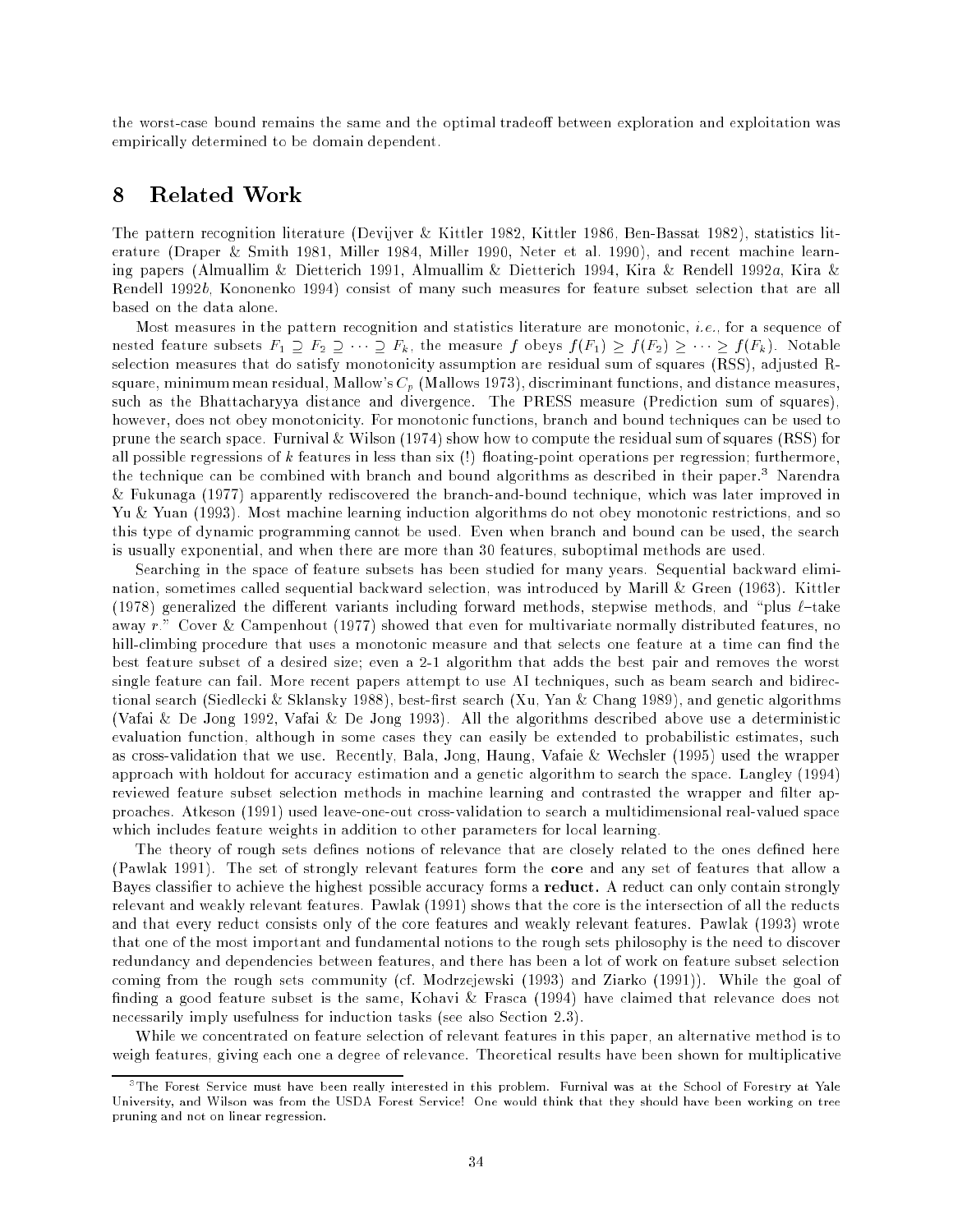learning algorithms, which work well for linear combinations of features (e.g., perceptrons) (Littlestone  $\&$ Warmuth 1994). The concept of taking a weighted combination of classiers generalizes the idea of choosing features and is commonly referred to as the problem of combining expert advice (Littlestone 1988, Cesa-Bianchi, Freund, Haussler, Helmbold, Schapire & Warmuth 1994).

Skalak (1994) uses the wrapper approach for feature subset selection and for decreasing the number of prototypes stored in instance-based methods. He shows that very few prototypes sometimes suffice. This is an example of choosing relevant instances as opposed to relevant features.

Turney (1996) defines a feature to be primary if there is one feature value such that the probability of a class changes when conditioned on this value.<sup>4</sup> A primary feature is thus informative about the class when considered all by itself. He then defines a contextual feature as a non-primary relevant feature. A feature is contextual only if it helps in the context of all others. Contextual features are harder to find because they involve interactions. These definitions are orthogonal to ours: a feature may be primary and either strongly or weakly relevant, or contextual and either strongly or weakly relevant.

Since the introduction of the wrapper approach (John et al. 1994), we have seen it used in a few papers. Langley & Sage (1994a) used the wrapper approach to select features for Naive-Bayes (but without discretization) and Langley & Sage (1994b) used it to select features for a nearest-neighbor algorithm. Pazzani (1995) used the wrapper approach to select features and join features (create super-features that compound others) for Naive-Bayes and showed that it indeed finds correct combinations when features interact. Singh & Provan (1995) and Provan & Singh (1995) used the wrapper approach to select features for Bayesian networks and showed significant improvements over the original K2 algorithm. Street, Mangasarian & Wolberg (1995) use the wrapper in the context of a linear programming generalizer. All the algorithms mentioned above use a hill-climbing search engine.

Aha & Bankert (1994) used the wrapper for identifying feature subsets in a cloud classication problem with 204 features and 1633 instances; they concluded that their empirical results strongly support the claim that the wrapper strategy is superior to filter methods. Aha & Bankert (1995) compare forward and backward feature subset selection using the wrapper approach and a beam-search engine and conclude that forward selection is better. In other work, we have applied the wrapper approach to parameter tuning as well (specically, setting the parameters of C4.5 for maximal performance) in Kohavi & John (1995). Mladenic (1995) independently extended the use of wrappers from feature subset selection to parameter tuning. Doak (1992) has developed a method similar to the wrapper approach independently, and compared many search engines for feature subset selection; however, he was not aware of the fact that one should use an independent test set for the final estimation and used the accuracy estimation used to guide the search (see Section 6).<sup>5</sup>

### 9Future Work

Many variations and extensions of the current work are possible. We have examined hill-climbing and best first search engines. Other approaches could be examined, such as simulated annealing approaches that evaluate the better nodes more times (Laarhoven & Aarts 1987). Looking at the search, we have seen that one general area of the search space is explored heavily when it is found to be good. It might be worthwhile to introduce some diversity into the search, following the genetic algorithm and genetic programming approaches (Holland 1992, Goldberg 1989, Koza 1992). The problem has been abstracted as search with probabilistic estimates (Section 7), but we have not done experiments in an attempt to understand the tradeoff between the quality of the estimates and the search size, i.e., exploration versus exploitation experiments.

The search for a good subset is conducted in a very large space. We have started the search from the empty set of features and from the full set of features, but one can start from some other initial node. One possibility is to estimate which features are strongly relevant, and start the search from this subset, although compound operators seem to be a partial answer to this problem. Another possibility is to start at random points and conduct a series of hill-climbing searches. We could also start with the set of features suggested by Relieved-F, or at least ensure that this set is explored by the wrapper at some point during the search.

<sup>&</sup>lt;sup>4</sup>A longer discussion of contextual features may be found in Turney (1993), although the definitions originally given were found to be flawed as mentioned in Turney (1996).

<sup>&</sup>lt;sup>5</sup>The results in both papers by Aha and Bankert, those of Mladenić, and those of Doak must be interpreted cautiously because they were using the cross-validation accuracy used during the search as the final estimated performance as opposed to an independent test set or an external loop of cross-validation as we have done.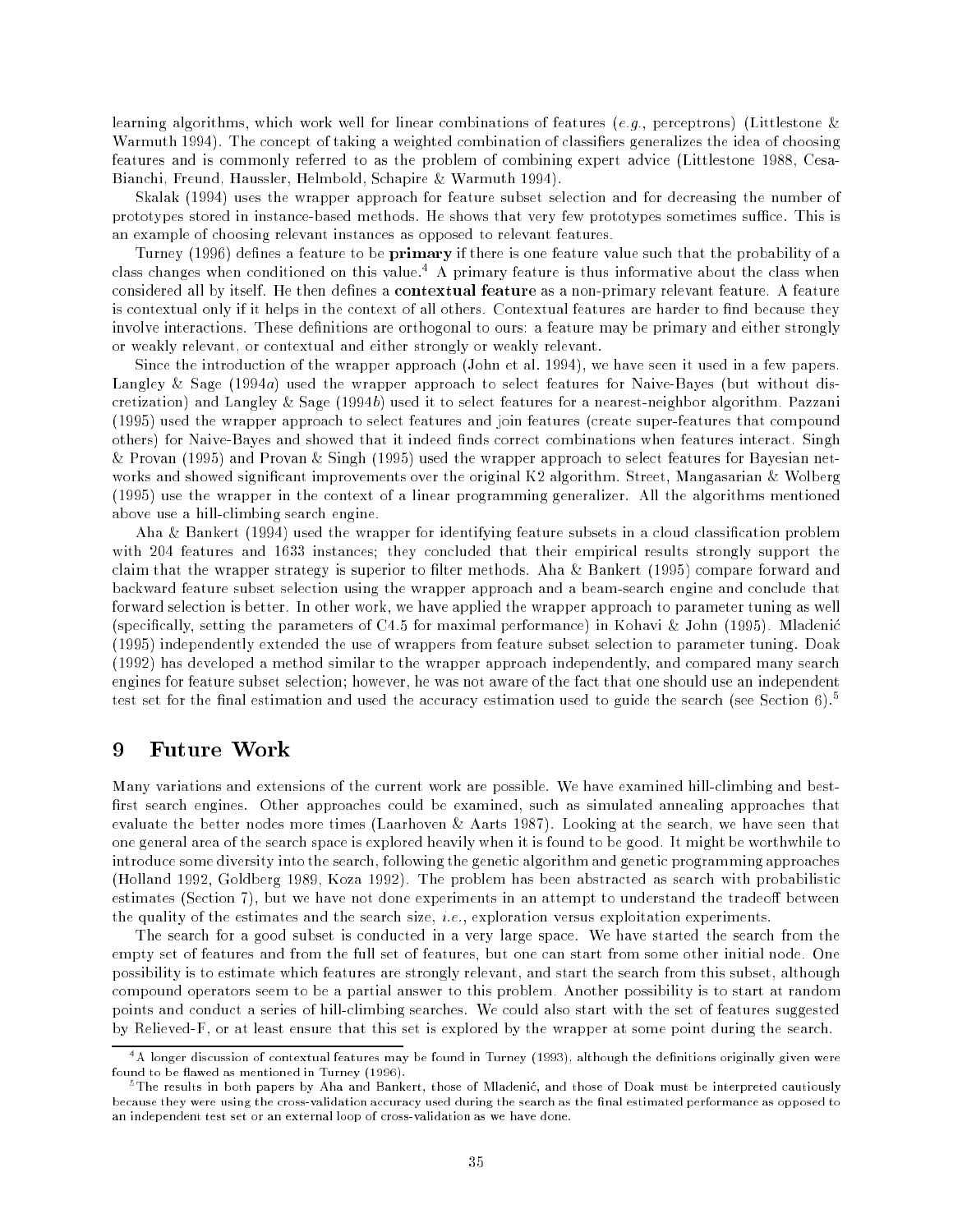The wrapper approach is very slow. For larger datasets, it is possible to use cheaper accuracy estimation methods, such as holdout, or decrease the number of folds. Furthermore, some inducers allow incremental operations on the classiers (add and delete instances), leading to the possibility of doing incremental crossvalidation as suggested in Kohavi (1995a), thus drastically reducing the running time. Although C4.5 does not support incremental operations, Utgoff (1994) has shown that this is possible and has implemented a fast version of leave-one-out for decision trees (Utgoff 1995). The wrapper approach is also very easy to parallelize. In a node expansion, all children can be evaluated in parallel, which will cut the running time by a factor equal to the number of attributes  $(e.g., 180$  for DNA).

In theory, every possible feature subset identifies a different model, so the problem can be viewed as that of model selection (Linhart & Zucchini 1986) in statistics. If there are only a few models, as is the case when one chooses between three induction algorithms, one can estimate the accuracy of each one and select the one with the highest accuracy (Schaffer 1993) or perhaps even find some underlying theory to help predict the best one for a given dataset (see Brazdil, Gama & Henery (1994) for an attempt that was not very successful in nding regularities in the StatLog project). For all but the smallest problems, the space of possible feature subsets is too large for brute-force enumeration of all possibilities, and we must resort to heuristic search.

Recently, aggregation techniques, sometimes called stacking, have been advocated by many people in machine learning, neural networks, and Statistics (Wolpert 1992b, Breiman 1994, Freund & Schapire 1995, Schapire 1990, Freund 1990, Perrone 1993, Krogh & Vedelsby 1995, Buntine 1992, Kwok & Carter 1990). It is possible to build many models, each one with a different parameter setting or with a different feature subset, and let them vote on the class. Aggregation techniques reduce the variance of the models by aggregating them, but they make it extremely hard to interpret the resulting classifier.

### $10\,$ Summary

We have described the feature subset selection problem in supervised learning, which involves identifying the relevant or useful features in a dataset and giving only that subset to the learning algorithm. We have investigated the relevance and irrelevance of features, and concluded that weak and strong relevance are needed to capture our intuition better. We have then shown that these definitions are mainly useful with respect to an optimal rule, i.e., Bayes rule, but that in practice one should look for optimal features with respect to the specific learning algorithm and training set at hand. Such optimal features do not necessarily correspond to relevant features (either weak or strong) as shown in Section 2.3. The optimal features depend on the specic biases and heuristics of the learning algorithm, and hence the wrapper approach naturally fits with this definition. Feature relevance helped motivate compound operators, which work well in practice and are currently the only practical way to conduct backward searches for feature subsets using the wrapper approach when the datasets have many features.

The wrapper approach requires a search space, operators, a search engine, and an evaluation function. For the evaluation function, we used cross-validation as our accuracy estimation technique, based on the results in Kohavi (1995b). We have used the common search space with add and delete operators as the basis for comparing two search engines: hill-climbing and best-first search. We have then defined compound operators that use more information in the children of an expanded node, not just the maximum value. These compound operators make a backward search, starting from the full set of features, practical. Best-first search with compound operators seems to be a strong performer and improves ID3, C4.5, and Naive-Bayes, both in accuracy, and in comprehensibility, as measured by the number of features used.

We showed several problems with filter methods that attempt to define relevance independently of the learning algorithm. These problems include: inability to remove a feature in symmetric targets concepts such as m-of-n-3-7-10 where removal of one feature improves performance (Section 4), inability to include irrelevant features that may actually help performance (Example 3), and inability to remove correlated features that may hurt performance (Section 2.4). Not only have we given theoretical reasons why relevance should be defined relative to an algorithm, but we conducted experiments comparing the wrapper approach with Relieved-F, a filter approach to feature subset selection.

Our comparisons include two different families of induction algorithms: decision trees and Naive-Bayes. Signicant performance improvement is achieved for both. For the DNA dataset, which was extensively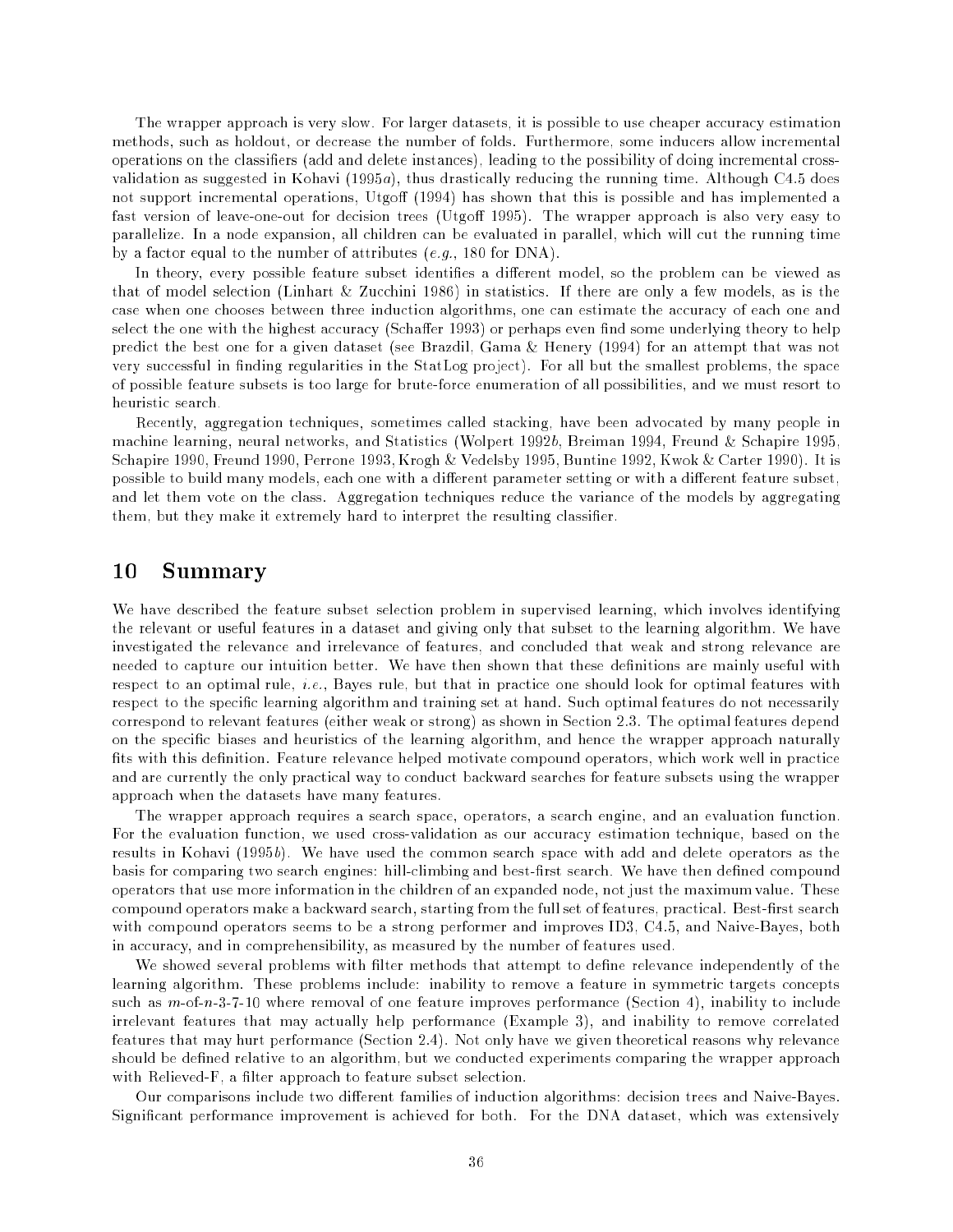compared in the Statlog project, the wrapper approach using Naive-Bayes reduced the error rate from 6.1% to 3.9% (a relative error reduction of 36%), making it the best known induction algorithm for this problem. One of the more surprising results was how well Naive-Bayes performed overall. In the global comparison (Table 16), Naive-Bayes with feature selection outperforms C4.5 (with and without feature selection) on the real datasets.

Our experiments were done on real and artificial datasets. In some cases, the results varied dramatically between these two sets. One reason is that many of the real datasets were already preprocessed to include only relevant features (DNA being the only exception), while the articial ones included irrelevant features on purpose. The articial datasets were mostly noise-free (except monk3), while the real ones contained noise. Finally, the articial problems contained high-order interactions, which make it harder for hill-climbing algorithms such as  $C<sub>4.5</sub>$  to find the optimal feature subset. We expect that tougher problems containing interactions will occur more in unprocessed datasets coming from the real world.

We have also shown some problems with the wrapper approach, namely overfitting and the large amounts of CPU time required, and we dened the search problem as an abstract state space search with probabilistic estimates, a formulation that may capture other general problems and that might be studied independently to solve the existing problems. The time issue seems to be the most important, although with larger amounts of data, cross-validation can be replaced with holdout accuracy estimation for an immediate improvement in time by a factor of five. Overfitting is a problem of lesser importance and seems to occur mostly in small training sets; as more data is available for training, overtting it by chance is much harder.

In supervised classication learning, the question of whether a feature in a dataset is relevant to a given prediction task is less useful than the question of whether a feature is relevant to the prediction task given a learning algorithm. If the goal is to optimize accuracy, one should ask whether a set of features is optimal for a task given the learning algorithm and the training set. Different algorithms have different biases and a feature that may help one algorithm may hurt another. Similarly, different training set sizes might imply that a different set of features is optimal. If only a small training set is given, it may be better to reduce the number of features and thus reduce the algorithm's variance; when more instances are given, more features can be chosen to reduce the algorithm's bias.

## Acknowledgments

We would also like to thank Karl Pfleger for his help in formulating the wrapper idea. We would like thank our anonymous reviewers. One reviewer formulated Example 3, which is much better than our original example. Pat Langley, Nick Littlestone, Nils Nilsson, and Peter Turney gave helpful feedback on the ideas and presentation. Dan Sommerfield implemented large parts of the wrapper in  $MLC++$  (Kohavi et al. 1996), and all of the experiments were done using  $MLC++$ . George John's work was supported under a National Science Foundation Graduate Research Fellowship.

- Aha, D. W. (1992), "Tolerating noisy, irrelevant and novel attributes in instance-based learning algorithms", International Journal of Man-Machine Studies  $36(1)$ , pp. 267-287.
- Aha, D. W. & Bankert, R. L. (1994), Feature selection for case-based classication of cloud types: An empirical comparison, in Working Notes of the AAAI-94 Workshop on Case-Based Reasoning, pp. 106-112.
- Aha, D. W. & Bankert, R. L. (1995), A comparative evaluation of sequential feature selection algorithms, in D. Fisher & H. Lenz, eds, *Proceedings of the Fifth International Workshop on Artificial Intelligence* and Statistics, Ft. Lauderdale, FL, pp. 1-7.
- Aha, D. W., Kibler, D. & Albert, M. K. (1991), "Instance-based learning algorithms", Machine Learning 6(1), pp. 37-66.
- Almuallim, H. & Dietterich, T. G. (1991), Learning with many irrelevant features, in Ninth National Conference on Artificial Intelligence, MIT Press, pp. 547-552.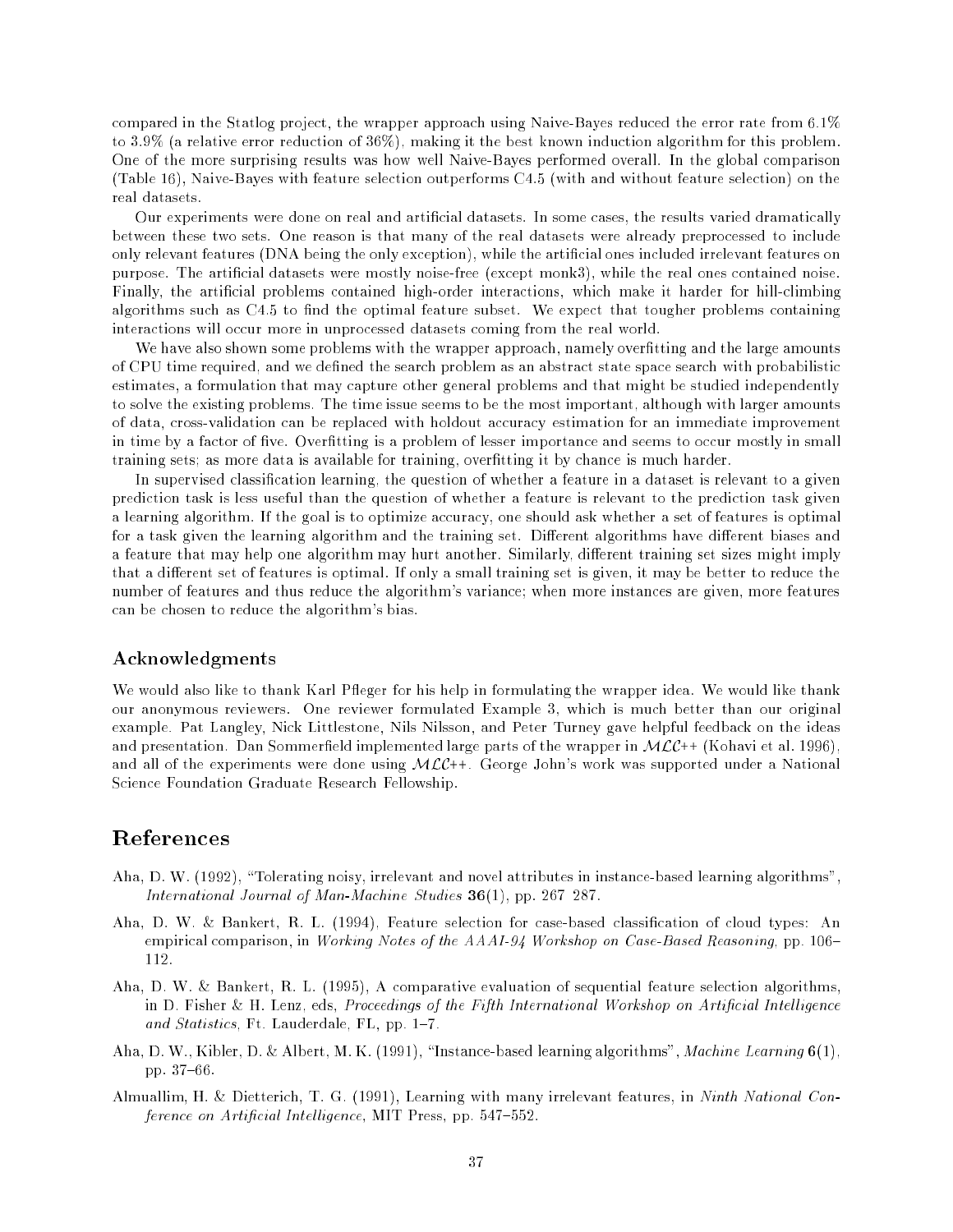- Almuallim, H. & Dietterich, T. G. (1994), "Learning boolean concepts in the presence of many irrelevant features", Artificial Intelligence  $69(1-2)$ , pp. 279-306.
- Anderson, J. R. & Matessa, M. (1992), "Explorations of an incremental, bayesian algorithm for categorization", Machine Learning  $9pp. 275-308$ .
- Atkeson, C. G. (1991), Using locally weighted regression for robot learning, in Proceedings of the IEEE International Conference on Robotics and Automation, pp. 958-963.
- Bala, J., Jong, K. A. D., Haung, J., Vafaie, H. & Wechsler, H. (1995), Hybrid learning using genetic algorithms and decision trees for pattern classification, in C. S. Mellish, ed., Proceedings of the  $14$ th International Joint Conference on Artificial Intelligence, Morgan Kaufmann Publishers, Inc., pp. 719-724.
- Ben-Bassat, M. (1982), Use of distance measures, information measures and error bounds in feature evaluation, in P. R. Krishnaiah & L. N. Kanal, eds, *Handbook of Statistics*, Vol. 2, North-Holland Publishing Company, pp. 773-791.
- Berliner, H. (1981), The B -tree search algorithm: A best-first proof procedure, in B. Webber & N. Nilsson, eds, Readings in Artificial Intelligence, Morgan Kaufmann Publishers, Inc., pp. 79-87.
- Blum, A. L. & Rivest, R. L. (1992), "Training a 3-node neural network is NP-complete", Neural Net $works$  5pp. 117-127.
- Boddy, M. & Dean, T. (1989), Solving time-dependent planning problems, in N. S. Sridharan, ed., Proceedings of the Eleventh International Joint Conference on Artificial Intelligence, Vol. 2, Morgan Kaufmann Publishers, Inc., pp. 979-984.
- Brazdil, P., Gama, J. & Henery, B. (1994), Characterizing the applicability of classification algorithms using meta-level learning, in F. Bergadano & L. D. Raedt, eds, Proceedings of the European Conference on Machine Learning.
- Breiman, L. (1994), Bagging predictors, Technical Report Statistics Department, University of California at Berkeley.
- Breiman, L., Friedman, J. H., Olshen, R. A. & Stone, C. J. (1984), Classification and Regression Trees, Wadsworth International Group.
- Buntine, W. (1992), "Learning classification trees", Statistics and Computing 2(2), June, pp. 63-73.
- Cardie, C. (1993), Using decision trees to improve case-based learning, in Proceedings of the Tenth International Conference on Machine Learning, Morgan Kaufmann Publishers, Inc., pp. 25-32.
- Caruana, R. & Freitag, D. (1994), Greedy attribute selection, in W. W. Cohen & H. Hirsh, eds, Machine Learning: Proceedings of the Eleventh International Conference, Morgan Kaufmann Publishers, Inc., pp. 28-36.
- Cesa-Bianchi, N., Freund, Y., Haussler, D., Helmbold, D. P., Schapire, R. E. & Warmuth, M. K. (1994), How to use expert advice, Technical Report UCSC-CRL-94-33, Univ. of Calif. Computer Research Lab, Santa Cruz, CA. An extended abstract appeared in STOC '93.
- Cestnik, B. (1990), Estimating probabilities: A crucial task in machine learning, in L. C. Aiello, ed., Proceedings of the ninth European Conference on Artificial Intelligence, pp. 147-149.
- Cover, T. M. & Campenhout, J. M. V.  $(1977)$ , "On the possible orderings in the measurement selection problem", IEEE Transactions on Systems, Man, and Cybernetics  $SMC-7(9)$ , pp. 657-661.
- Dasarathy, B. V. (1990), Nearest Neighbor (NN) Norms: NN Pattern Classification Techniques, IEEE Computer Society Press, Los Alamitos, California.
- De Mántaras, R. L. (1991), "A distance-based attribute selection measure for decision tree induction", Machine Learning 6pp. 81-92.
- Devijver, P. A. & Kittler, J. (1982), Pattern Recognition: A Statistical Approach, Prentice-Hall International.
- Doak, J. (1992), An evaluation of feature selection methods and their application to computer security, Technical Report CSE-92-18, University of California at Davis.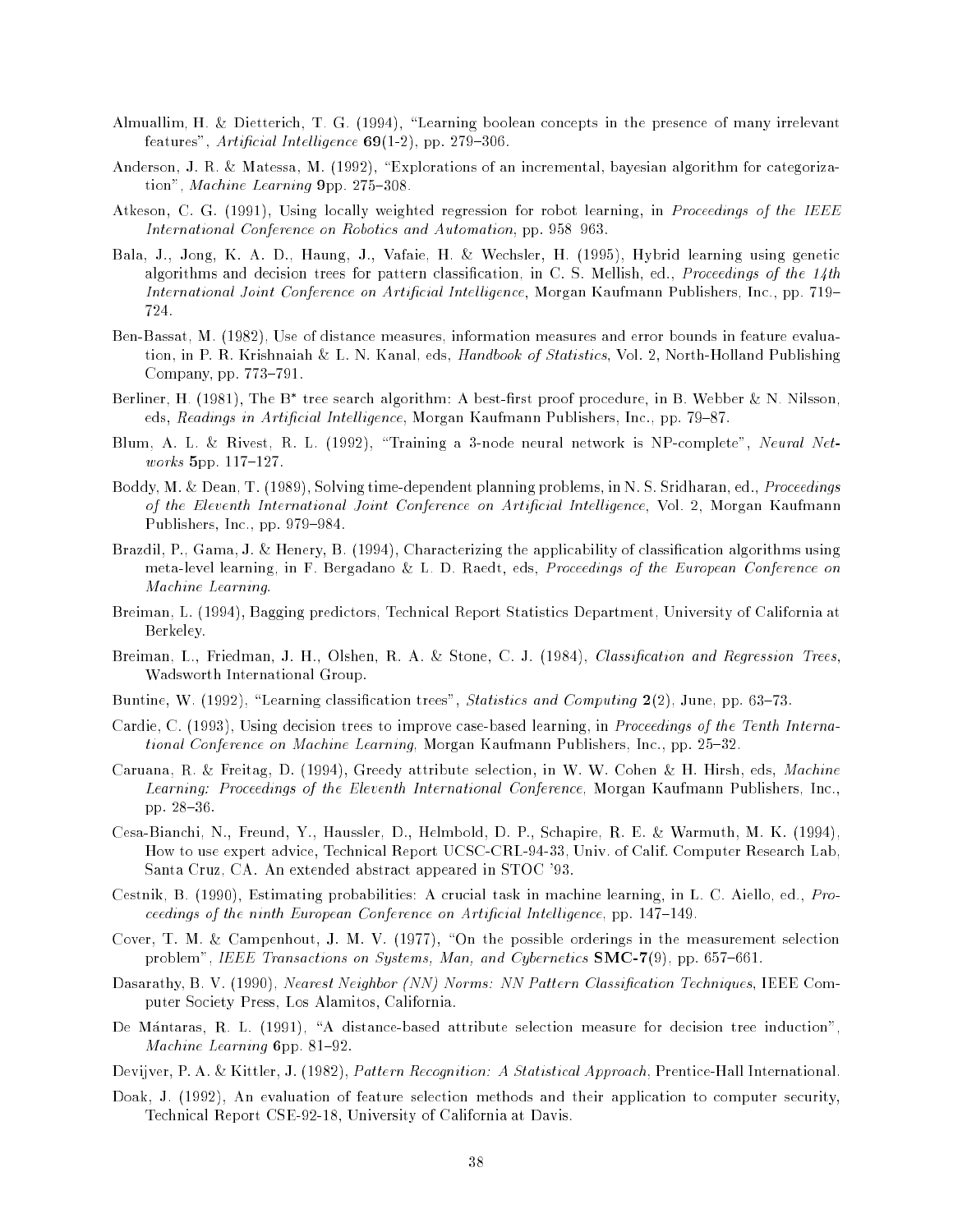- Domingos, P. & Pazzani, M. (1996), Beyond independence: conditions for the optimality of the simple bayesian classier, in L. Saitta, ed., Machine Learning: Proceedings of the Thirteenth International  $Conference$ , Morgan Kaufmann Publishers, Inc., pp. 105-112.
- Dougherty, J., Kohavi, R. & Sahami, M. (1995), Supervised and unsupervised discretization of continuous features, in A. Prieditis & S. Russell, eds, Machine Learning: Proceedings of the Twelfth International Conference, Morgan Kaufmann, pp. 194-202.
- Draper, N. R. & Smith, H. (1981), Applied Regression Analysis, 2nd edition, John Wiley & Sons.
- Duda, R. & Hart, P. (1973), Pattern Classification and Scene Analysis, Wiley.
- Fayyad, U. M. (1991), On the induction of decision trees for multiple concept learning, PhD thesis, EECS Dept, Michigan University.
- Fayyad, U. M. & Irani, K. B. (1992), The attribute selection problem in decision tree generation, in Tenth  $National Conference on Artificial Intelligence, MIT Press, pp. 104-110.$
- Fong, P. W. L. (1995), A quantitative study of hypothesis selection, in A. Prieditis & S. Russell, eds, Machine Learning: Proceedings of the Twelfth International Conference, Morgan Kaufmann Publishers, Inc., pp. 226-234.
- Freund, Y. (1990), Boosting a weak learning algorithm by majority, in Proceedings of the Third Annual Workshop on Computational Learning Theory, pp. 202-216. To appear in Information and Computation.
- Freund, Y. & Schapire, R. E. (1995), A decision-theoretic generalization of on-line learning and an application to boosting, in Proceedings of the Second European Conference on Computational Learning Theory, Springer-Verlag, pp.  $23-37$ .
- Furnival, G. M. & Wilson, R. W. (1974), "Regression by leaps and bounds", Technometrics  $16(4)$ , pp. 499– 511.
- Geman, S., Bienenstock, E. & Doursat, R. (1992), "Neural networks and the bias/variance dilemma", Neural  $Computation$  4pp. 1-48.
- Gennari, J. H., Langley, P. & Fisher, D. (1989), "Models of incremental concept formation", Artificial  $Intelligence 40pp. 11–61.$
- Ginsberg, M. L. (1993), *Essentials of Artificial Intelligence*, Morgan Kaufmann Publishers, Inc.
- Goldberg, D. E. (1989), Genetic Algorithms in Search, Optimization, and Machine Learning, Addison-Wesley Publishing Company, Inc.
- Good, I. J. (1965), The Estimation of Probabilities: An Essay on Modern Bayesian Methods, M.I.T. Press.
- Greiner, R. (1992), Probabilistic hill climbing : Theory and applications, in J. Glasgow & R. Hadley, eds, Proceedings of the Ninth Canadian Conference on Artificial Intelligence, Morgan Kaufmann Publishers, Inc., pp.  $60-67$ .
- Hancock, T. R. (1989). On the difficulty of finding small consistent decision trees, Unpublished Manuscript, Harvard University.
- Hoeffding, W.  $(1963)$ , "Probability inequalities for sums of bounded random variables", Journal of the American Statistical Association 58pp. 13-30.
- Holland, J. H. (1992), Adaptation in natural and artificial systems : an introductory analysis with applications to biology, control, and artificial intelligence, MIT Press.
- Hyafil, L. & Rivest, R. L. (1976), "Constructing optimal binary decision trees is NP-complete", Information *Processing Letters*  $\mathbf{5}(1)$ , pp. 15-17.
- John, G., Kohavi, R. & Pfleger, K. (1994), Irrelevant features and the subset selection problem, in Machine Learning: Proceedings of the Eleventh International Conference, Morgan Kaufmann, pp. 121-129.
- Judd, S. (1988), "On the complexity of loading shallow neural networks", Journal of Complexity 4pp. 177–
- Kaelbling, L. P. (1993), Learning in Embedded Systems, MIT Press.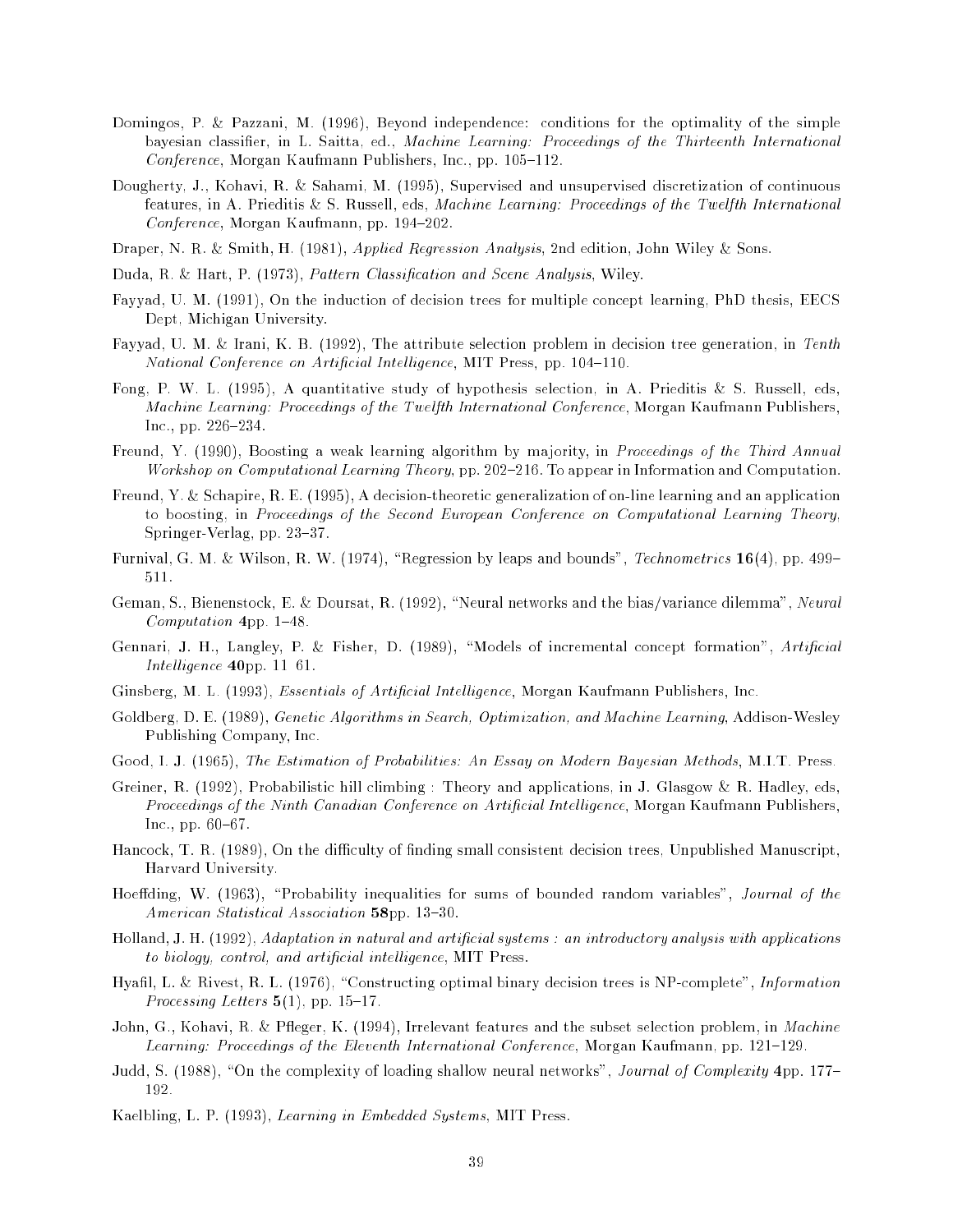- Kira, K. & Rendell, L. A. (1992a), The feature selection problem: Traditional methods and a new algorithm, in Tenth National Conference on Artificial Intelligence, MIT Press, pp.  $129-134$ .
- Kira, K. & Rendell, L. A. (1992b), A practical approach to feature selection, in *Proceedings of the Ninth* International Conference on Machine Learning, Morgan Kaufmann Publishers, Inc.
- Kittler, J. (1978), Une généralisation de quelques algorithms sous-optimaux de recherche d'ensembles d'attributs, in Proc. Congrés Reconnaissance des Formes et Traitement des Images.
- Kittler, J. (1986), Feature Selection and Extraction, Academic Press, Inc, chapter 3, pp. 59–83.
- Kohavi, R. (1994), Feature subset selection as search with probabilistic estimates, in AAAI Fall Symposium on Relevance, pp.  $122-126$ .
- Kohavi, R. (1995a), The power of decision tables, in N. Lavrac & S. Wrobel, eds, Proceedings of the European Conference on Machine Learning, Lecture Notes in Artificial Intelligence 914, Springer Verlag, Berlin, Heidelberg, New York, pp. 174-189.
- Kohavi, R. (1995b), A study of cross-validation and bootstrap for accuracy estimation and model selection, in C. S. Mellish, ed., Proceedings of the 14th International Joint Conference on Artificial Intelligence, Morgan Kaufmann Publishers, Inc., pp. 1137-1143.
- Kohavi, R. (1995c), Wrappers for Performance Enhancement and Oblivious Decision Graphs, PhD thesis, Stanford University, Computer Science department. STAN-CS-TR-95-1560, ftp://starry.stanford.edu/pub/ronnyk/teza.ps.
- Kohavi, R. & Frasca, B. (1994), Useful feature subsets and rough set reducts, in Third International Workshop on Rough Sets and Soft Computing, pp. 310-317. Also appeared in Soft Computing by Lin and Wildberger.
- Kohavi, R. & John, G. (1995), Automatic parameter selection by minimizing estimated error, in A. Prieditis & S. Russell, eds, Machine Learning: Proceedings of the Twelfth International Conference, Morgan Kaufmann Publishers, Inc., pp. 304-312.
- Kohavi, R. & Sommerfield, D. (1995), Feature subset selection using the wrapper model: Overfitting and dynamic search space topology, in The First International Conference on Knowledge Discovery and Data Mining, pp.  $192-197$ .
- Kohavi, R. & Wolpert, D. H. (1996), Bias plus variance decomposition for zero-one loss functions, in L. Saitta, ed., Machine Learning: Proceedings of the Thirteenth International Conference, Morgan Kaufmann Publishers, Inc. Available at http://robotics.stanford.edu/users/ronnyk.
- Kohavi, R., Sommerfield, D. & Dougherty, J. (1996), Data mining using MLC++: A machine learning library in  $C_{++}$ , in Tools with Artificial Intelligence, IEEE Computer Society Press, p. To Appear. http://www.sgi.com/Technology/mlc.
- Kononenko, I. (1994), Estimating attributes: Analysis and extensions of Relief, in F. Bergadano & L. D. Raedt, eds, Proceedings of the European Conference on Machine Learning.
- Kononenko, I. (1995), On biases in estimating multi-valued attributes, in C. S. Mellish, ed., Proceedings of the  $14$ th International Joint Conference on Artificial Intelligence, Morgan Kaufmann Publishers, Inc., pp. 1034-1040.
- Koza, J. (1992), Genetic Programming : On the Programming of Computers by Means of Natural Selection, MIT Press.
- Krogh, A. & Vedelsby, J. (1995), Neural network ensembles, cross validation, and active learning, in Advances in Neural Information Processing Systems, Vol. 7, MIT Press.
- Kwok, S. W. & Carter, C. (1990), Multiple decision trees, in R. D. Schachter, T. S. Levitt, L. N. Kanal & J. F. Lemmer, eds, Uncertainty in Artificial Intelligence, Elsevier Science Publishers, pp. 327-335.
- Laarhoven, P. & Aarts, E. (1987), Simulated annealing : Theory and Applications, Kluwer Academic Pub-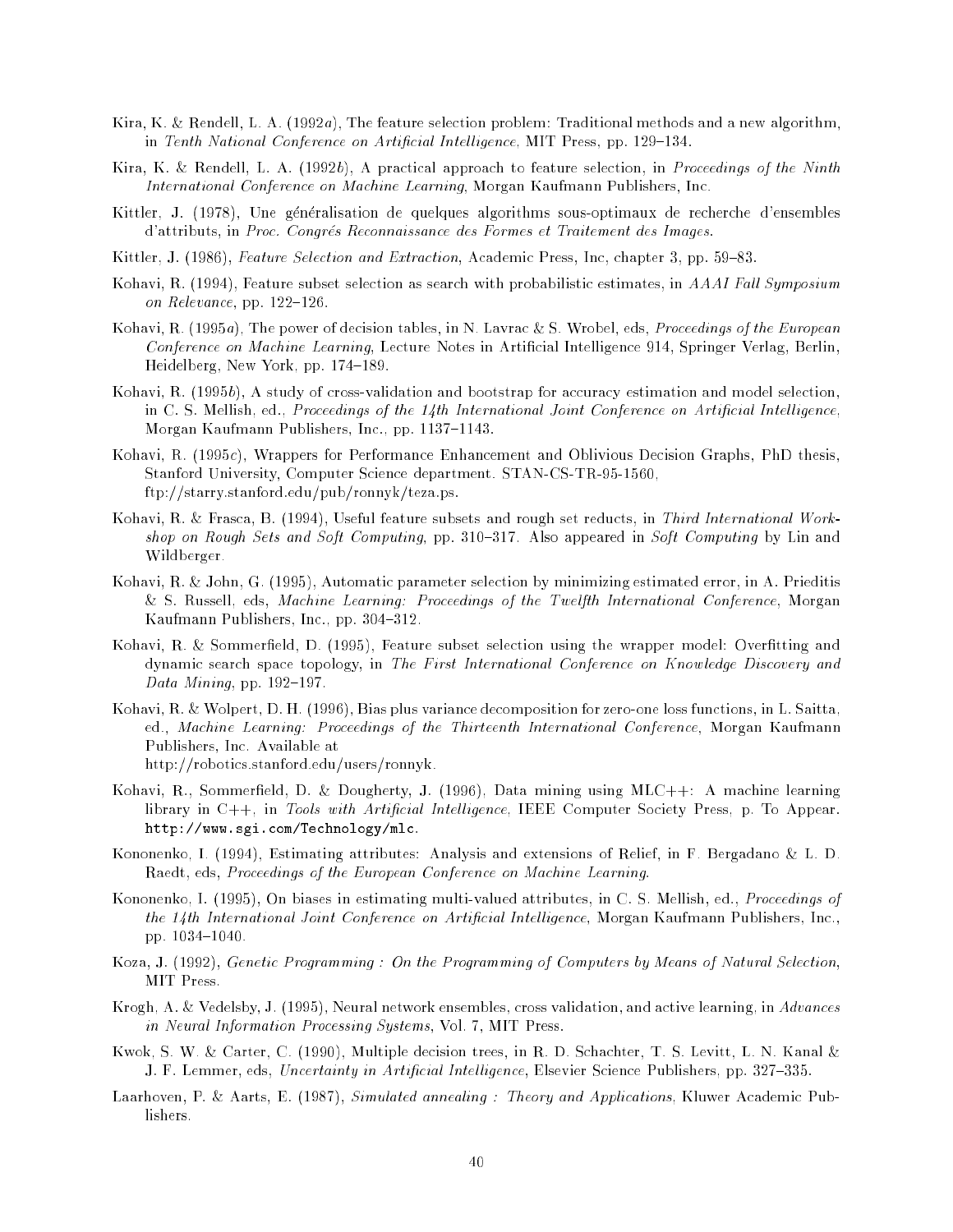- Langley, P. (1994), Selection of relevant features in machine learning, in AAAI Fall Symposium on Relevance, pp. 140-144.
- Langley, P. & Sage, S. (1994a), Induction of selective bayesian classifiers, in Proceedings of the Tenth Conference on Uncertainty in Artificial Intelligence, Morgan Kaufmann Publishers, Inc., Seattle, WA, pp. 399– 406.
- Langley, P. & Sage, S. (1994b), Oblivious decision trees and abstract cases, in Working Notes of the AAAI-94 Workshop on Case-Based Reasoning, AAAI Press, Seattle, pp.  $113–117$ .
- Langley, P., Iba, W. & Thompson, K. (1992), An analysis of bayesian classifiers, in Proceedings of the tenth national conference on artificial intelligence, AAAI Press and MIT Press, pp. 223-228.
- Linhart, H. & Zucchini, W. (1986), Model Selection, John Wiley & Sons.
- Littlestone, N. (1988), "Learning quickly when irrelevant attributes abound: A new linear-threshold algorithm", Machine Learning  $2pp. 285-318$ .
- Littlestone, N. & Warmuth, M. K. (1994), "The weighted majority algorithm", Information and Computation  $108(2)$ , pp.  $212-261$ .
- Mallows, C. L. (1973), "Some comments on  $c_p$ ", Technometrics 15pp. 661-675.
- Marill, T. & Green, D. M. (1963), "On the effectiveness of receptors in recognition systems", IEEE Trans $actions on Information Theory 9pp. 11-17.$
- Maron, O. & Moore, A. W. (1994), Hoeffding races: Accelerating model selection search for classification and function approximation, in Advances in Neural Information Processing Systems, Vol. 6, Morgan Kaufmann Publishers, Inc.
- Miller, A. J. (1984), "Selection of subsets of regression variables", Royal Statistical Society A 147pp. 389-425.
- Miller, A. J. (1990), Subset Selection in Regression, Chapman and Hall.
- Minsky, M. L. & Papert, S. (1988), Perceptrons : an Introduction to Computational Geometry, MIT Press. Expanded ed.
- Mladenić, D. (1995), Automated model selection, in ECML workshop on Knowledge Level Modeling and Machine Learning.
- Modrzejewski, M. (1993), Feature selection using rough sets theory, in P. B. Brazdil, ed., Proceedings of the European Conference on Machine Learning, Springer, pp. 213-226.
- Moore, A. W. & Lee, M. S. (1994), Efficient algorithms for minimizing cross validation error, in W. W. Cohen & H. Hirsh, eds, Machine Learning: Proceedings of the Eleventh International Conference, Morgan Kaufmann Publishers, Inc.
- Moret, B. M. E. (1982), "Decision trees and diagrams",  $ACM$  Computing Surveys 14(4), pp. 593-623.
- Murphy, P. M. & Aha, D. W. (1996), UCI repository of machine learning databases, http://www.ics.uci.edu/~mlearn/MLRepository.html.
- Murthy, S. & Salzberg, S. (1995), Lookahead and pathology in decision tree induction, in C. S. Mellish, ed., Proceedings of the 14th International Joint Conference on Artificial Intelligence, Morgan Kaufmann Publishers, Inc., pp. 1025-1031.
- Narendra, M. P. & Fukunaga, K. (1977), "A branch and bound algorithm for feature subset selection", IEEE Transactions on Computers  $C-26(9)$ , September, pp. 917-922.
- Neter, J., Wasserman, W. & Kutner, M. H. (1990), Applied Linear Statistical Models, 3rd edition, Irwin: Homewood, IL.
- Pawlak, Z. (1991), Rough Sets, Kluwer Academic Publishers.
- Pawlak, Z. (1993), "Rough sets: present state and the future", Foundations of Computing and Decision Sciences  $18(3-4)$ , pp. 157-166.
- Pazzani, M. J. (1995), Searching for dependencies in bayesian classifiers, in D. Fisher & H. Lenz, eds, Proceedings of the fifth International Workshop on Artificial Intelligence and Statistics, Ft. Lauderdale, FL.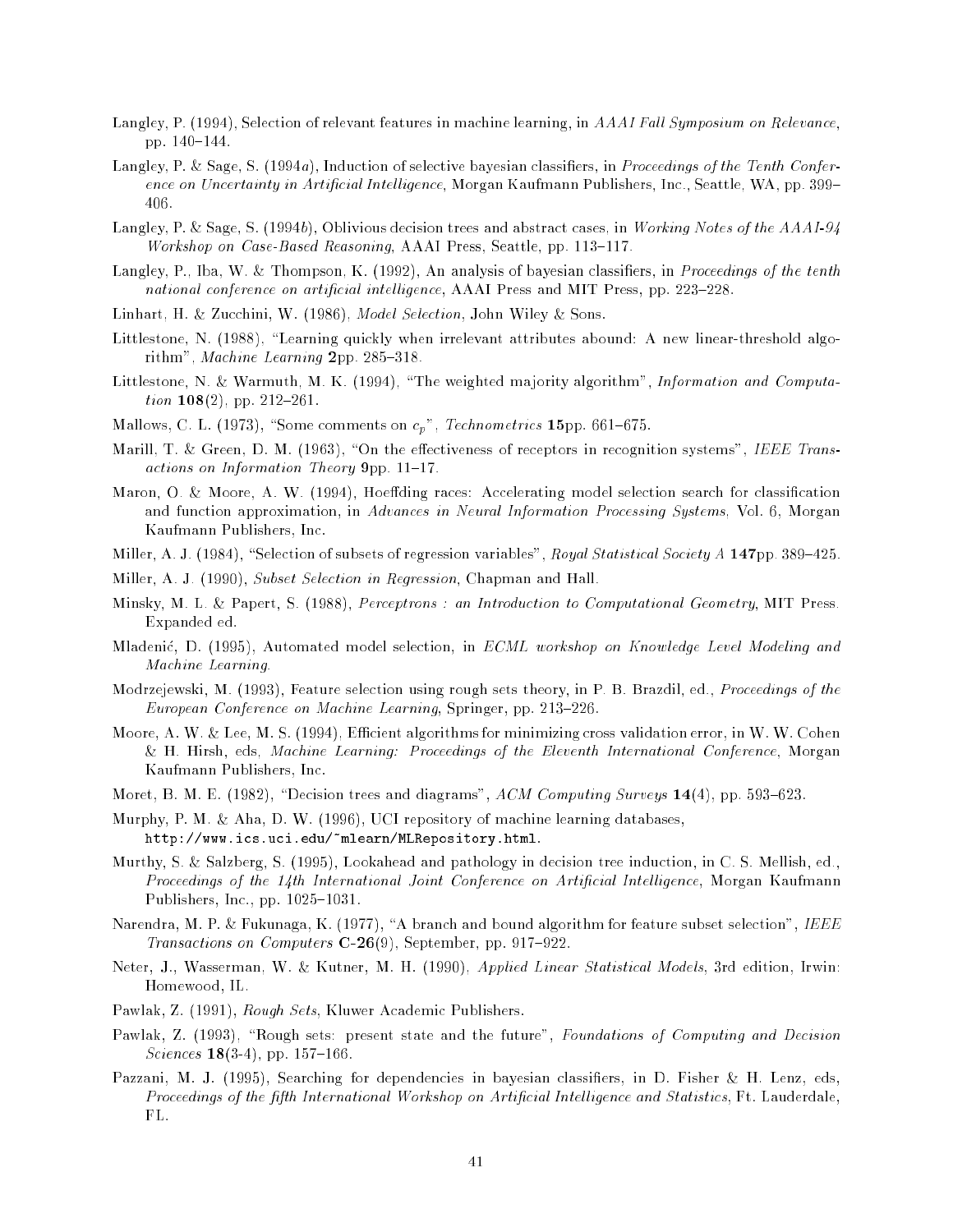- Perrone, M. (1993), Improving regression estimation: averaging methods for variance reduction with extensions to general convex measure optimization, PhD thesis, Brown University, Physics Dept.
- Provan, G. M. & Singh, M. (1995), Learning bayesian networks using feature selection, in D. Fisher & H. Lenz, eds, Proceedings of the fifth International Workshop on Artificial Intelligence and Statistics, Ft. Lauderdale, FL, pp. 450-456.
- Quinlan, J. R. (1986), "Induction of decision trees", Machine Learning 1pp. 81-106. Reprinted in Shavlik and Dietterich (eds.) Readings in Machine Learning.
- Quinlan, J. R. (1993), C4.5: Programs for Machine Learning, Morgan Kaufmann Publishers, Inc., Los Altos, California.
- Quinlan, J. R. (1995), Oversearching and layered search in empirical learning, in C. S. Mellish, ed., Proceedings of the 14th International Joint Conference on Artificial Intelligence, Morgan Kaufmann Publishers, Inc., pp.  $1019-1024$ .
- Rendell, L. & Seshu, R. (1990), "Learning hard concepts through constructive induction: framework and rationale", *Computational Intelligence*  $6(4)$ , November, pp. 247-270.
- Rosenblatt, F. (1958), "The perceptron: A probabilistic model for information storage and organization in the brain",  $Psychological Review 65pp. 386-408.$
- Russell, S. J. & Norvig, P. (1995), *Artificial Intelligence: A Modern Approach*, Prentice Hall, Inc., Englewood Cliffs, New Jersey 07632.
- Schaffer, C. (1993), "Selecting a classification method by cross-validation", Machine Learning  $13(1)$ , pp. 135-143.
- Schapire, R. E. (1990), "The strength of weak learnability", Machine Learning  $5(2)$ , pp. 197-227.
- Siedlecki, W. & Sklansky, J. (1988), "On automatic feature selection", International Journal of Pattern Recognition and Artificial Intelligence  $2(2)$ , pp. 197-220.
- Singh, M. & Provan, G. M. (1995), A comparison of induction algorithms for selective and non-selective bayesian classifiers, in Machine Learning: Proceedings of the Twelfth International Conference, pp. 497-505.
- Skalak, D. B. (1994), Prototype and feature selection by sampling and random mutation hill climbing algorithms, in W. W. Cohen & H. Hirsh, eds, Machine Learning: Proceedings of the Eleventh International Conference, Morgan Kaufmann Publishers, Inc.
- Street, W. N., Mangasarian, O. L. & Wolberg, W. H. (1995), An inductive learning approach to prognostic prediction, in Machine Learning: Proceedings of the Twelfth International Conference.
- Taylor, C., Michie, D. & Spiegalhalter, D. (1994), Machine Learning, Neural and Statistical Classification, Paramount Publishing International.
- Thrun et al. (1991), The Monk's problems: A performance comparison of different learning algorithms, Technical Report CMU-CS-91-197, Carnegie Mellon University.
- Turney, P. D. (1993), Exploiting context when learning to classify, in P. B. Brazdil, ed., Proceedings of the European Conference on Machine Learning (ECML), pp. 402-407.
- Turney, P. D. (1996), The identification of context-sensitive features, a formal definition of context for concept learning, in M. Kubat & G. Widmer, eds, Proceedings of the Workshop on Learning in Context-Sensitive Domains, pp. 53-59. Also available as National Research Council of Canada Technical Report #39222.
- Utgoff, P. E. (1994), An improved algorithm for incremental induction of decision trees, in *Machine Learning:* Proceedings of the Eleventh International Conference, Morgan Kaufmann, pp. 318-325.
- Utgoff, P. E. (1995), Decision tree induction based on efficient tree restructuring, Technical Report 05-18, University of Massachusetts, Amherst.
- Vafai, H. & De Jong, K. (1992), Genetic algorithms as a tool for feature selection in machine learning, in Fourth International Conference on Tools with Artificial Intelligence, IEEE Computer Society Press, pp. 200-203.